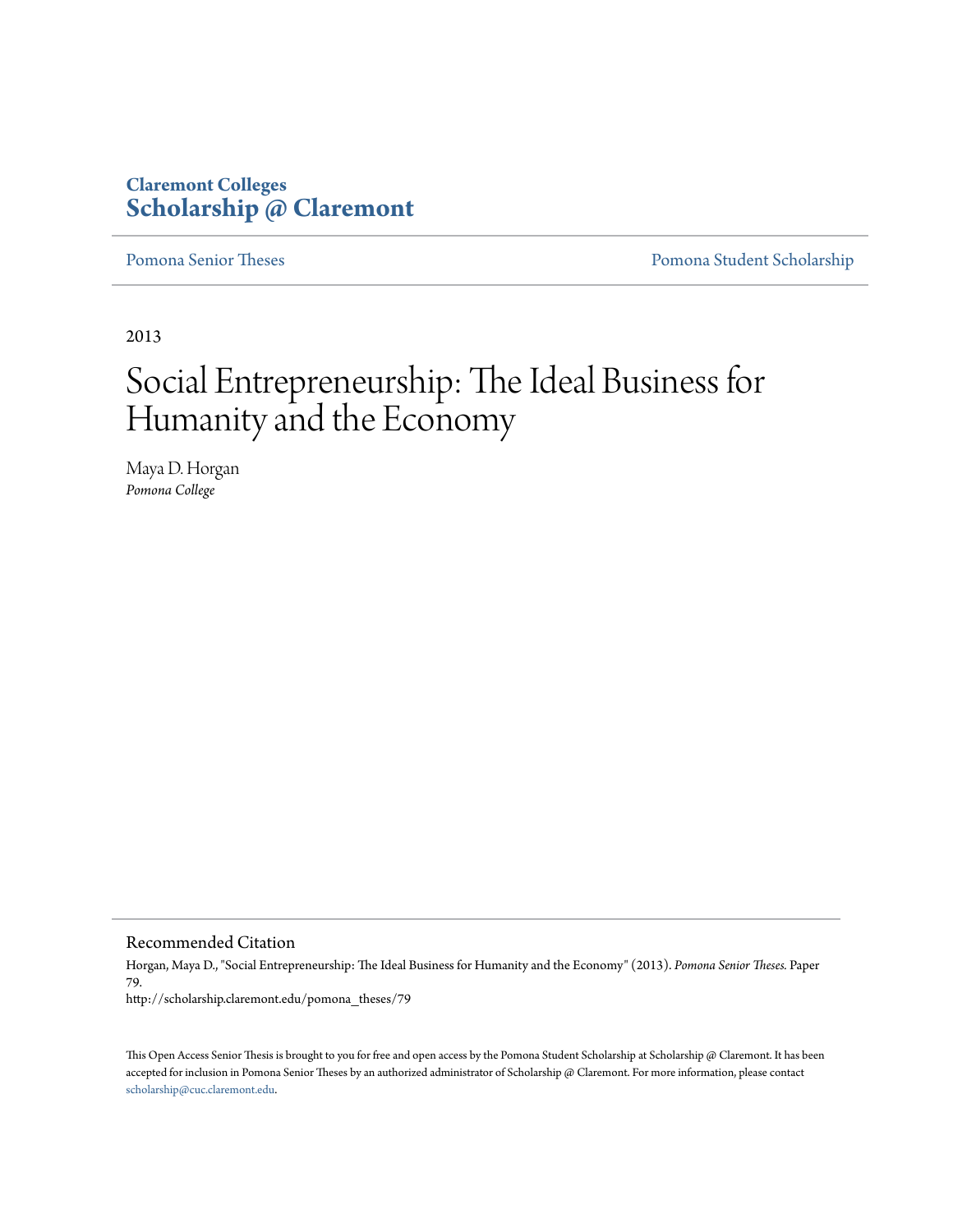## **Social'Entrepreneurship**

### **The Ideal Business for Humanity and the Economy**

Maya Horgan

In partial fulfillment of a Bachelor of Arts Degree in Environmental Analysis, *2012=13#academic#year,#Pomona#College,#Claremont,#California*

> Readers: Char Miller Jackie Levering Sullivan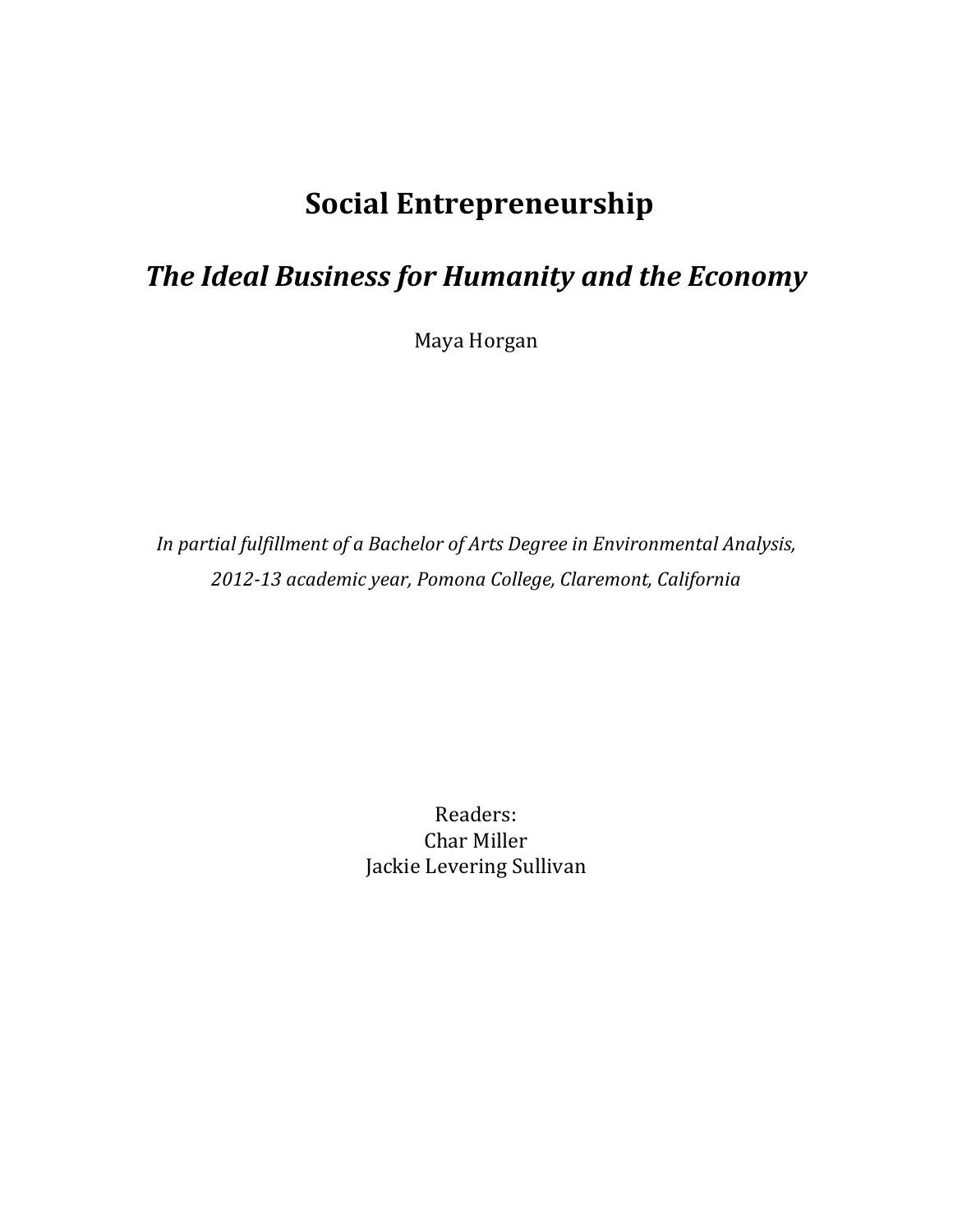### **Table of Contents**

**Preface: Discovering the New Model** 

**Chapter 1: Introduction** 

**Chapter 2: Social Entrepreneurship: Defined** 

**Chapter 3: Traditional Aid Models** 

**Chapter 4: Humanitarian Aid: The Problem and the Solution** 

**Chapter 5: The New Model** 

**Chapter 6: A View from the Other Side** 

**Chapter 7: Conclusion: Part I** 

**Chapter 8: Conclusion: Part II**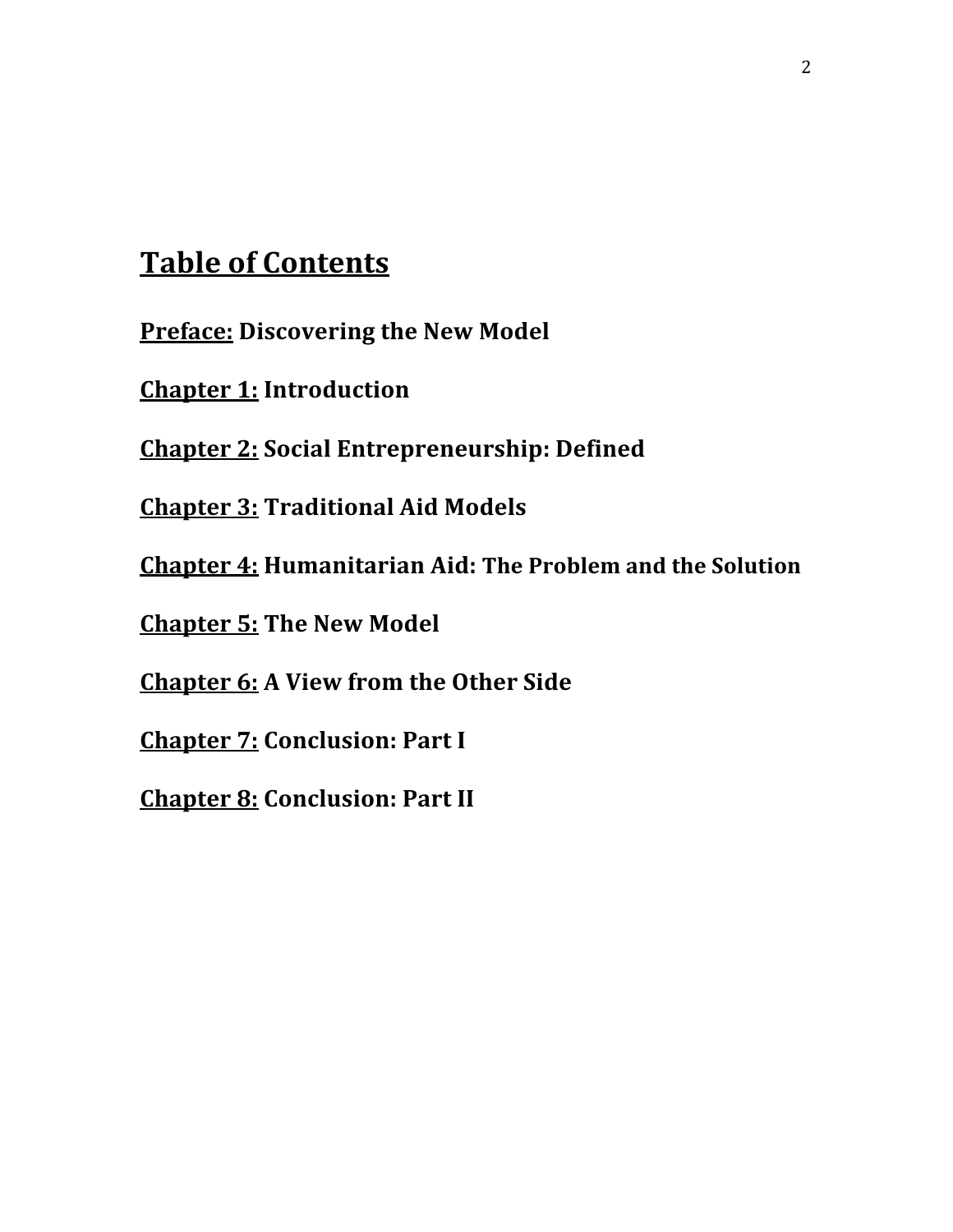#### **Preface Discovering the New Model**

I led a volunteer trip to Costa Rica the first weeks after completing my freshman year at Pomona. We spent our time on the coast, working night patrols to guard the breeding grounds of endangered sea turtles, conducting scientific research on the environment, and attempting to teach both sustainability and the concept of extinction to the locals who traditionally hunted the sea turtles.

The experience was remarkable; the other volunteers and I spent hours of the night trekking up and down the black sand beach, searching for the six- to eightfoot-long mothers that sporadically ambled out of the ocean to lay their enormous eggs. It was our job to quietly slip behind the females as they kicked their powerful legs until a large hole appeared in the sand. We took turns lying behind her with our arms outstretched, catching the soft, mucous-covered eggs in a white sack, and then relocating them to a fenced area that neither predators nor locals could access. Sometimes, the night patrols would come across a native, whose hands would be cupped into round shovels as he or she attempted to dig up a freshly lain clutch. The individual would be stopped, and one of the volunteers—in nasally, formal Spanish—would explain why Costa Ricans could no longer consume turtle eggs on their own land.

During the day, we listened intently as the English project manager stated alarming statistics on the extinction rate of these 100-million-year-old creatures. We sat through hours of presentations that explained the imperative nature of conservation, later reciting the information to any local who would listen.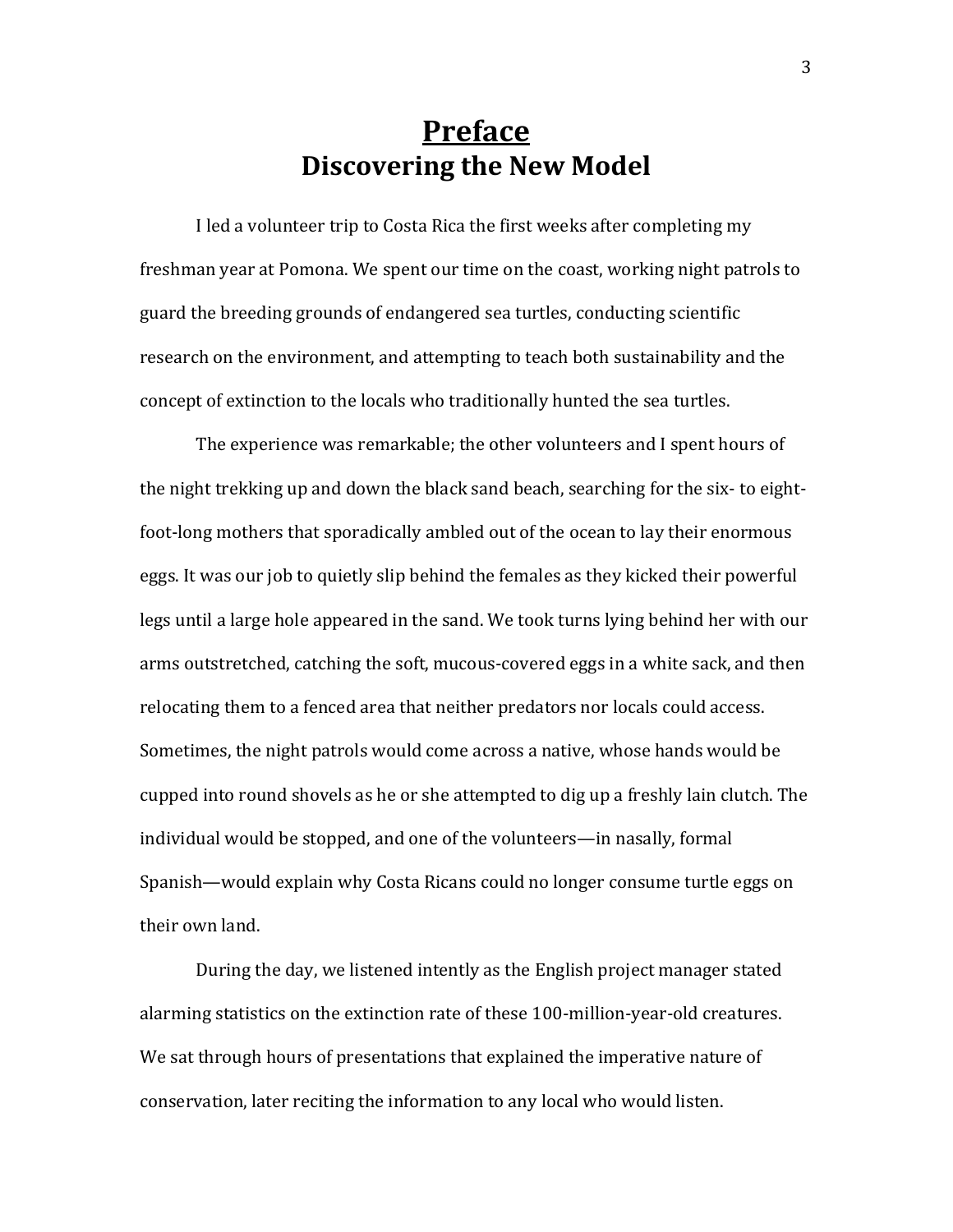Surprisingly though, we never learned about the history of the people we were attempting to inform. The only Costa Ricans with whom we interacted were the few that had been hired as guards of the night patrols, cooks, or hosts.

We spent our nights in a small cottage, owned by a large indigenous family. They lived well, and were one of the few locals to be accommodated for the presence of and disturbance by our organization. Other than that family and a few of their close friends, we were isolated from the outside community, and did not acknowledge unfamiliar natives unless we were instructing them to stay away from sea turtle eggs. The day we left, I observed a confused old woman trudge away from the beach, followed by proud volunteers who had successfully deterred her from sea turtle habitat.

Though the organization had good intentions, the project outcomes were inconsequential or nonexistent, forcing the sea turtle conservation program to close not long after we left the country. I saw members of my group spend most of their days collecting trivial ecological data that seemed only to fuel the sense of purpose of these paying volunteers. One employee told me that their work did nothing to impact the rural area, but the data would be sold to research companies in order to acquire funding. It seemed they were forced to neglect their fundamental mission, to help the community, in order to sustain their organization.

I had come to Central America with the naïve perception that these kinds of organizations always resolved the social or environmental issues wherever they established. It appeared that the only thing this institution significantly influenced was my perception of humanitarian programs. It became clear just how flawed their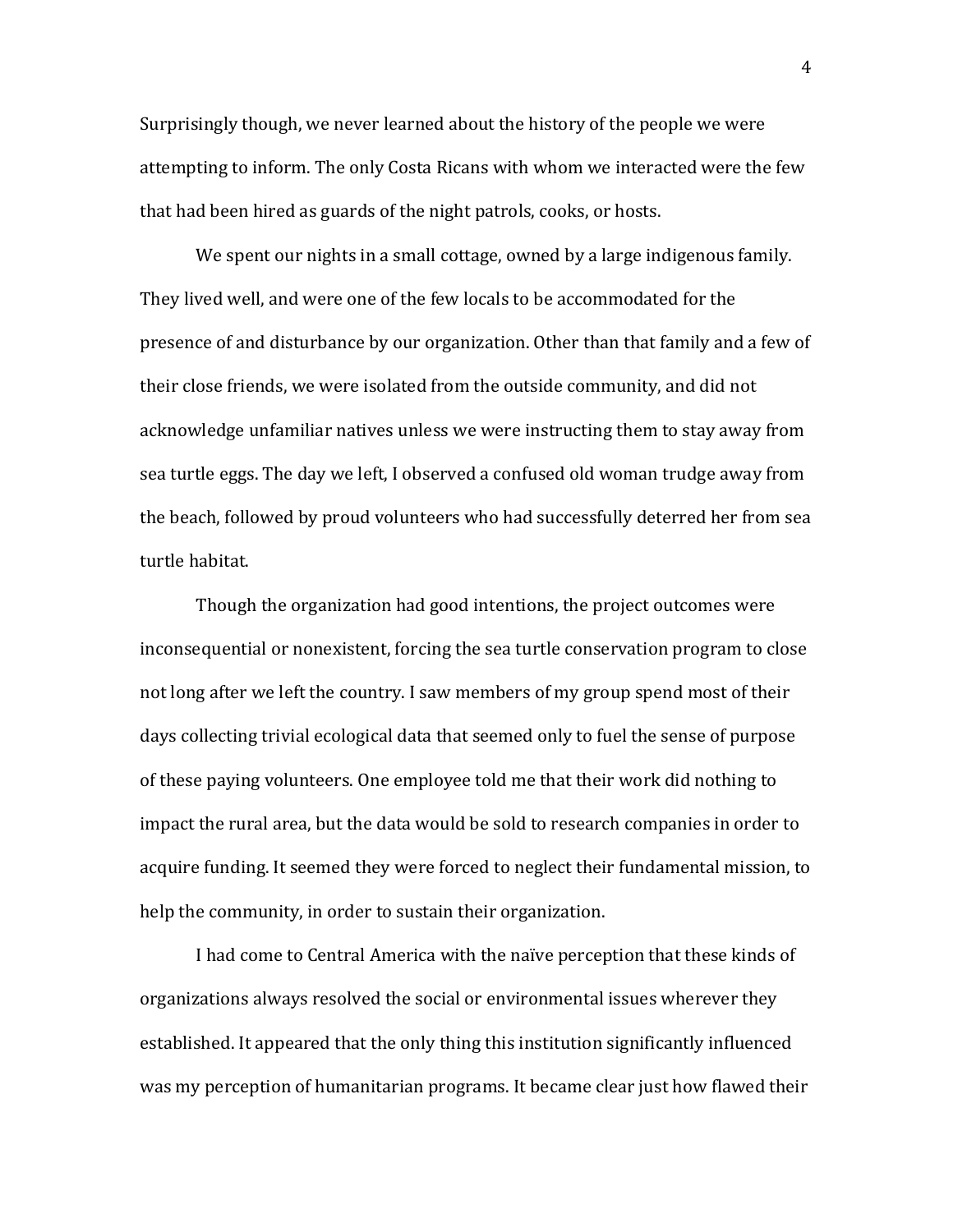system was when I observed other American volunteers under the instruction of the project manager, who attempted to enforce rules that the Costa Ricans neither respected nor understood. In their benevolent attempt to save endangered species, I watched foreign volunteers disregard the traditions and culture of the coastal inhabitants.

The locals did not adopt our perception of conservation. They continued hunting sea turtles and interacted with their environment just as they had for many generations. This was because the volunteer organization did not attempt to understand the motives of the natives. Instead, they forced their ideals onto the community and expected them to comply. On the company's website, our trip was described as meaningful work that positively impacted the local community as well as preserved endangered sea turtle populations. After the trip, I realized this claim was false; we were unable to do either because the organization attempted to fundamentally alter the culture of these Costa Ricans without collaborating with the community at large.

My time in Costa Rica encouraged me to explore the competence of European and American organizations in developing countries. I spent the rest of that summer interning in Trinidad, where I remained conscious of the influence of nonprofit and foreign aid organizations. I witnessed a disconnect between the communities' needs and the services provided by the institutions. Though small food drives or fundraisers or beach cleanup activities were successful, there was no initiative to fundamentally change the structural conditions that perpetuated the need for these projects. Instead of examining the cause of poverty or the source of pollution, the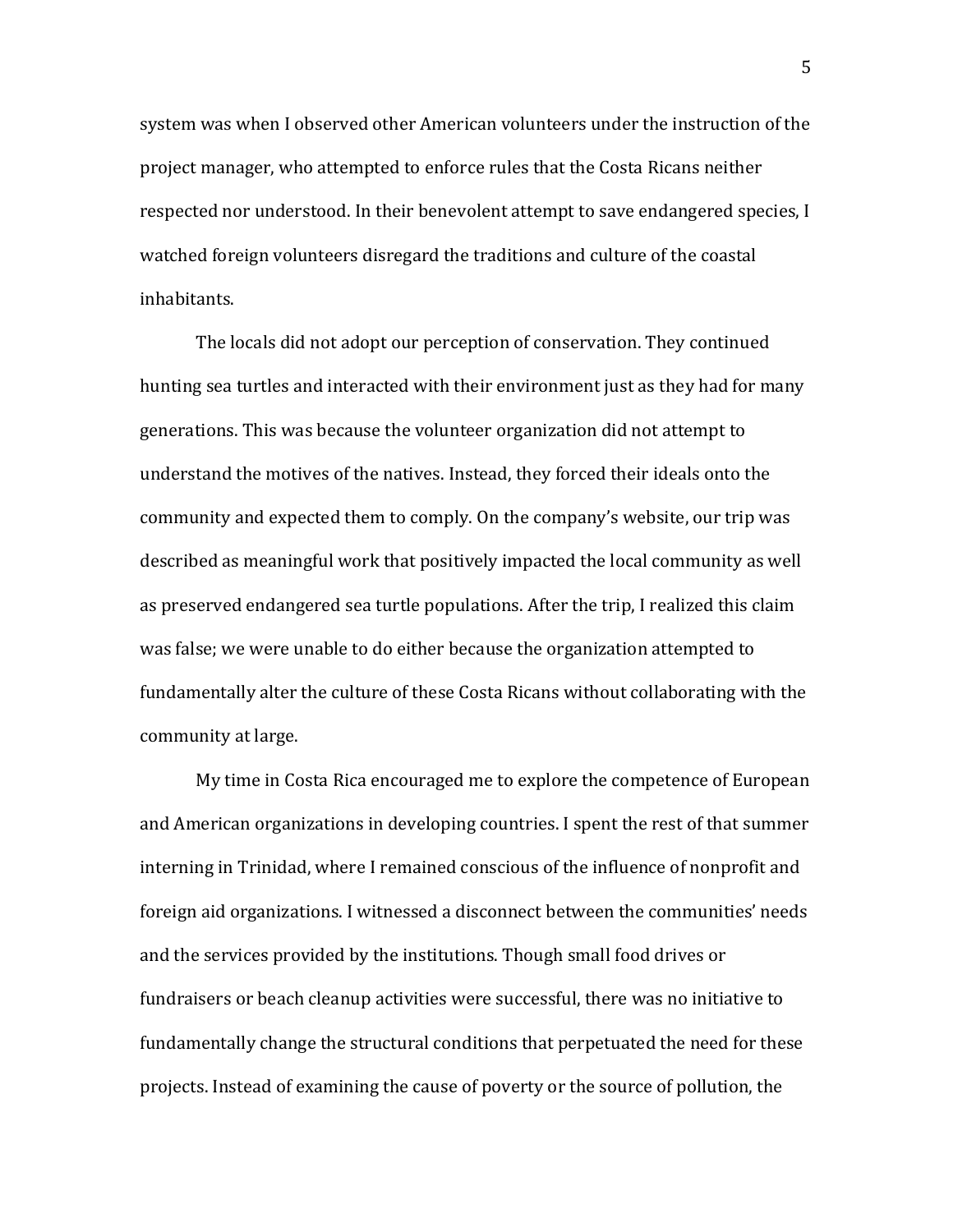work I observed only focused on short term, unsustainable resolutions that mitigated but did not significantly alter the root causes of these socioeconomic and environmental problems. Also, there was corruption everywhere—within the organizations, and all the way up to their interactions with the government. This seemed to negatively affect both growth and sustainability, and almost every Trinidadian expressed that the constant claims of money laundering and embezzlement decreased their confidence in the competence of social programs.

Despite these disheartening discoveries. I left the West Indies with a plethora of knowledge and an even stronger desire to volunteer abroad. The organizations I had examined did not collaborate with the community, develop initiatives that respected native culture and tradition, or establish sustainable programs that protected the environment without sacrificing the locals' wellbeing. I had begun to construct a list of the characteristics defining a successful humanitarian organization, and a list of qualities to avoid. Guided by my experiences in Costa Rica and Trinidad, I searched for a program through which I could positively impact a community in need. Eventually, I found ReefDoctor, a United-Kingdom-based nonprofit organization (NPO), located in Ifaty, the most impoverished region of Madagascar.

Their website boasted "a fresh holistic modular approach using research, management, educational and social development tools to undertake conservation" (ReefDoctor 2012). It described ReefDoctor as the type of organization that prioritized the collaborative efforts and consideration of local culture that I had not seen in other programs; "By educating and involving local communities in the

6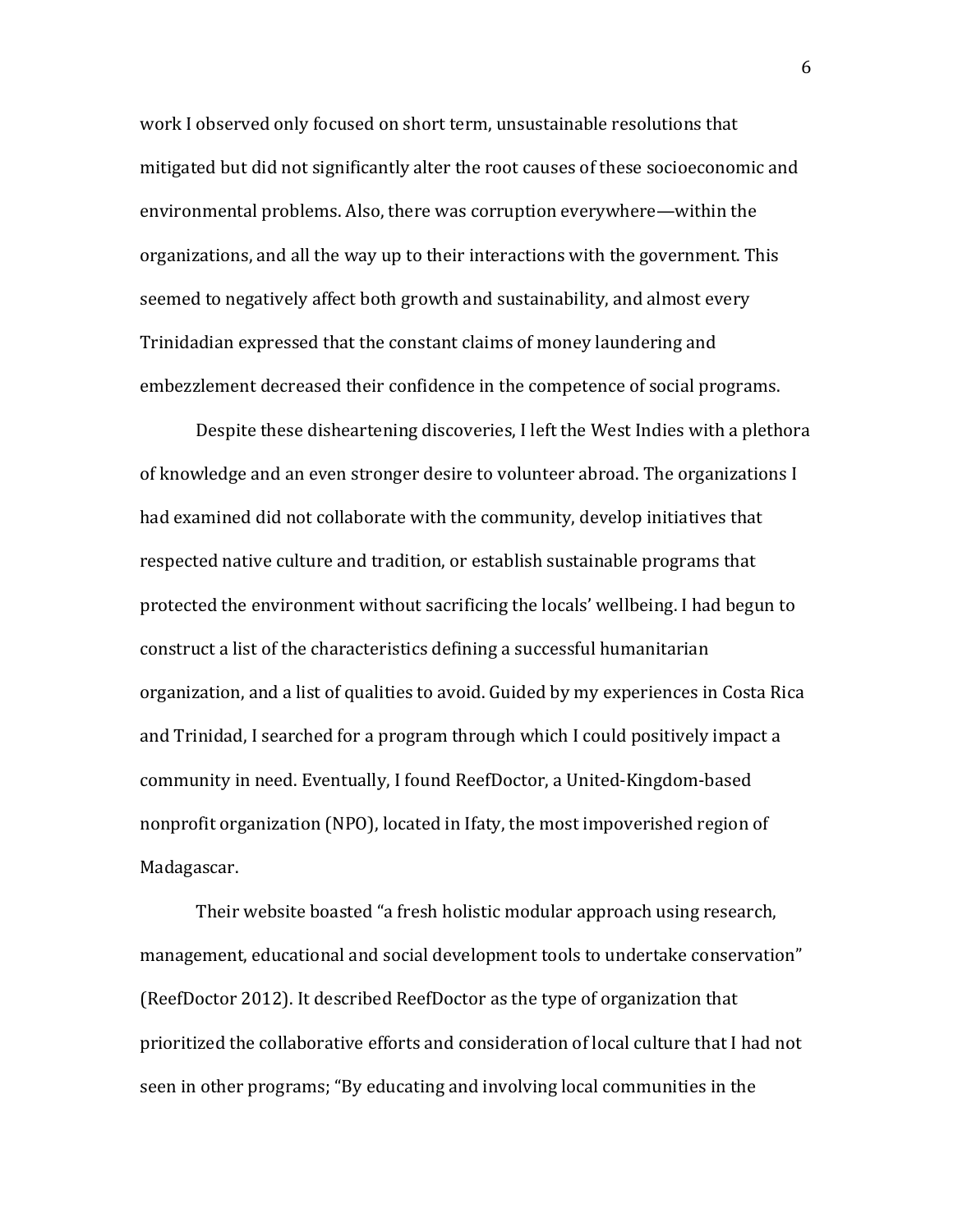sustainable management of their own resources they become stewards of their own environment and therefore their future whilst preserving their unique cultures, knowledge and traditions" (ReefDoctor 2012).

I was assured that my efforts would directly influence the people of Ifaty who were in dire need of aid and volunteers. The locals, the Vezo tribespeople, were literally starving. Global warming was culpable for the prolonged droughts that were devastating the country's agriculture, and thus forcing subsistence farmers to migrate to the coast. Increasing water temperatures also resulting from global warming had already begun to bleach the coral reefs, and the influx of inlanders only exacerbated the rising rate of destruction. The inexperienced migrants overfished the reef, and unwittingly crushed newly forming coral systems as they plunged through the shallow waters, decimating the habitat of young fish and edible vegetation. The Vezo people faced both ecological and social problems that they could not resolve alone. ReefDoctor presented itself as an ideal nonprofit that would provide the means to productively assist the community, as well as present an efficiently functioning nonprofit that I could both learn from and observe.

And so, I designed a trip to research and volunteer with ReefDoctor, and presented my proposal upon returning from my summer abroad. I was soon after awarded a grant from the Student Undergraduate Research Program, which I used to finance the roughly \$1,000 ReefDoctor volunteer fee, and some of my travel expenses. I imagined rewardingly exhausting days, dedicating all of my energy to saving the region's ecological systems, and working closely with the tribespeople to

7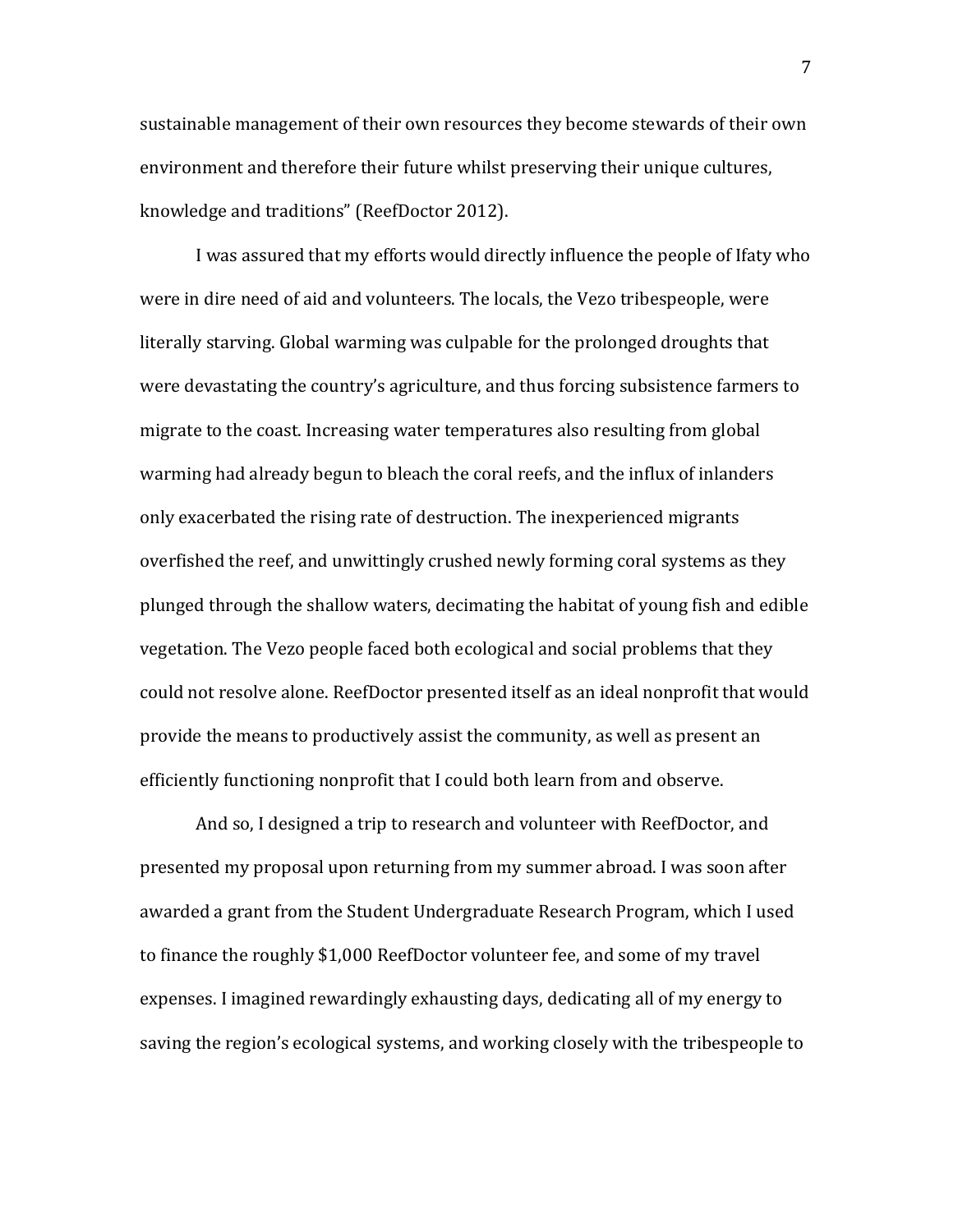develop an environmentally sustainable food source that would feed every hungry Vezo.

To my utter disappointment, ReefDoctor not only failed to meet my expectations, they also failed to successfully execute almost every one of their social and environmental programs. Aside from one unique turtle conservation project, every ReefDoctor initiative to help the Vezo people or to salvage the crumbling coral reef system eventually proved infeasible, unsustainable, or ineffective.

To begin, the founder of the organization was not in the country; he lived in England and had been away for several years. Despite his isolation from Ifaty, he still attempted to design projects, allocate funds, and manage the organization. But the distance prevented successful communication, and hindered his ability to adapt the projects to best fit the individuals and evolving cultures of the community. Consequently, ReefDoctor's funding was wasted initiating programs that either failed to recruit members, or proved unsustainable or ineffective. Like other nonprofits I had observed, the top-down management system inhibited the pivotal communication and close examination required between those designing volunteer initiatives and those affected by them.

The founder was not the only one isolated from the community. Perplexingly, the only Vezo tribespeople with whom we regularly interacted were ReefDoctor's cooks, laundrywomen, boat drivers, guards, or grocery deliver personnel. The camp was only a five minute walk from the local village, but I would often have to travel alone up the white sand beach, through the rickety fence maze, past goats and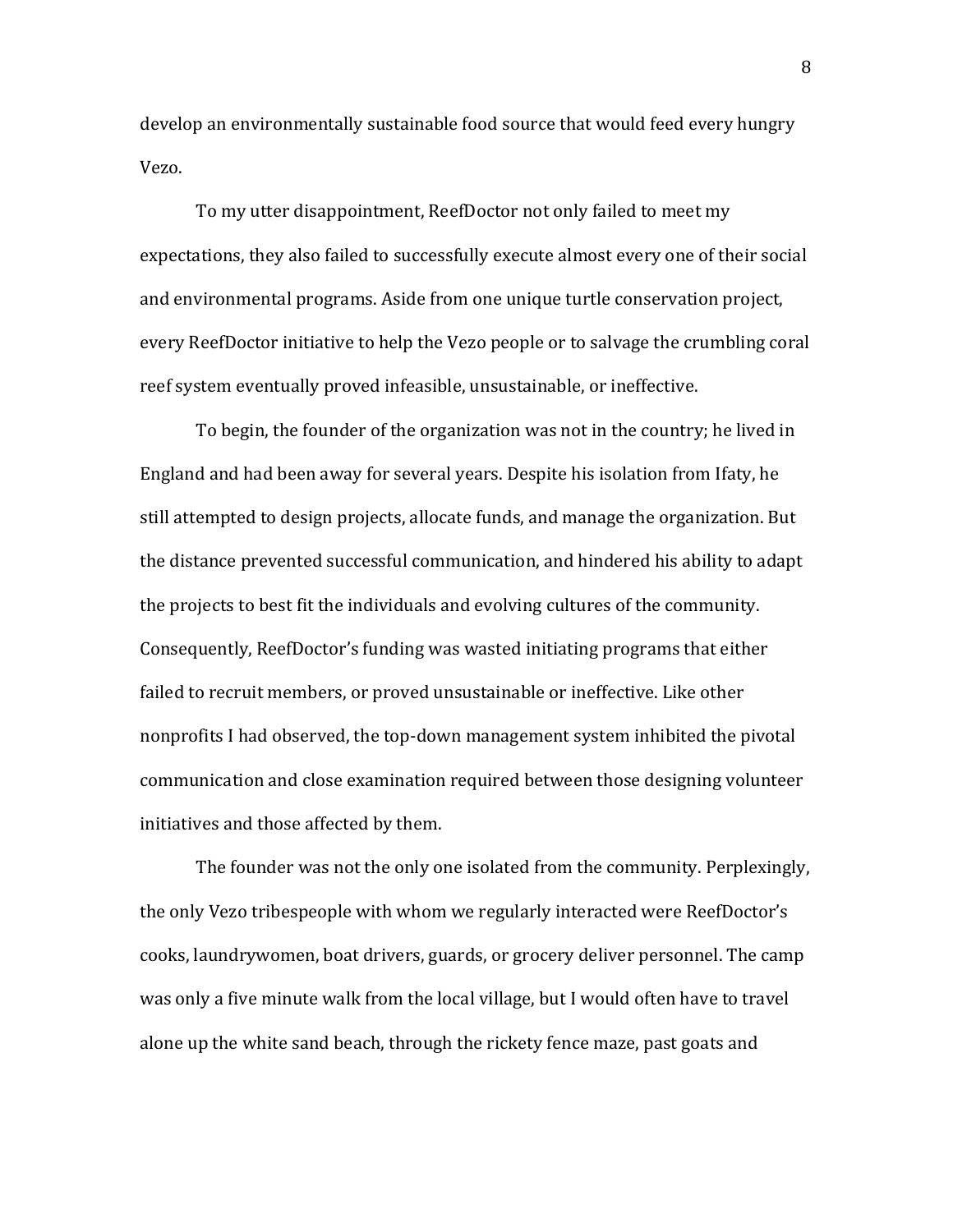scrawny chickens and sandy-faced children, to the central gathering place of the community members.

ReefDoctor is a not-for-profit organization; it is completely economically dependent on paying volunteers, major donor contributions, and awarded grants. Subsequently, it must prioritize the demands of volunteers and donors in order to sustain funding. Instead of focusing on the needs of the locals, the organization concerns itself with appeasing its major contributors. Similar to what I had witnessed in Costa Rica, when an organization is funded by donations, its primary concern inevitably becomes sustaining itself: seeking more funding. Consequently, it tends to disregard or compromise its fundamental social mission in order to the state. appease donors or pursue a means to acquire funding. As Hancock (1989) analogized, "The way in which the mill operates becomes more important than the quality of the flour it produces."

ReefDoctor's daily camp activities demonstrated the negative outcomes of donor dependency. Without fail, ReefDoctor employees would emerge from their huts just after dawn, fill their stomachs with the fried dough left out by the cook from the night before, trudge through the cold sand and into the dive shed where they would force themselves into tight diving suits, drag their oxygen tanks onto the rickety fishing boat, and fight the pangs of seasickness as the small Malagasy boatman led them out to conduct their morning reef surveys.

The costs of gas, boat maintenance, and upkeep of diving gear were expensive, but ReefDoctor prioritized these expenditures, though it did not have the funds to advance its prospective youth scholarship program, or to contribute to its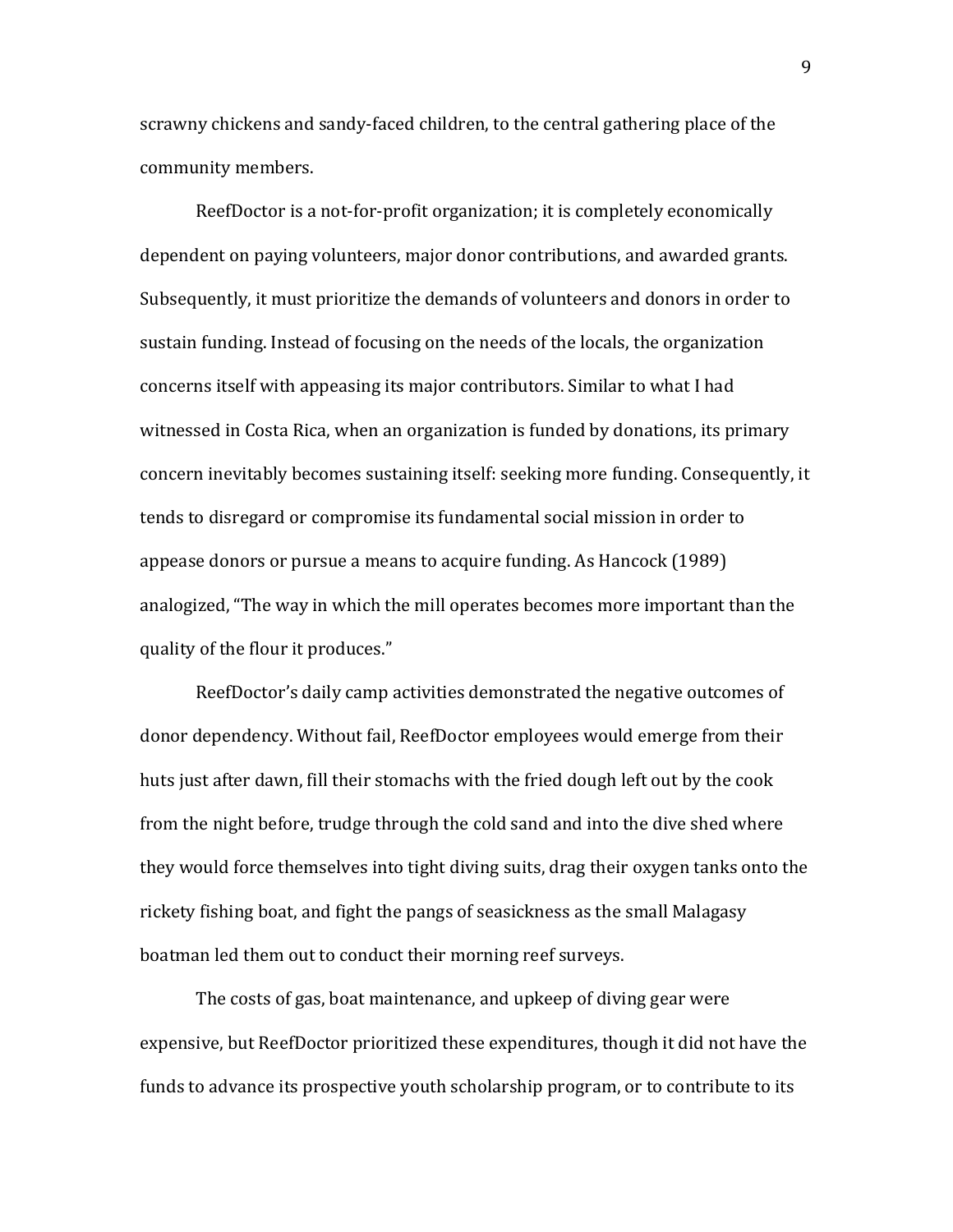treatment fund for Vezo people burned by traditional, uncovered oil fires. ReefDoctor prioritized grant writing, so conducting ecological research every day, in a competition with other nonprofits to produce journal articles and submit new discoveries, was the number one priority. Out of all of the programs, Reef surveys were the only initiative I observed that regularly met and functioned efficiently. Members of the organization were continuously collecting data to track the depletion of the coral reef, but this did nothing to help the Vezo people, or to sustain the reef itself. I was astonished by how little the community was considered or acknowledged, and by how much importance was attributed to projects that acquired funding.

ReefDoctor blatantly disregarded the culture, the needs and the traditions of the local people by attempting to implement various sustainability and coral reef conservation projects in the poorest region of Madagascar. Once, one of the few women who spoke English began to discuss her day-to-day struggles with me. She told me that sometimes, when there are no fish to catch, she collects minnows for her children, and drinks a cup of hot water before she sleeps to stop the hunger pains. One of the reasons why their conservation program did not function as planned was because they attempted to limit the Vezo people from fishing on their own land in a time when most of the locals were struggling to sustain themselves.

After a few weeks on camp in Ifaty, I packed my bags and travelled alone through the country, visiting other organizations and analyzing their practices. I spoke with Peace Corps members, independent volunteers, and employees from the reef conservation organizations. I also visited an orphanage that sustained itself by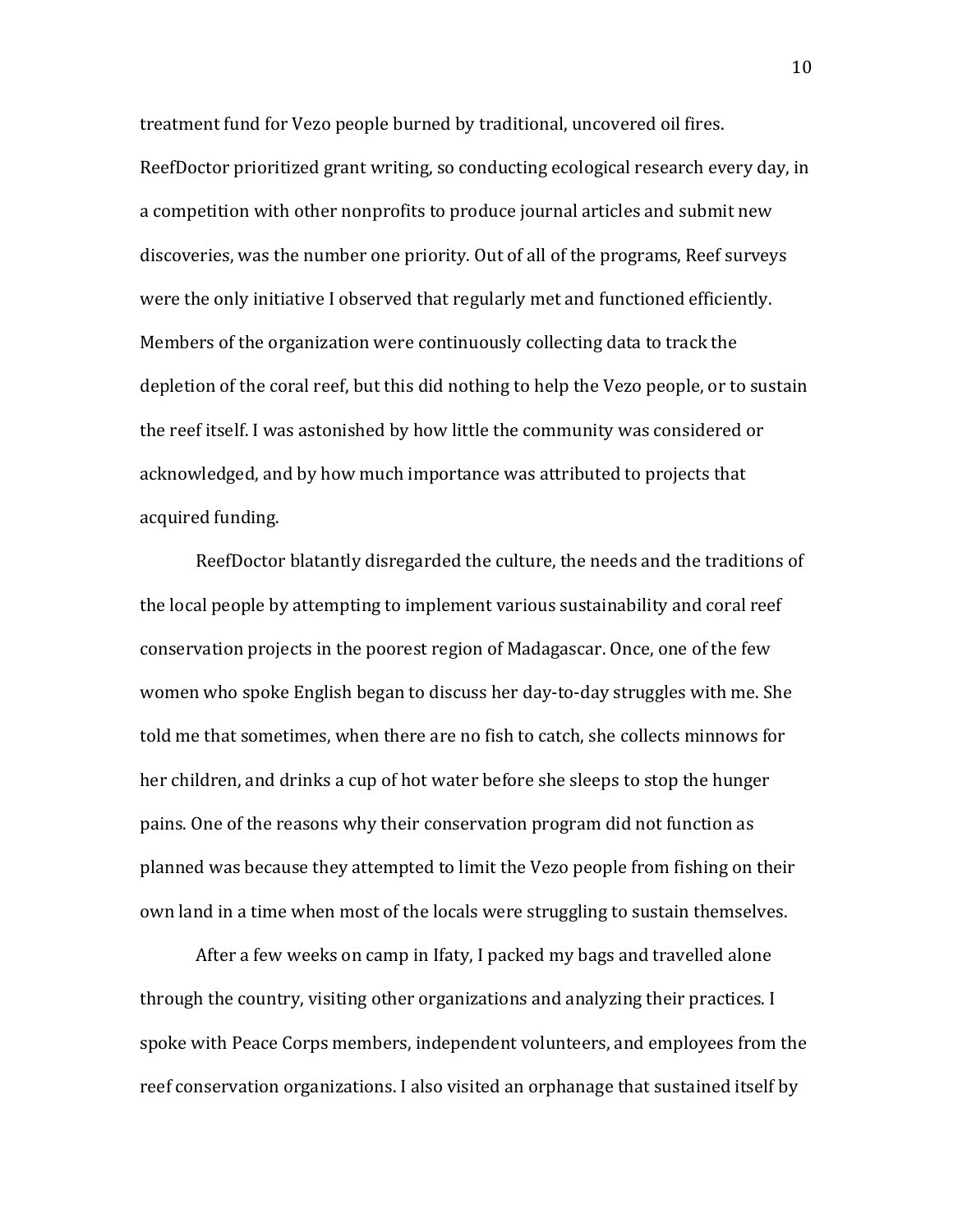selling handicrafts made by the housed children. After travelling through the lush rainforests of Ranomafana, guest speaking in a three-walled, crumbling classroom in Ambositra, learning to respond *tsy misy* to the introduction *salama, inona ny vaovao?* and riding in overcrowded taxi-brousses next to and under chickens, children, luggage, and large sacks stamped USAID, I discovered what I believe to be the essential characteristics required by an aid organization in order for it to produce sustained and significant change.

My thesis is a close examination of these qualities, which are all represented in the social entrepreneurship model.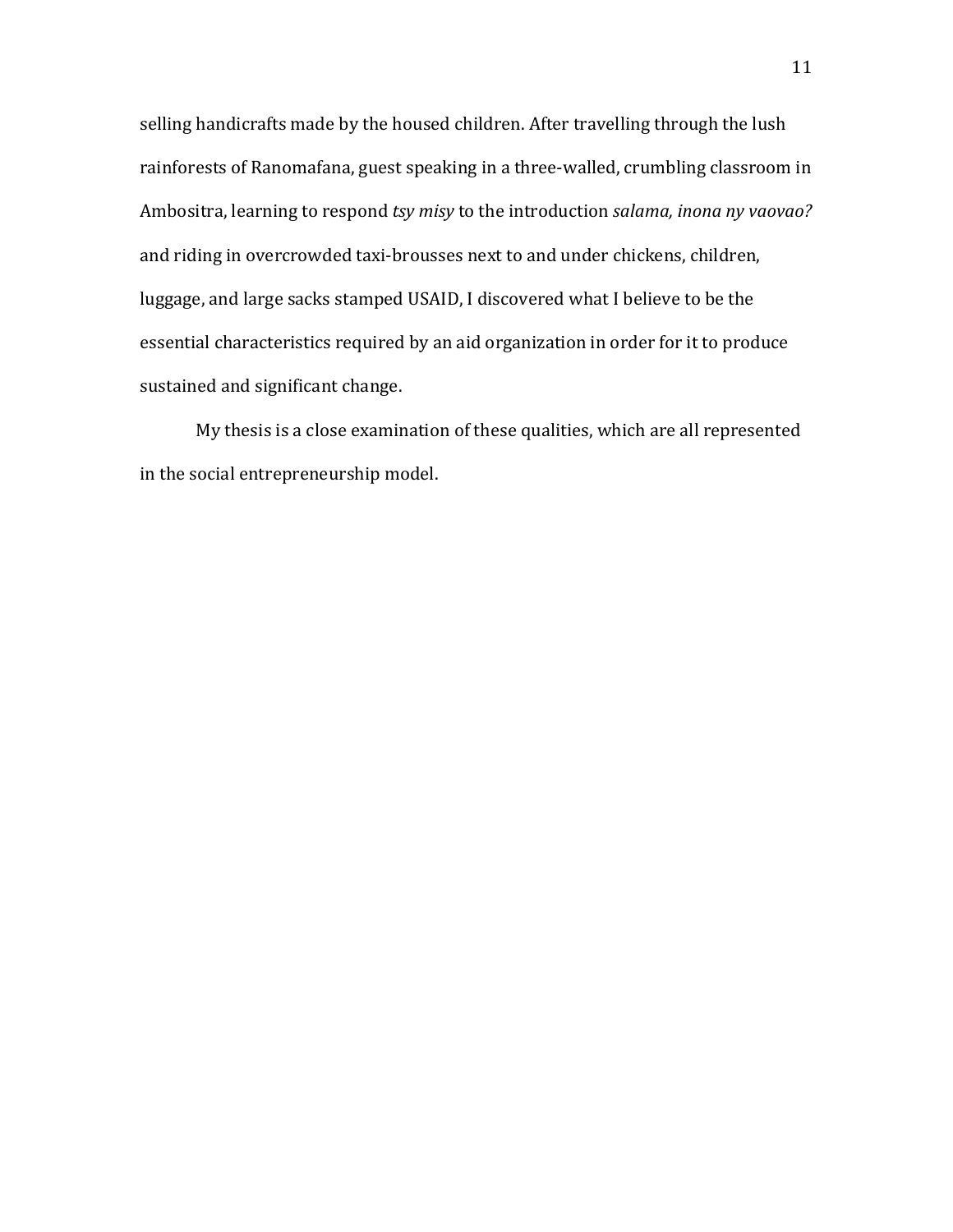#### **Chapter I Introduction**

*Poverty is unnecessary.* -Muhammad Yunus

In the past two decades, social entrepreneurship has emerged at the forefront of development initiatives aimed to improve the lives of marginalized and poor people around the world (Alvord et al. 2004; Bornstein & Davis 2010; McAnany 2012). Previously, attempts to impact these communities were exclusively executed by government agencies, private foundations, or nonprofit, volunteer, and non-governmental organizations (Kerlin 2009). Despite their prevalence in impoverished areas, the majority of host countries have not experienced significant changes in their socioeconomic state, or a drastic increase in the integrity of their corrupt political systems (de Waal 1997; Kerlin 2009).

Congruent with these findings, Alvord, Brown, and Letts (2004) from Harvard University analyzed the influence of government aid agencies and private foundations, concluding, "...all too often, the results of these initiatives have been disappointing in terms of both effectiveness and sustainability, let alone their capacity to scale up their impacts into significant social change." The traditional notfor-profits frequently lack the means to significantly and permanently impact impoverished communities, as has been demonstrated by the unrelenting social, political and economic ills that continue to decimate the societies in which these organizations have established (de Waal 1997).

12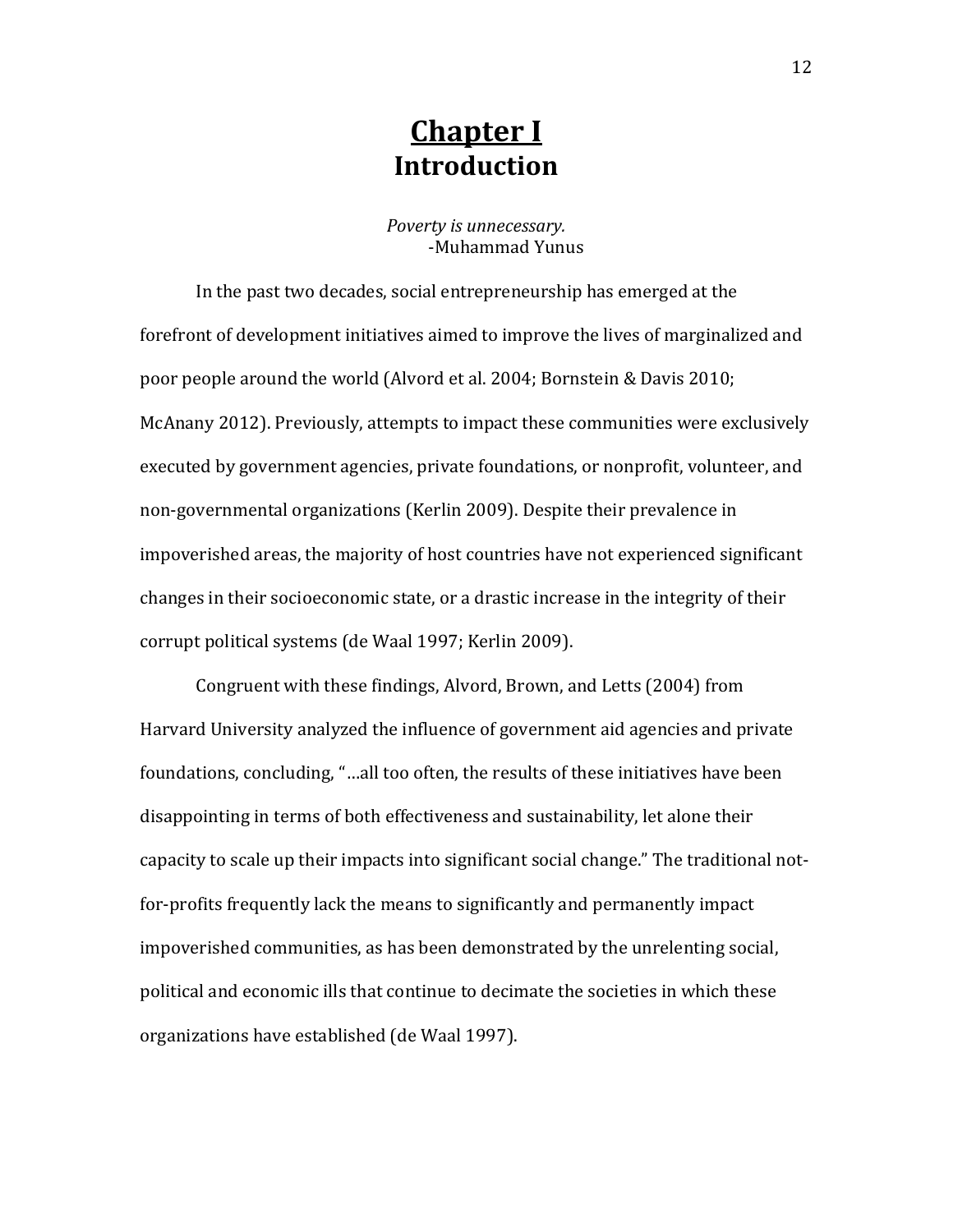That is not to discredit the social contributions of nonprofits, charitable funds, government aid agencies, and volunteer organizations; on the contrary, these organizations have historically aided marginalized and impoverished people around the world. Despite its history of donation embezzlement (Holguin 2009), the nonprofit organization Red Cross, for example, has been an indispensable resource in America for more than 100 years. Though some of its activities have been questionable in nature, USAID has provided development, humanitarian and economic assistance to individuals in need around the world. There are many others that have significantly impacted the communities where they are located, and permanently improved the welfare of the individuals affected. Their ability to contribute to the advancement of society is not in question. The issue is that these organizations are not the most efficient or most effective means of generating social change (McAnany 2012).

These traditional models all share several inherent flaws that hinder their ability to maximize their contributions to society. Specifically, they will never achieve self-sustainability; they are always financially dependent on their donors, and constantly competing for funding inevitably disrupts the pursuit of their fundamental social mission (Anheier and Salamon 1998). In addition, they are criticized for their frequently disjointed, top-down management structure, their inability to foster self-reliance and independence in the communities to which they contribute, and their misguided social initiatives that often fail to consider the culture or traditions of the impacted individuals.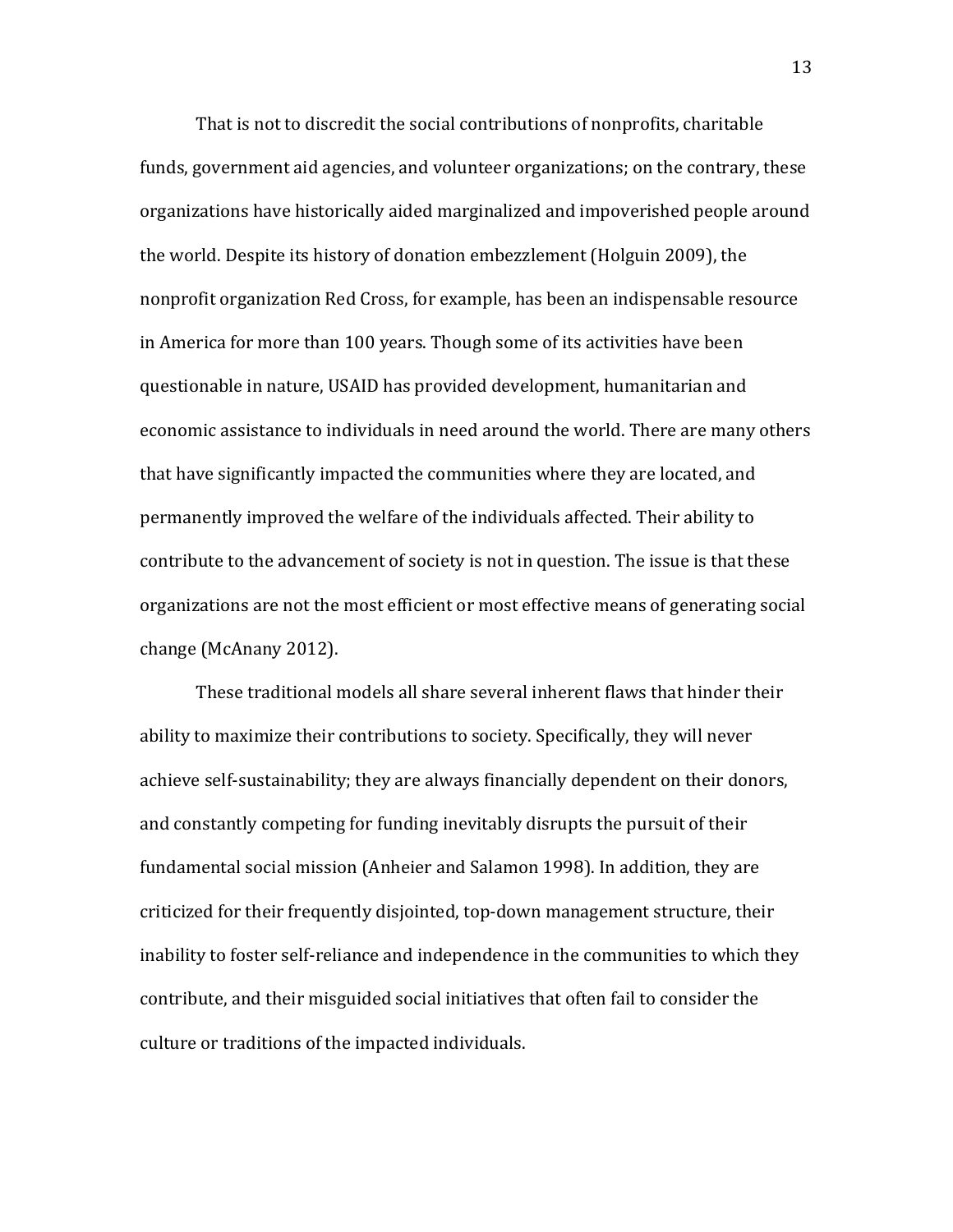There is a solution; social enterprises have continuously demonstrated their ability to productively generate sustained change. As stated by Katzenstein and Chrispin (2011) in their essay describing social enterprises in Africa, "Entrepreneurship is, after all, the engine of economic growth in developed countries, and the concepts of entrepreneurship have proven effective in many developing countries." Plus, their financially independent nature allows them to more efficiently employ social initiatives. In *Social Enterprise: A Global Comparison*, written by Janelle A. Kerlin, the social enterprise is examined as a means for the civil society to resolve social issues.

> Increasing interest in the social enterprise has been spurred on the belief that market-based approaches for social benefit can contribute significantly to the self-determination and long-term sustainability of programs serving the disadvantaged, particularly in regions where funding from government and private sources is limited or unavailable. Indeed, policy makers and international development strategists alike have begun looking to social enterprise to regenerate communities, deliver public services, and promote a new, socially responsible economic engine. (Kerlin 2009)

Unlike the other models, the social enterprise functions as productively as a for-profit business, but differs in that it prioritizes humanitarian development over short term economic growth; it combines "...a social mission with business-like discipline" (Katzenstein & Chrispin 2011). In other words, a social enterprise is an economically independent business that prioritizes and actively pursues social development, while funding its own initiatives. Not surprisingly, it has increasingly been utilized as a means to resolve the issues of society (Emerson  $&$  Twersky 1996; Thake & Zadek 1997; Alvord et al. 2004).

These enterprises are devoid of the problems faced by former aid systems. They are the optimal model for sustaining social change in that they unanimously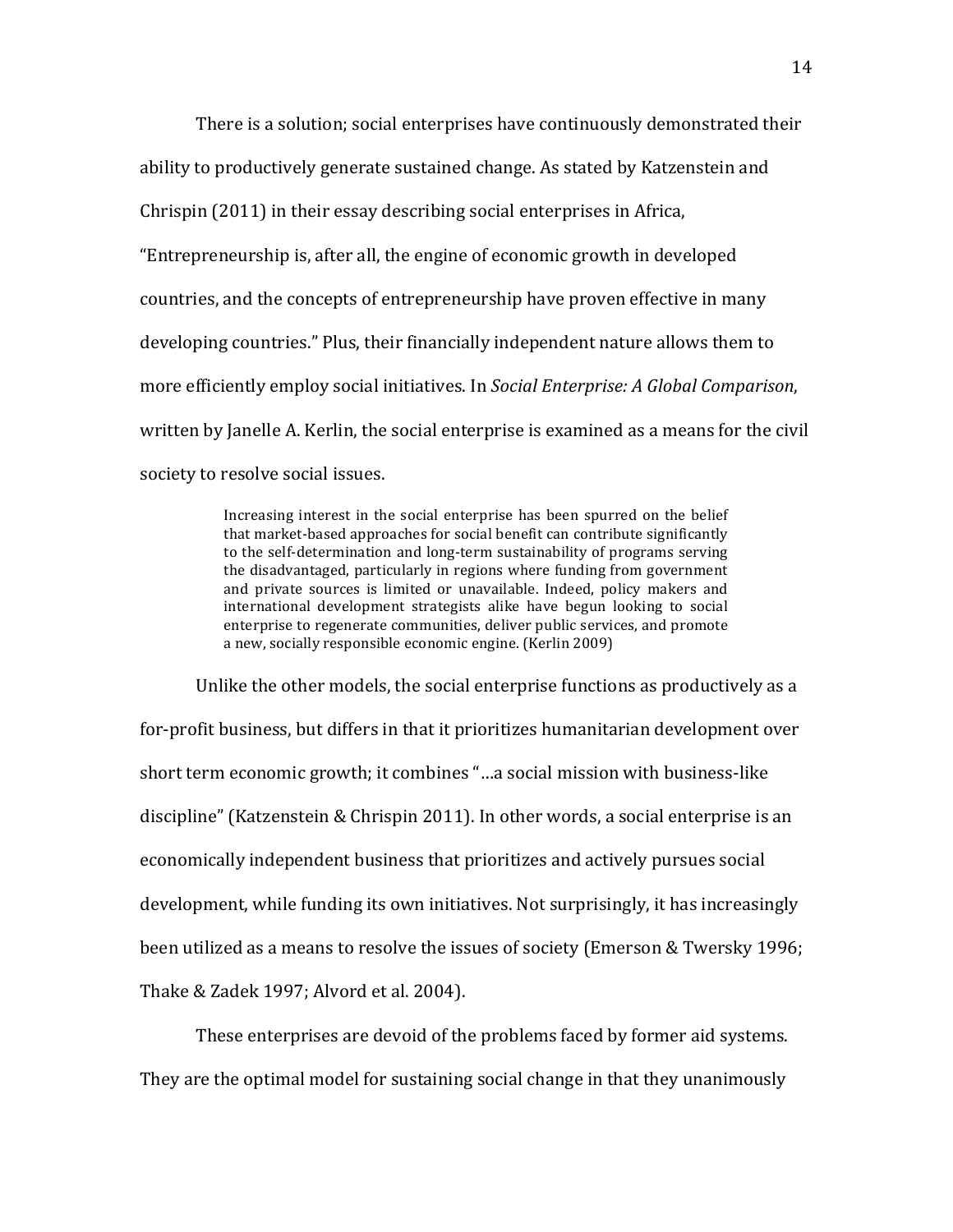encourage a bottom-up, inclusive leadership system; they implement policies and programs that promote sustained socioeconomic independence in the communities that they influence; they have the capacity to grow and thus increase positive social impact over time; and after they are initially established, social enterprises do not require funding or donations, as they are for-profit institutions, and are able to sustain themselves, which means they have more freedom to act in favor of the communities' needs, and not the donors' desires.

Social entrepreneurship is the ideal model for the most efficient and productive impact on social issues in impoverished or otherwise marginalized communities around the world. Traditional models such as government aid agencies, nonprofit organizations, and nongovernmental organizations are fundamentally flawed in their design, and thus incapable of ever truly maximizing their social contribution or achieving the same level of efficiency as the social enterprise model.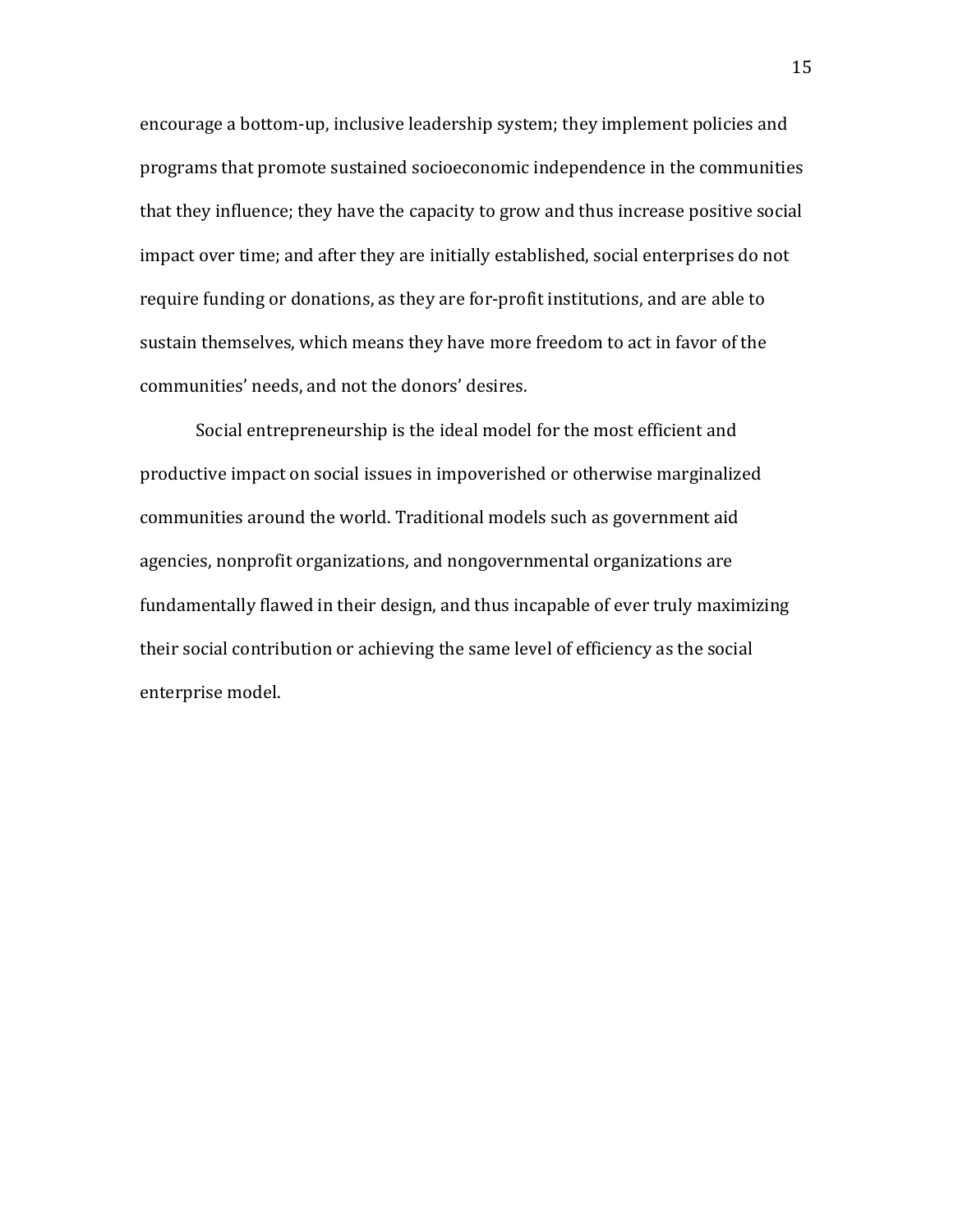#### **Chapter 2 Social'Entrepreneurship:'Defined**

*Change starts when someone sees the next step.* -William Dayton

Recently, the concept of social entrepreneurship has received significant attention from economists, social scientists, philanthropists, and international governments. It is still too new of a concept to have achieved a universal definition. However, there seems to be a general consensus in the business's characteristics and procedures. For example, David Bornstein and Susan Davis in their book *Social Entrepreneurship: What Everyone Needs to Know identify the model's utility as a* means to resolve social issues: "Social entrepreneurship is a process by which citizens build or transform institutions to advance solutions to social problems, such as poverty, illness, illiteracy, environmental destruction, human right abuses and corruption, in order to make life better for many." Congruent with the authors, McAnany (2009) describes the inherent purpose of social entrepreneurship as resolving problems within society, and addresses its unique potential to increase social impact over time through a "rippling" effect: the "[social enterprise] tends to start locally to solve a problem with an innovative approach, and once the idea has been tested and shows positive results, it attempts to spread the approach to more people until it reaches a large scale. It also seeks sustainability through more permanent funding sources and attempts to practice organizational efficiency and demonstrate clear benefits."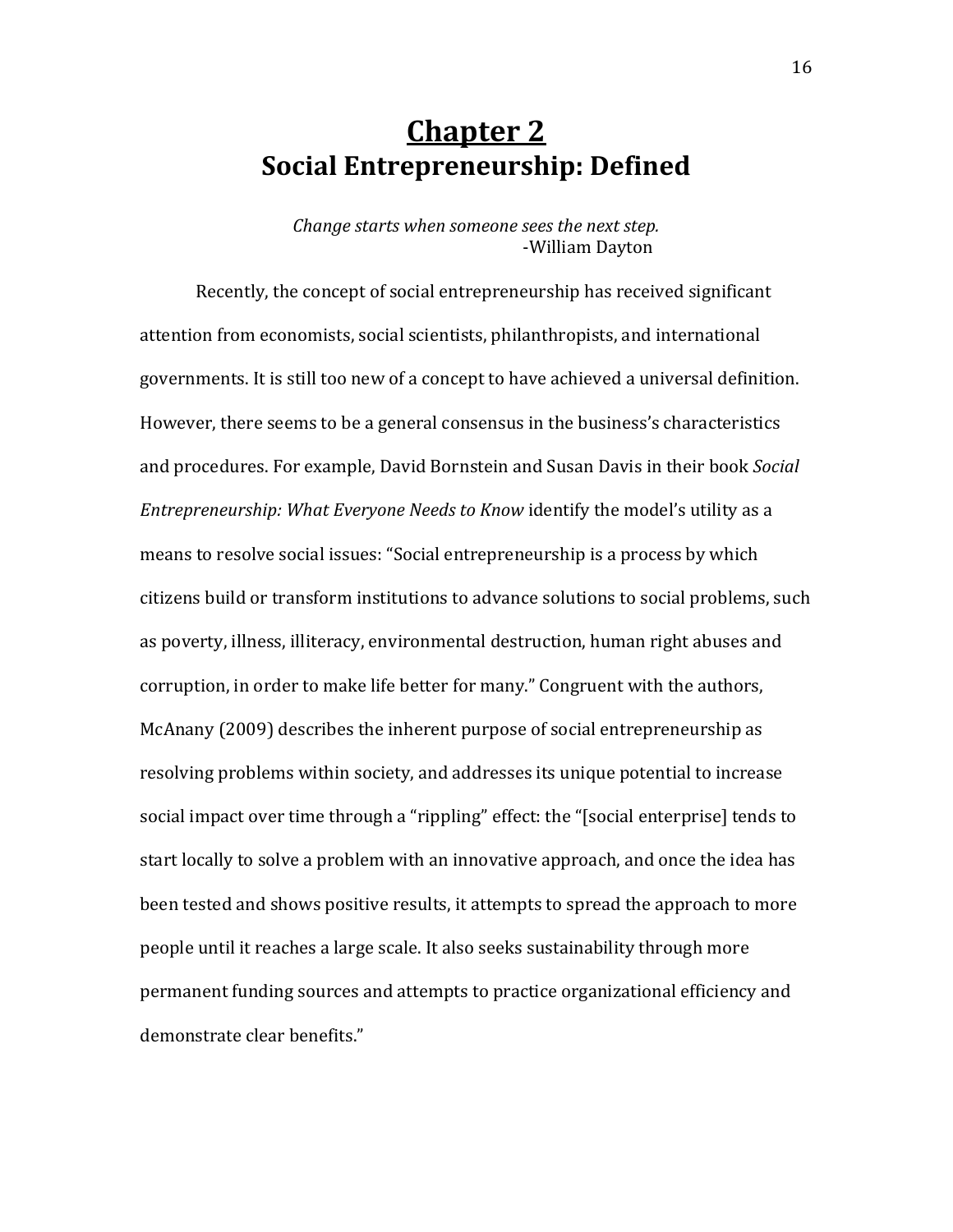Similarly, Katzenstein & B.R. Chrispin (2011) note, "Social entrepreneurship is a variation of entrepreneurship with the social mission explicit and central to its reason for being. The impact on society rather than wealth creation becomes the primary value created." The "mission-related impact" is the primary priority above wealth creation or volunteer recruitment or accumulation of grants or donations, unlike the traditional models. Lastly, Alvord, Brown, and Letts (2004) closely studied social entrepreneurships around the world and found that "they" create innovative initiatives, build new social arrangements, and mobilize resources in response to those problems rather than market criteria." These socially conscious, for-profit businesses are not only innovative; they are recognized for their resourcefulness and are constantly discovering new ways to overcome challenges in the communities they serve.

The aforementioned definitions distinguish social entrepreneurship for its exemplary demonstrations of innovation, its ability to mobilize resources, its fundamental priority of a social mission established with the business itself, and its capacity to impact society, with the potential to increase and expand its initiatives over time. Though social entrepreneurship is a versatile concept still developing a formal definition, and all of the above descriptions are accurate in their own vein, for comprehension's sake, only one definition will be employed. This will be from the United Kingdom government: "businesses with primarily social objectives whose surpluses are principally reinvested for that purpose in the business or in the community, rather than being driven by the need to maximize profit for shareholders and owners" (Kerlin 2009). In other words, it is a for-profit business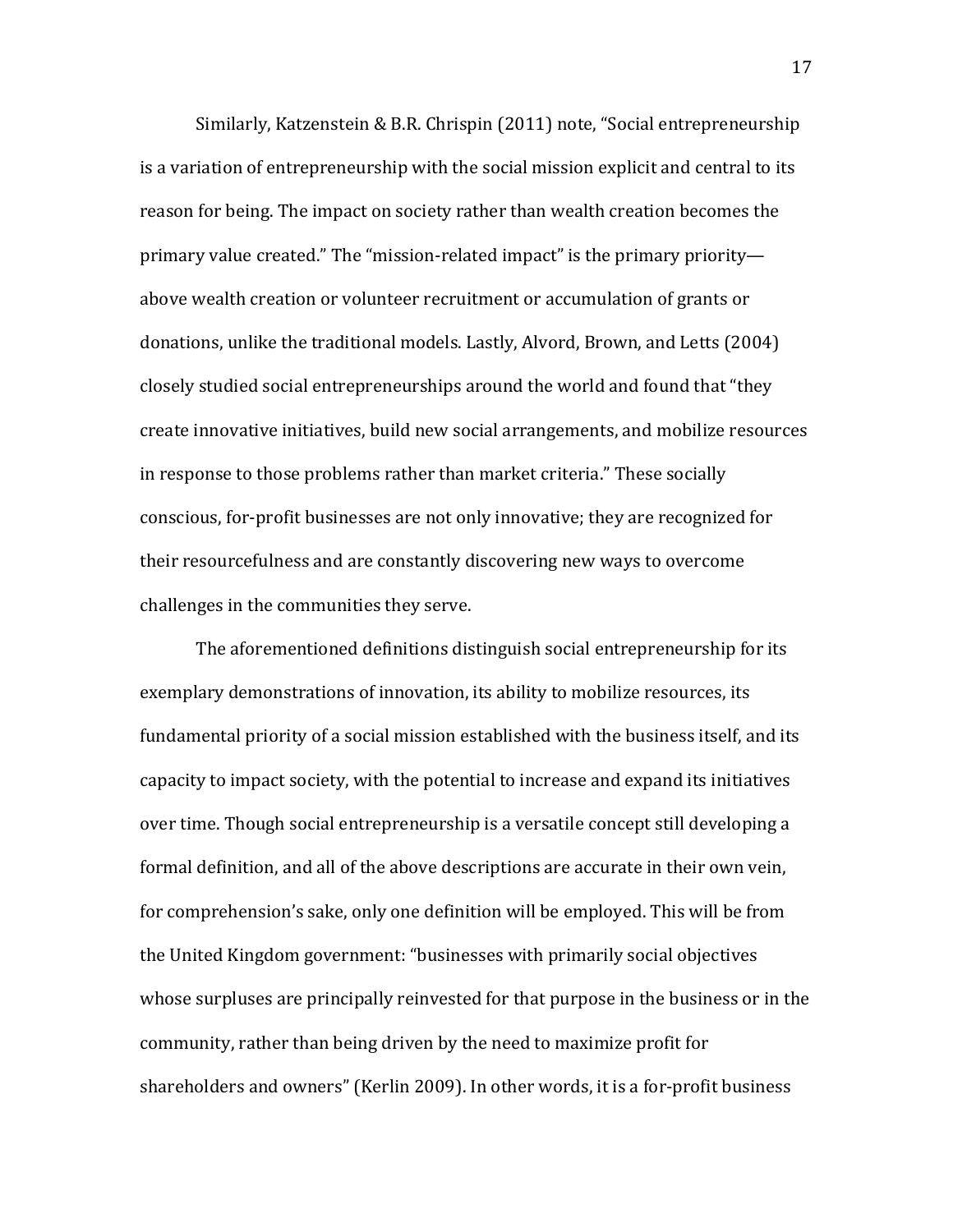that actively pursues its social objectives by investing its returns into initiatives that contribute to the advancement of said objectives.

In congruence with the above definition, the social enterprises addressed in this essay adhere to six specific criteria. These require that the for-profit business must 1) efficiently produce a good or service, and 2) use the profits from this business to invest principally in socially minded initiatives directed towards a specific community. The company must 3) adopt and then actively pursue a humanitarian mission that aims to resolve a social issue, and 4) the pursuit of this humanitarian mission must be the fundamental priority of the business. Therefore, it must be 5) willing to forego economic growth in order to increase social development, either directly through employing its own social initiatives, or indirectly through product, monetary, or labor donations. It must 6) become an economically independent, self-sustaining organization with the capacity to grow and thus increase its positive impact over time.

Finally, the characteristics described above may present themselves in various establishments, but only two specific forms will be acknowledged. Firstly, the social enterprise that functions independently, generating revenue as a forprofit business in order to fund its endeavors geared towards resolving some social issue and also increasing social development. This includes community development banks, microfinance loan initiatives, and social enterprises that exclusively employ members from the communities they are working to improve. The second form is a hybrid system. Essentially, it is a charitable foundation and a for-profit business that have permanently been fused and practice a symbiotic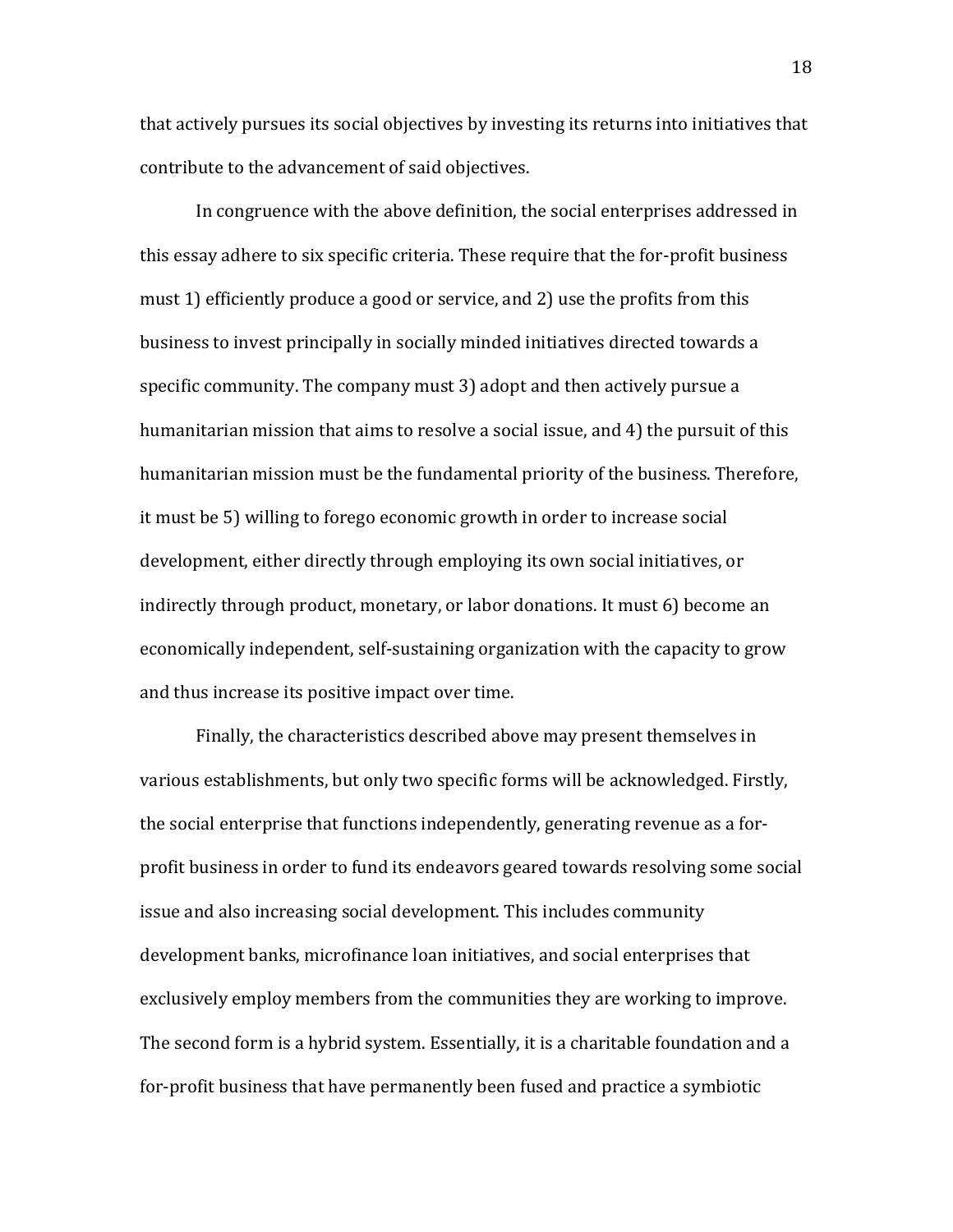relationship. The business side perpetually donates its profits to the charitable side while the charitable side manages the social initiatives. Both components share the same fundamental social mission and actively pursue it as one humanitarian organization. This type includes a homeless shelter that establishes a business in order to train and then employ its residents.

To clarify, in this essay's definition of a social entrepreneurship or any other, a corporation does not become a social enterprise if it simply donates to charity. For example. Target has donated books, funded museum days, field trips, and paid for food pantries for families through its giveback program, which donates one percent of all customer transactions in a specific community back to that community. The initiative donates more than \$4 million a week (Target 2012). Target is donating a significant amount to social initiatives aimed to improve the communities where each company is located, thus decreasing the amount of revenue reinvested into the company or distributed to individuals in order to increase social development. Also, it seems to practice a symbiotic relationship with the affiliated charity. Despite its benevolent contributions, Target is still a competitive corporation with a fundamental motive to increase share value, and to maximize profits through minimizing costs by any means necessary. The company is using its own revenue to fund the giveback program. However, the subsequent positive publicity, the potential increase in sales due to post-donation customer loyalty, and the benefits it will receive from marketing its good deeds. will likely mitigate the loss in returns (Porter and Kramer 2003; Smith 1994). In order to achieve the status of a legitimate social enterprise, Target would have to fundamentally alter its business platform,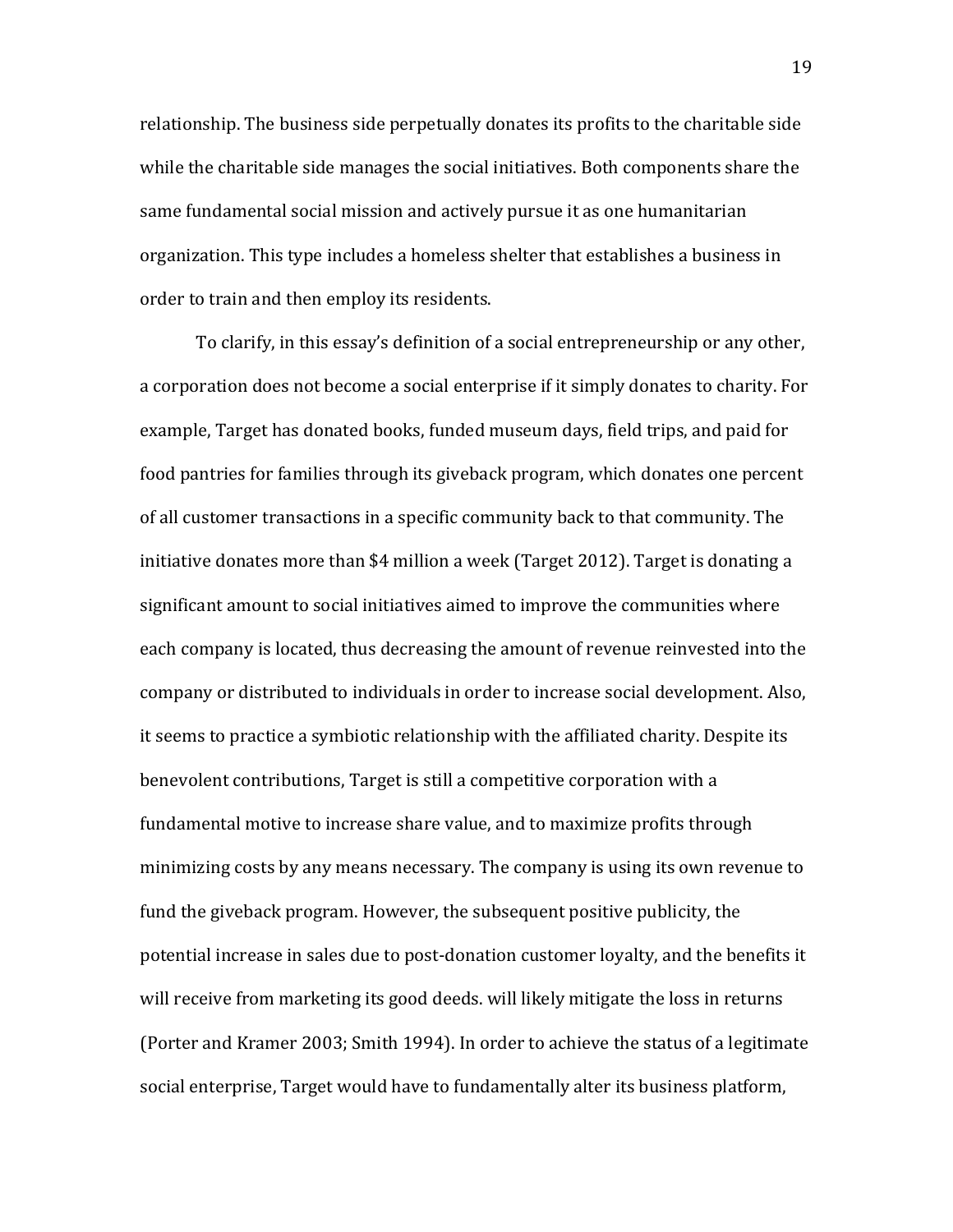and adopt an entirely new agenda prioritizing social development, which would dramatically affect its ability to compete with other major corporations. Greg Dees, the "father of social entrepreneurship education," provides a precise description of the distinction between traditional for-profit businesses and social entrepreneurship.!

> For social entrepreneurs, the social mission is explicit and central. This obviously affects how social entrepreneurs perceive and assess opportunities. Mission-related impact becomes the central criterion, not wealth creation. Wealth is just a means to an end for social entrepreneurs. With business entrepreneurs, wealth creation is a way of measuring value creation. This is because business entrepreneurs are subject to market discipline, which determines in large part whether they are creating value. If they do not shift resources to more economically productive uses, they tend to be driven out of business. (Dees 1998)

It would be difficult, but not impossible, for major corporations such as

Target to restructure their companies in a way that conforms to the stipulations of a social enterprise. For starters, it would need to prioritize social development over all other concepts. Unlike the social enterprise, the traditional for-profit model is directed by a chief executive officer (CEO) whose sole focus is to maximize share value. A social entrepreneurship does not have a board of executives, no major shareholders who are incessantly pressuring the CEO to run the company in a way that will increase stock value and thus their dividends. Though the social enterprise operates as efficiently and productively as the traditional business, its inherent purpose is to advance the society; and so, economic growth only functions as a means to achieve this end.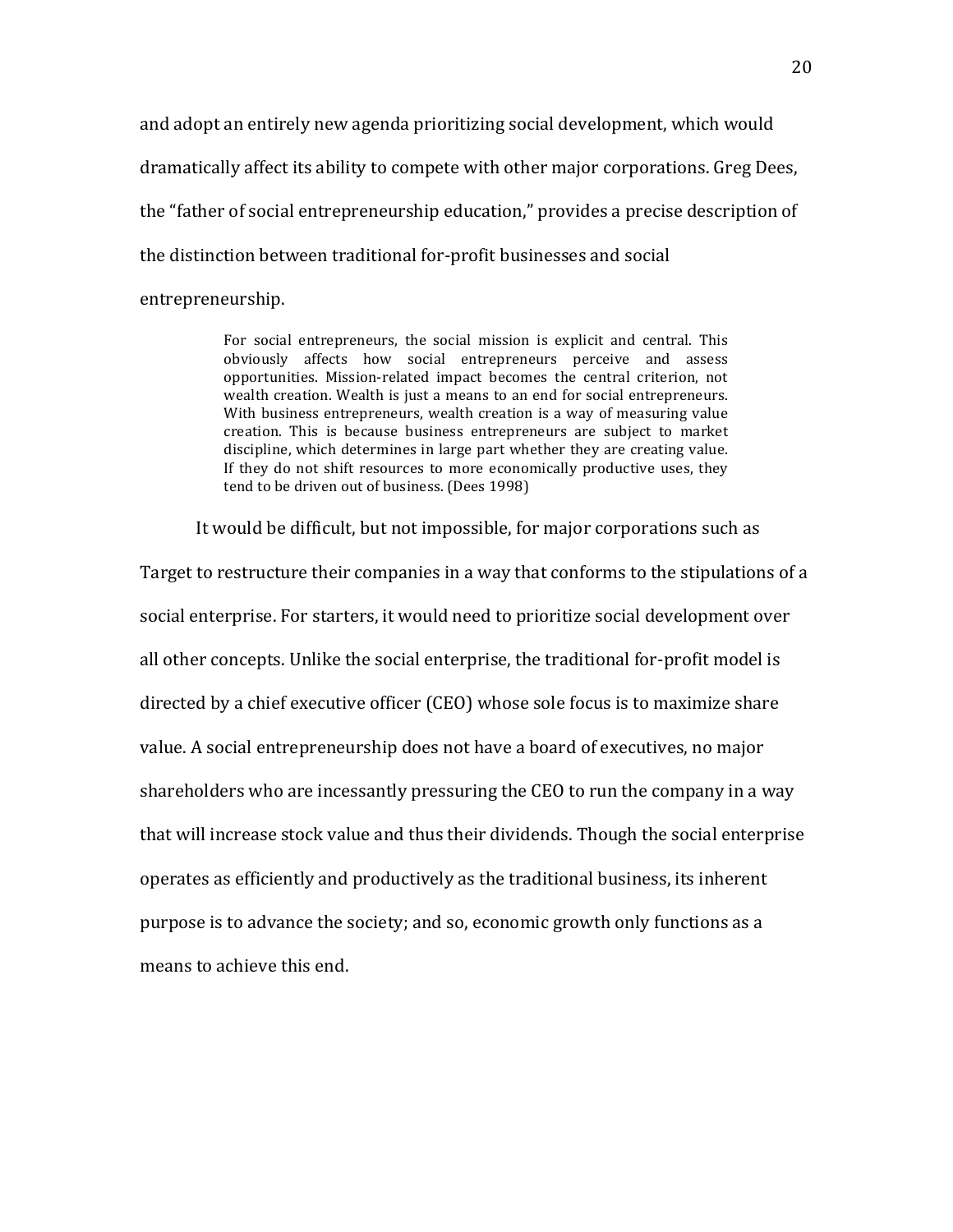### **Chapter 3 Traditional'Models**

*We cannot solve our problems with the same thinking we used when we created them.* -Albert Einstein

There are many inherent issues within the fundamental structure of traditional aid models. One aspect of most nonprofits, and other donor-dependent organizations that seems to cause a significant amount of inefficiency, and in my experience, tends to lead to the failure of community-based initiatives is the topdown management approach. I recently interviewed Pomona College senior, Christina Cyr, regarding the humanitarian organizations that she worked with during her study abroad in South Africa. She observed problems between the aid organization and the communities impacted by their projects and programs. Similar to ReefDoctor's frequently unsustainable and ineffective projects developed by its London-based founder, Christina noticed, "A large number of non-profits are affiliated with international organizations, or run by individuals or groups abroad"  $(Christina 2012).$ 

Christina and I shared similar sentiments regarding western nonprofits in the east and their tendency to implement their western ideals through policies and projects, without modifying them to align with the culture and traditions of the affected community. Christina (2012) elaborated on this issue:

> As a result, funding often goes toward projects that were never asked for by the aid recipients. Often, the decision-makers in more hierarchicalstructured organizations have false notions of what people really need. Western solutions do not always work in the South African context.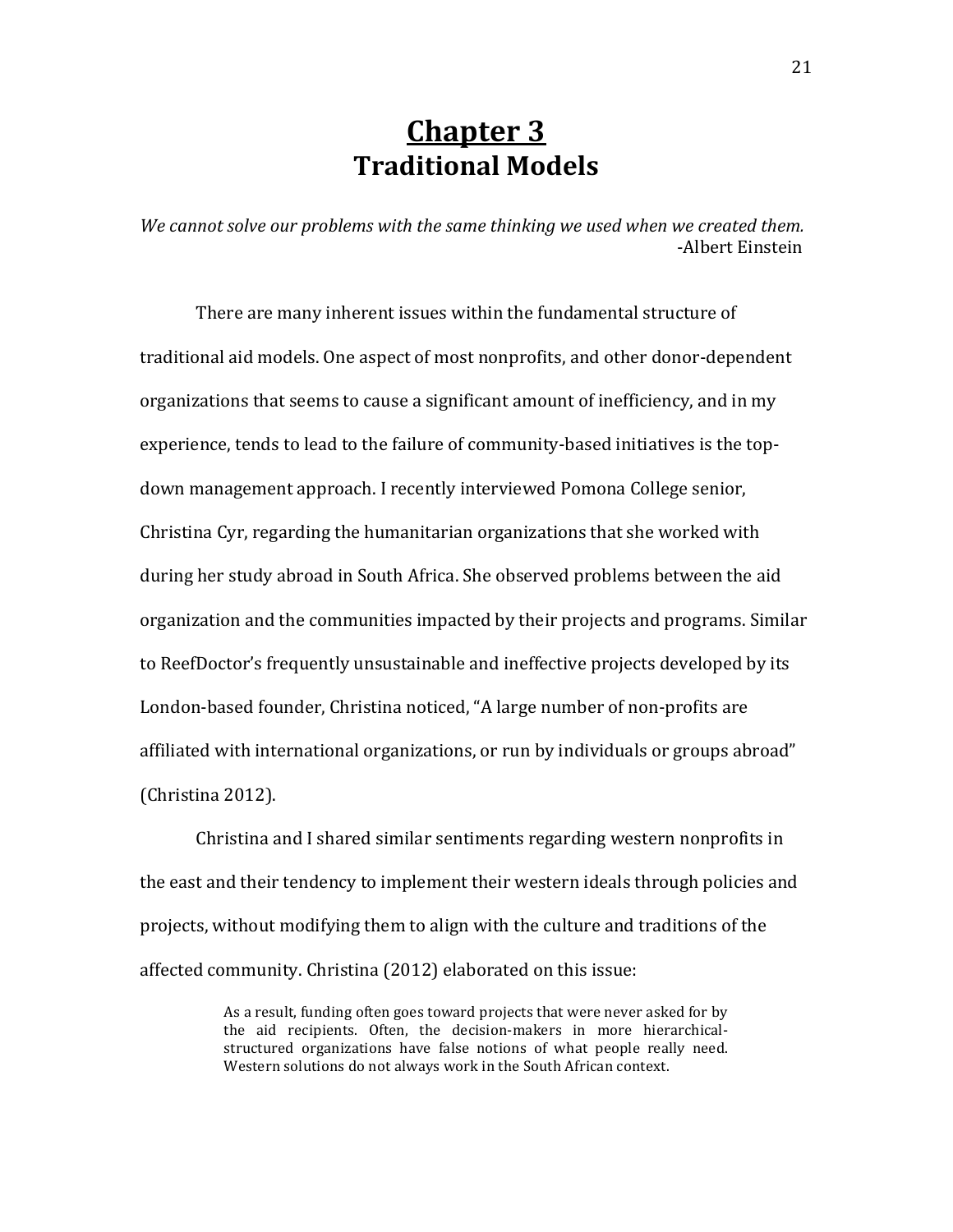She referenced the urban farming initiative that began in the United States and then travelled to Africa as nonprofits attempted to disseminate and apply this model. And though they have funded "a large number" of these gardening projects, a vast majority of them have failed, because the initiative did not respect the culture and traditions of the impacted community.

> ...there is little public interest in farming, especially among youth, because many people migrate from rural areas to the urban center of Cape Town to escape their past agrarian lifestyles. People want no part of farming. In addition, there is very little physical space for gardens. There are millions of people living in the very small geographical area that holds Cape Town's townships, and the houses (shacks) nearly touch each other in most places. Where there is space for a garden, the soil quality is often terrible for growing, rife with heavy metals and low in nutrients. (Christina 2012).

Christina discussed the idea of urban farming with many South African based food security researchers who immediately recognized the infeasibility of the idea. They were members of the community who understand and respected the culture and traditions of the South Africans, and thus advocated solutions that would be more practical, and would align with the customs of the community members. "In terms of improving the efficiency and effectiveness of these programs," she concluded, "I think more local leadership and ground-up organization would be a good place to start" (Christina 2012).

Christina's words resonated with me: I had observed similar issues while volunteering abroad. Not long before Christina's interview, I had heard these same sentiments being expressed from Shyam Krishna Iyer, a Pomona College alumni and social entrepreneur. His company, SKI Charities and SKI Development Finance, had established in many developing countries, where they engaged in community building and provided microfinance to high potential individuals.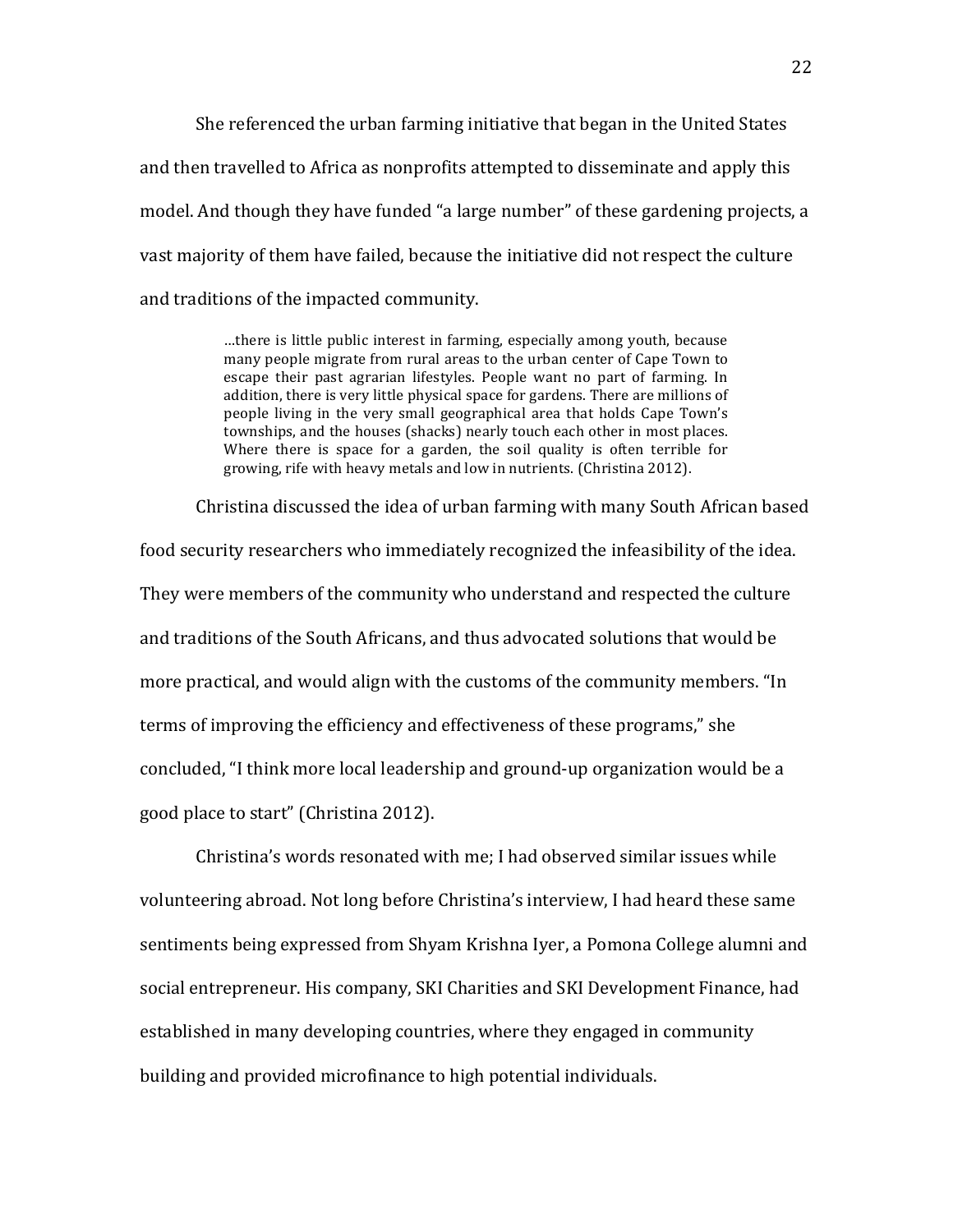Though he headed the organization, he adamantly supported and employed grassroots initiatives. During our interview, he noted, "Quite a bit of the work we do involves hiring other local people, it involves investing in local people and nobody has better knowledge of who the players are and what the chances are than the local team that we employ" (Shyam 2012). His ground level projects were all collaboratively designed and put into practice by the locals in the villages where he conducted business. He provided a plethora of information for me when I inquired about the topic of locally based initiatives.

> What I would say is first off, local people have local expertise, they have local knowledge, they know how to get different agreements and deals done that many foreigners, or people—when I say foreigners, I don't just mean people outside the country, even people outside the communities of our engagement. But nobody knows the local scene as well as the people who have grown up there and who have spent their lives there and additionally, these are peoples' relationships in the community. That level of local expertise: you cannot replicate that, you cannot teach that. We cannot come in with an idea from our research and our readings. Unless we are able to live there, learn the local language, and kind of know who is for real and who is not, it is impossible to unless you have a local team. And again, going back to what I said in the previous question: it also provides confidence when other local people see our team member who are one of them succeeding, taking charge, making decisions on my behalf—that increases the confidence and the independence of the other people who see the example that our team is setting. (Shyam 2012)

Shyam has had success with all of his projects, and he believes it is greatly

attributable to his collaboration with community members. Social enterprises encourage economic independence and self-sustainability in the communities where they establish, and this autonomy gives a voice and an opinion to the locals. Traditional aid organizations have not had such success with the outcomes of their programs, and Shyam and Christina's stories provide all the more support as to why nonprofits and the other donor-dependent models are inefficient and unproductive,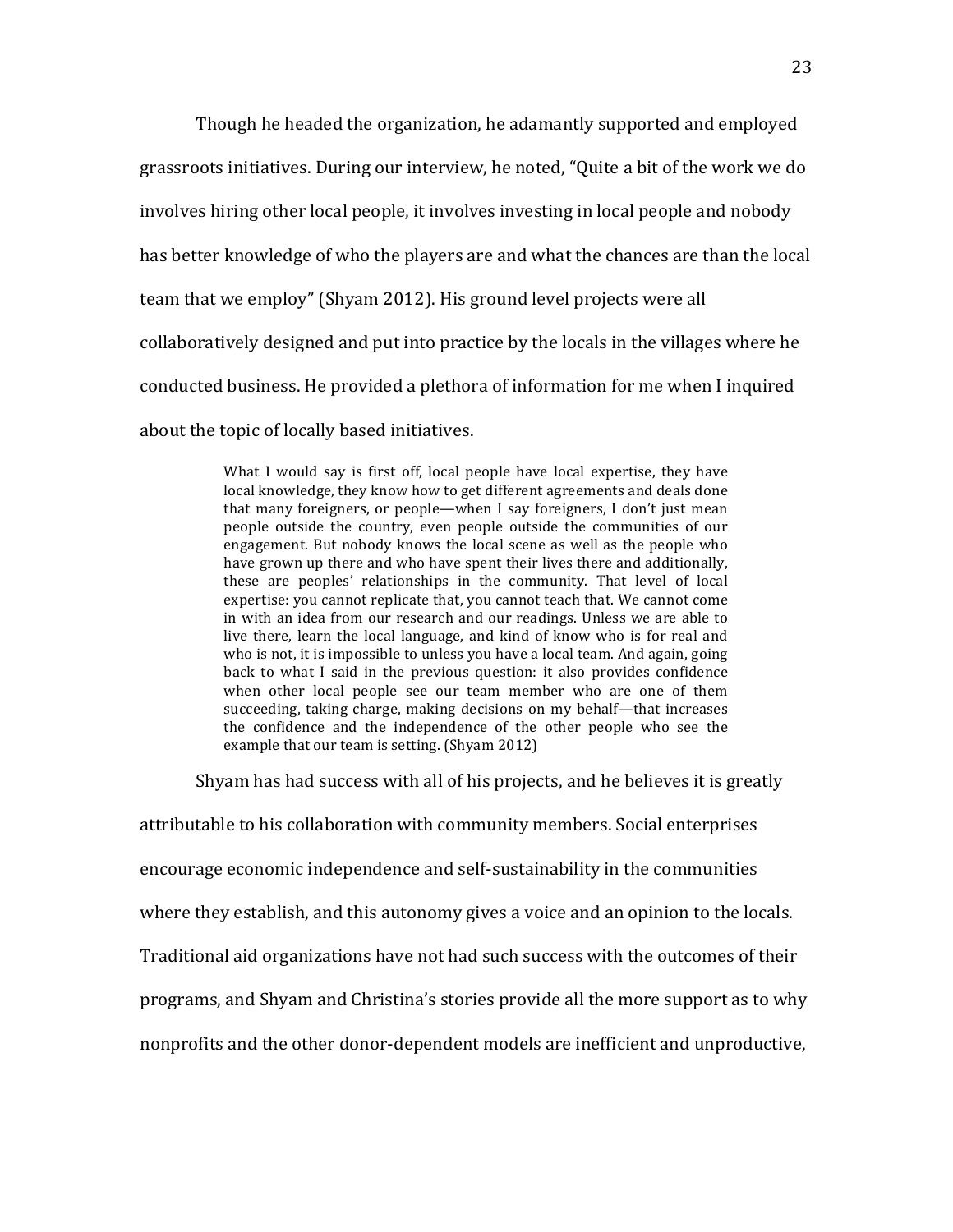and why social entrepreneurship is the ideal resolution for the current social problems around the world.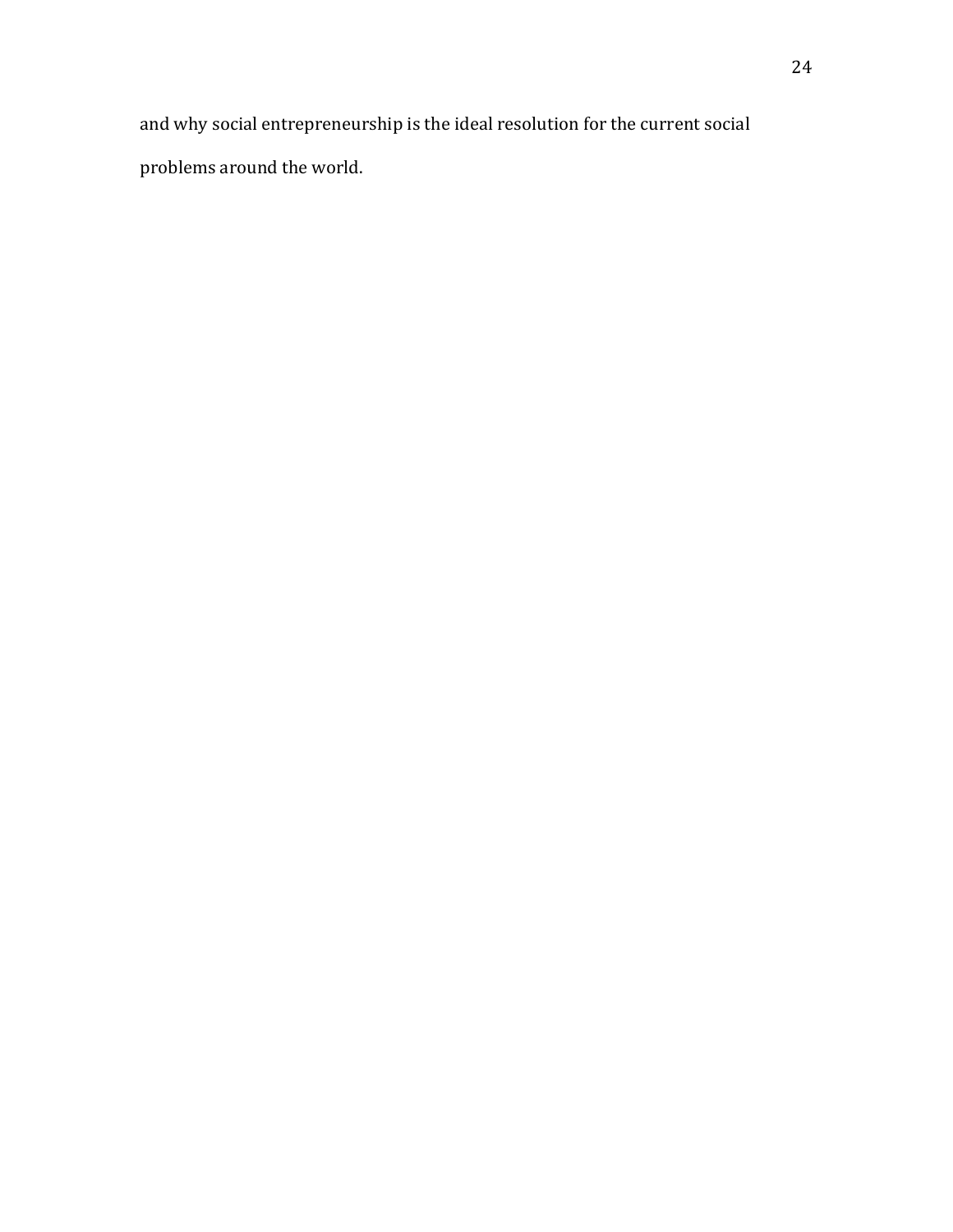#### **Chapter 4 Humanitarian'Aid** The Problem and the Solution

"Pouring large sums of money into African countries, with the hope that somehow the money will *translate into development, has proven to be a failed strategy. If the Africans are ever to build an* enlightened and prosperous continent, they must develop processes that will allow development to *occur." ####*!!!!Katzenstein!&!B.R.!Chrispin!(2010)

If the number of aid organizations and amount of product and monetary contributions continues to increase, it would only seem logical that the issues they aim to resolve would eventually begin to decrease in response. Therefore, as these traditional models continue to increase their aid efforts without significantly impacting poverty and rates of hunger, it becomes clearer that these models are ineffective and unfit to treat the issues faced by poor and marginalized individuals domestically and abroad.

Over the last thirty years, traditional humanitarian organizations based in Europe and America have contributed over \$90 billion in humanitarian relief (Rondel 2011). Last year, the United States alone spent  $$4.4$  billion on emergency support programs aimed to mitigate famine (GHA 2010; Rondel 2011). The number of United States based nonprofits has more than doubled since the 1990s (Grant Space 2012). Despite the increasing amount of organizations, and their monetary and product contributions, global rates of starvation and malnutrition have persisted and in some areas, namely Sub-Saharan Africa, they have increased (GHA 2010; Rondel 2011). At the same time, the number of individuals subsisting on less than one dollar per day continues to increase (Global Issues 2012).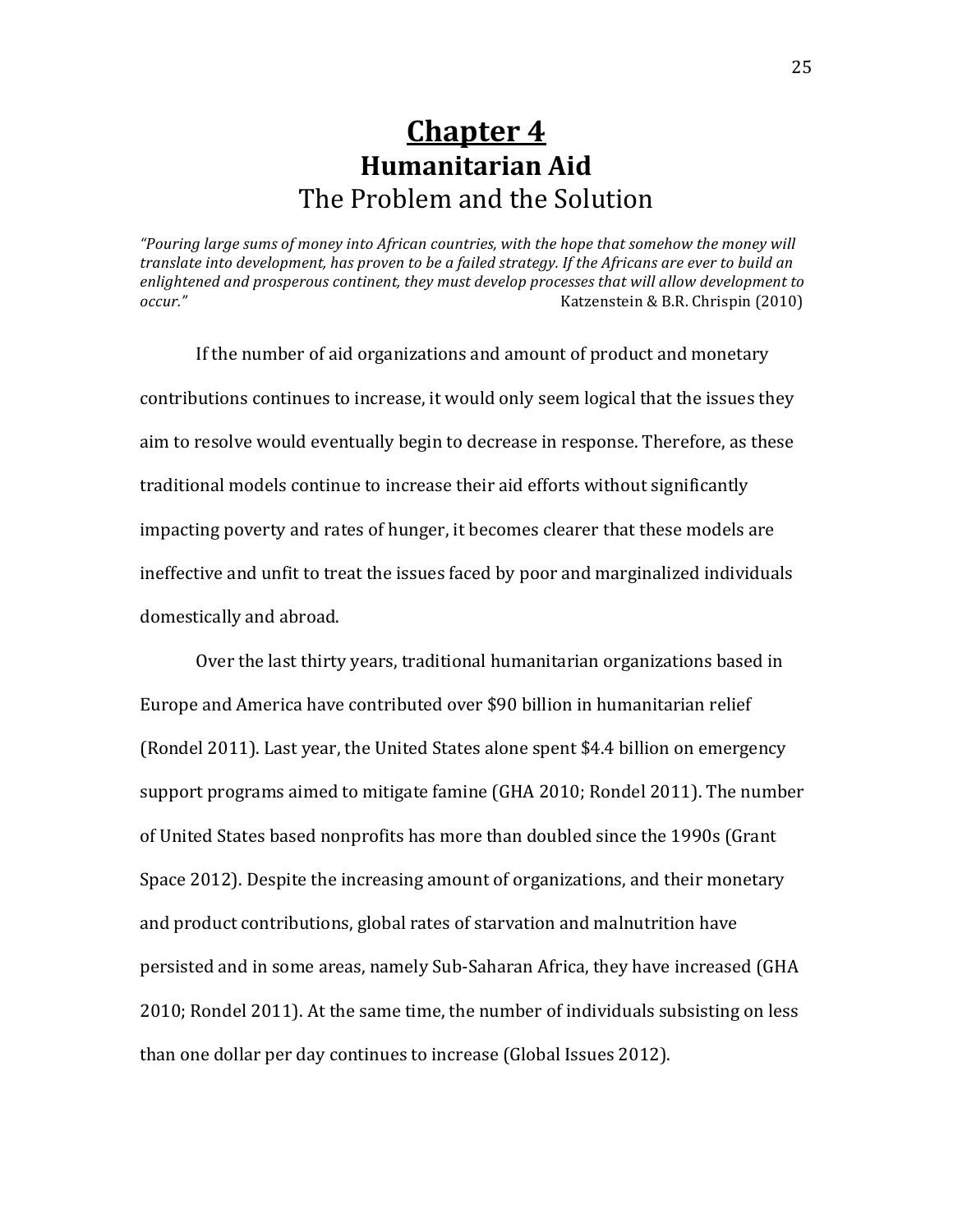If these social issues are not mitigated or resolved over time by the initiatives deployed, then the initiatives are ineffective, or the entity enforcing them is not correctly utilizing their potential. Therefore, it is clearly exposed by the persistent rates of famine, and the increasing rates of global poverty that the traditional models currently treating these issues lack the competence and adaptability required to successfully resolve them.

Aid essentially "treats" the symptoms of extreme poverty rather than "curing" the source of the problem. It has permitted dysfunctional political systems and barbarous militias to continue their reign. By constantly supporting victims of disaster with emergency aid, the ruling bodies are never held accountable for their acts, and thus are able to continue with otherwise incurably destructive policies.

> Diplomats now use disaster response as a preventative measure to stave off chaos in an unraveling society, as a confidence-building measure during political negotiations, to protect democratic and economic reforms, to implement peace accords which the U.S. has mediated, to mitigate the effects of economic sanctions on the poor, where sanctions serve geopolitical ends, and to encourage a political settlement as a carrot to contending factions. (de Waal 1997).

Humanitarian aid perpetuates the fundamental issues that cause poverty and thus hunger. It does not promote the economic independence and self-sustainability required to permanently resolve the issues of poverty and famine in developing nations. "Over time, sustained food aid creates dependence on handouts and shifts focus away from improving agricultural practices to increase local food supplies" (Perry and Kuyera 2008). Ethiopia is a prime example of this; it has received over \$800 million in relief from the United States alone, making it "one of the largest" recipients of aid" (McClure 2010). Still, the country reports increasing rates of starvation and malnutrition (Perry and Kuyera 2008). This is because the WFP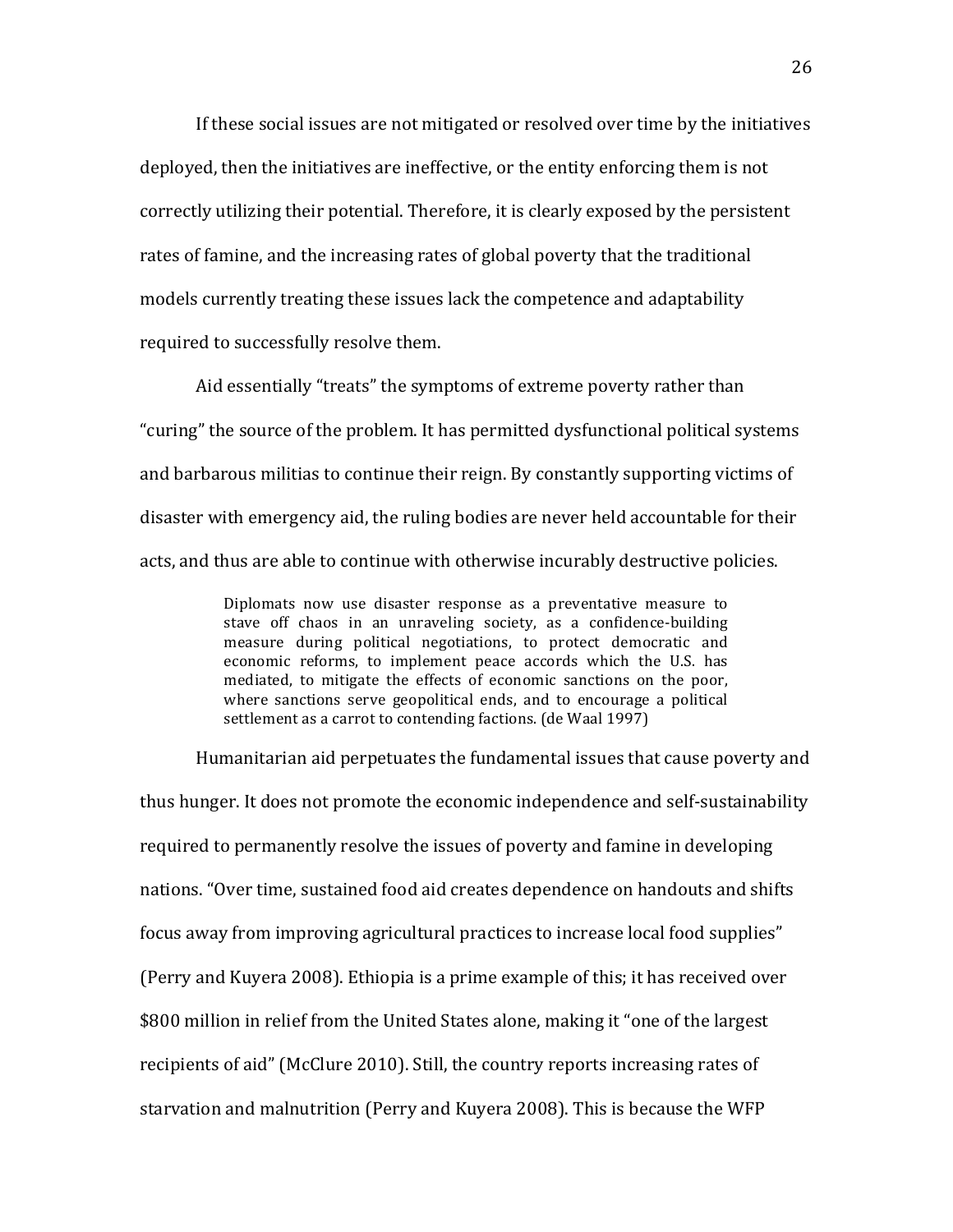donates directly to the "increasingly authoritarian ruling party," who is claimed to use "food as a weapon" (McClure 2010) by hoarding the aid contributed until the impoverished, starving members of society comply with their wishes. Donating humanitarian aid to the governments of impoverished nations has proven ineffective, and frequently perpetuates the social ills they attempt to cure.

There is a solution for this issue: social entrepreneurship. Social enterprises promote independence, collaboration and long-term self-sustainability in the communities where they exist. Shyam Krishna Iyer, the social entrepreneur referenced in the previous chapter, has demonstrated this fact throughout his mission to resolve poverty and promote economic growth in developing nations such as Chile and Zimbabwe.

> It's those entrepreneurs we want to empower, not just financially but giving them the confidence and the freedom to make their own decisions, to make their own mistakes, to learn from those mistakes, because we have a theory that nothing that comes easy is really highly valued. It's through... the blood and sweat at the grassroots that you really feel confident in your ability, and that's the main reason why we employ a bottom-up approach to managing all of these different projects. So, whether it's the divisions we have or the projects that we finance through the divisions, the majority of the heavy lifting—if not all—is taking place at the ground level. And, again, it's a part of empowering these people and it's a part of helping them help themselves. We believe in a hand-up rather than a handout, and it's that hand-up that gets people on their feet, but then they have to run with it. (Shyam 2012)

His organization, SKI Charities and SKI Development Finance Initiative, has two divisions: a development finance sector and a charitable, not-for-profit sector. They function in the symbiotic, interrelated relationship described in Chapter 2. The finance side is an investment fund that "identifies promising entrepreneurs in the most emerging of frontier markets, and [helps] finance their ideas" (Shyam 2012). This side earns profit through the equities of the loans distributed. On the other hand, the charitable foundation, which "completely zeros out" at the end of the year,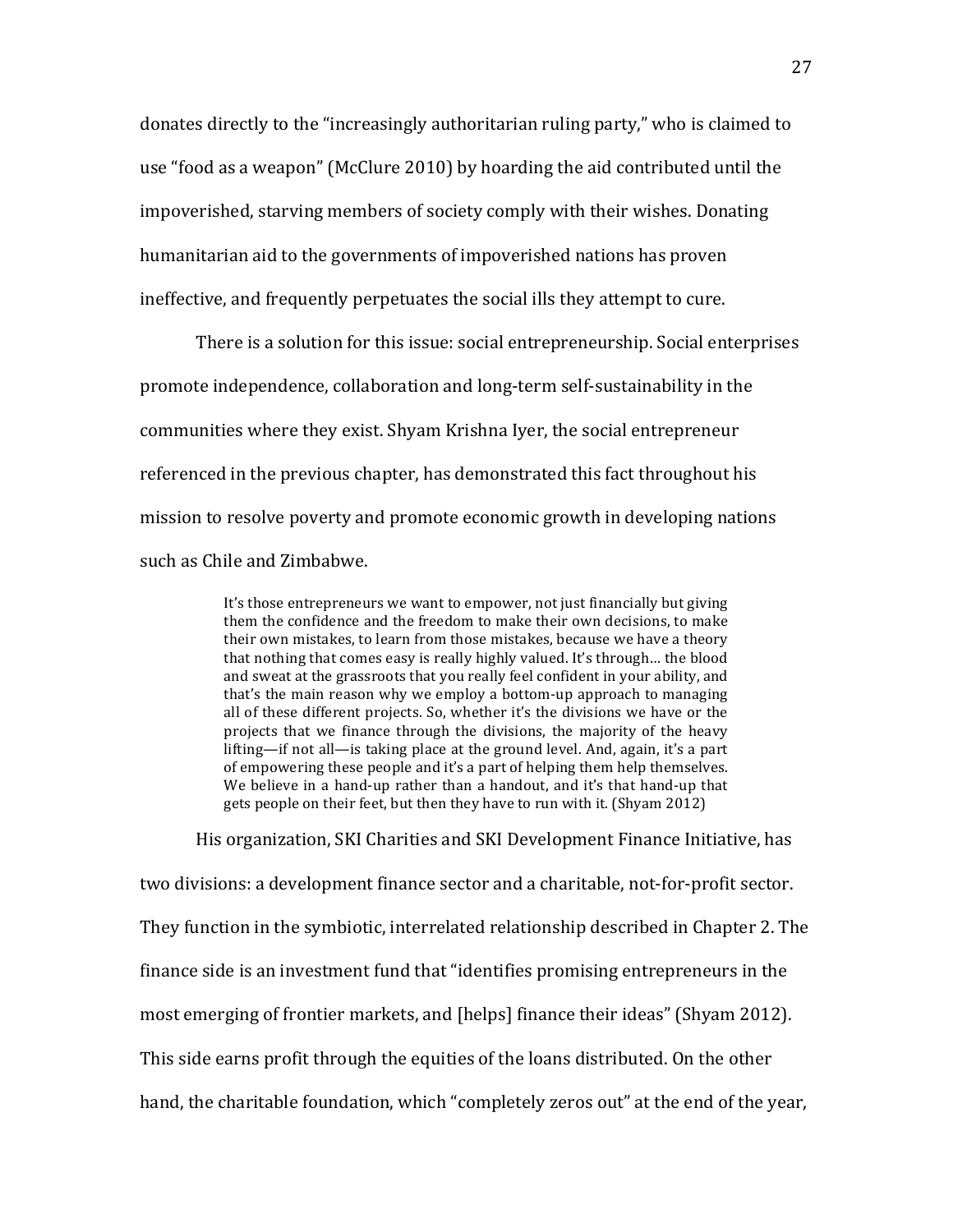is focused on the economic empowerment of women. They provide low-cost loans to women in order for them to start their own enterprises. Unlike traditional aid models, social enterprise provides communities with independence and a sustainable livelihood. Like other social entrepreneurs, his fundamental mission is social development, and he actively employs initiatives to accomplish this.

> We focus on providing them with loans, rather than aid, because we like to treat them as any of us on the developed world would be treated. So people like you and me cannot go into a bank and just take money and walk off with it. We need to present the bank with an idea, with our background to make the idea a reality, and of course that is what we ask the women to do as well. That is another way of empowering them, treating them as equals, and they are also full members of the mainstream global financial system. (Shyam 2012)

At the core of his foundation is a dedication to resolving the issues that

fundamentally cause the most detrimental social ills. Though his method is

congruent with other social entrepreneurs, it is unique to the traditional aid model.

Shyam promotes sustainable assistance: providing the skills and opportunities for

poor or marginalized individuals around the world so that they can become

independent members of society. Shyam oversees all of the projects, but still

encourages self-sufficiency in these developing communities by allowing them to

direct and develop their own entrepreneurial endeavors.

We keep all the responsibility with them, because at the end of the day, it's all about empowering them and encouraging them to be independent and to own their projects. So that takes the form of us taking equity as far as a percentage in their enterprises, helping them with the finance side, the strategic side; at the end of the day, it is up to them to manage it day to day—keep pushing it forward. And since they are the ones with the local knowledge, we give them a great deal of autonomy and freedom, which again connects back to our focus on local development, and allowing them the maximal amount of independence and empowerment that we can, while of course assisting them to reach what we believe is their potential. (Shyam 2012)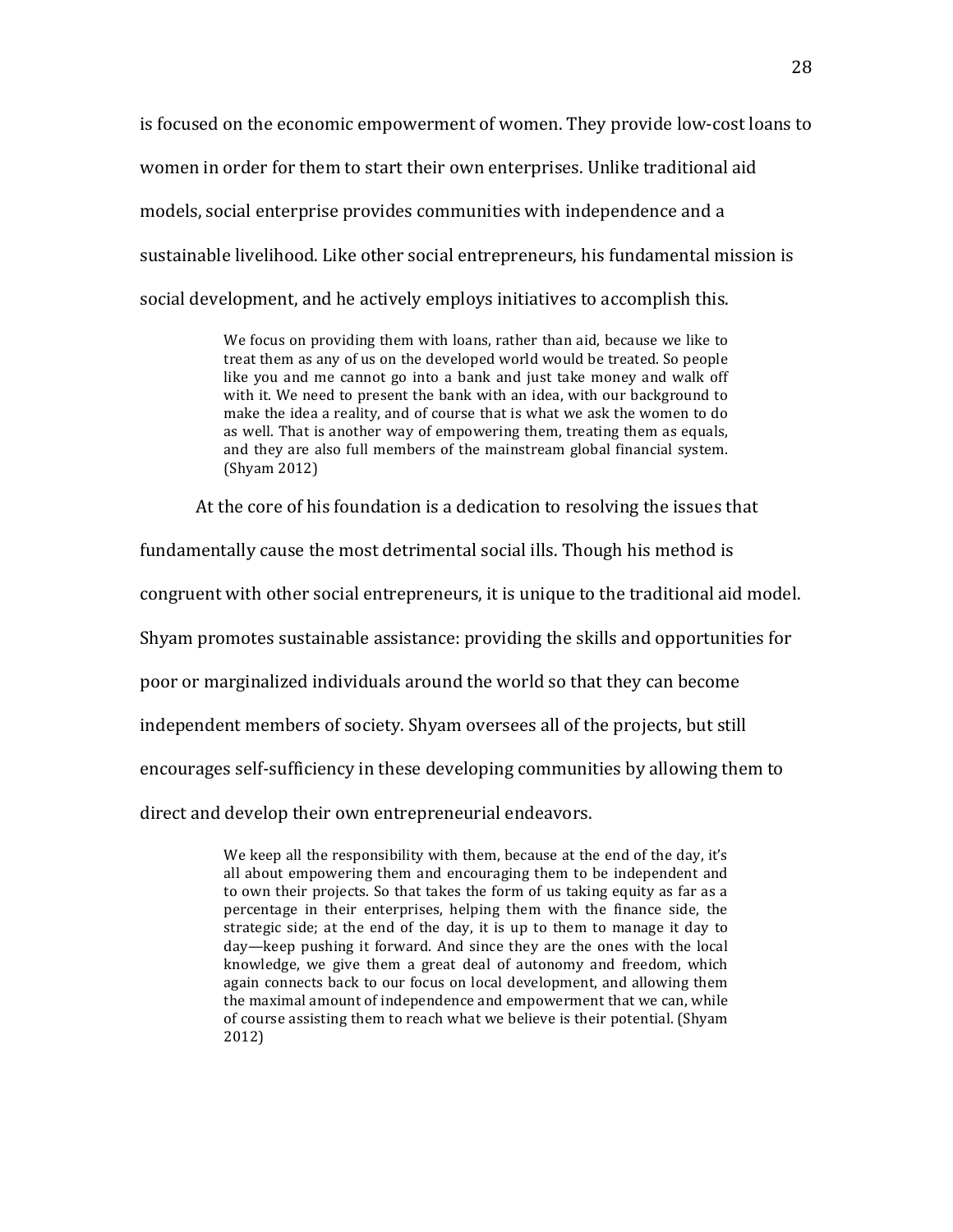In addition to these economic initiatives, his social enterprise provides scholarships to girls from low-income communities, to pay for their school fees, transportation, and tuition.

> And that is our most long-term, strategic initiative of everything we have spoken of because, at the end of the day, true empowerment begins with an education, with the confidence to apply that education, and some of these low-income communities, nothing goes further than an education. It goes even farther than having a job, or a bit of wealth; it's all about people respecting your knowledge and experience, and that is what we hope to provide with our educational projects. (Shyam 2012)

This initiative also demonstrates his company's dedication to providing the

tools for these people to improve their livelihoods, rather than the means to allow

them to subsist in their current state. Humanitarian agencies that donate large

amounts of monetary or product donations are vastly unsustainable and do not

fundamentally help the communities in need. In contrast, the social

entrepreneurship model promotes the economic independence these people need to

succeed and sustainably advance their lives.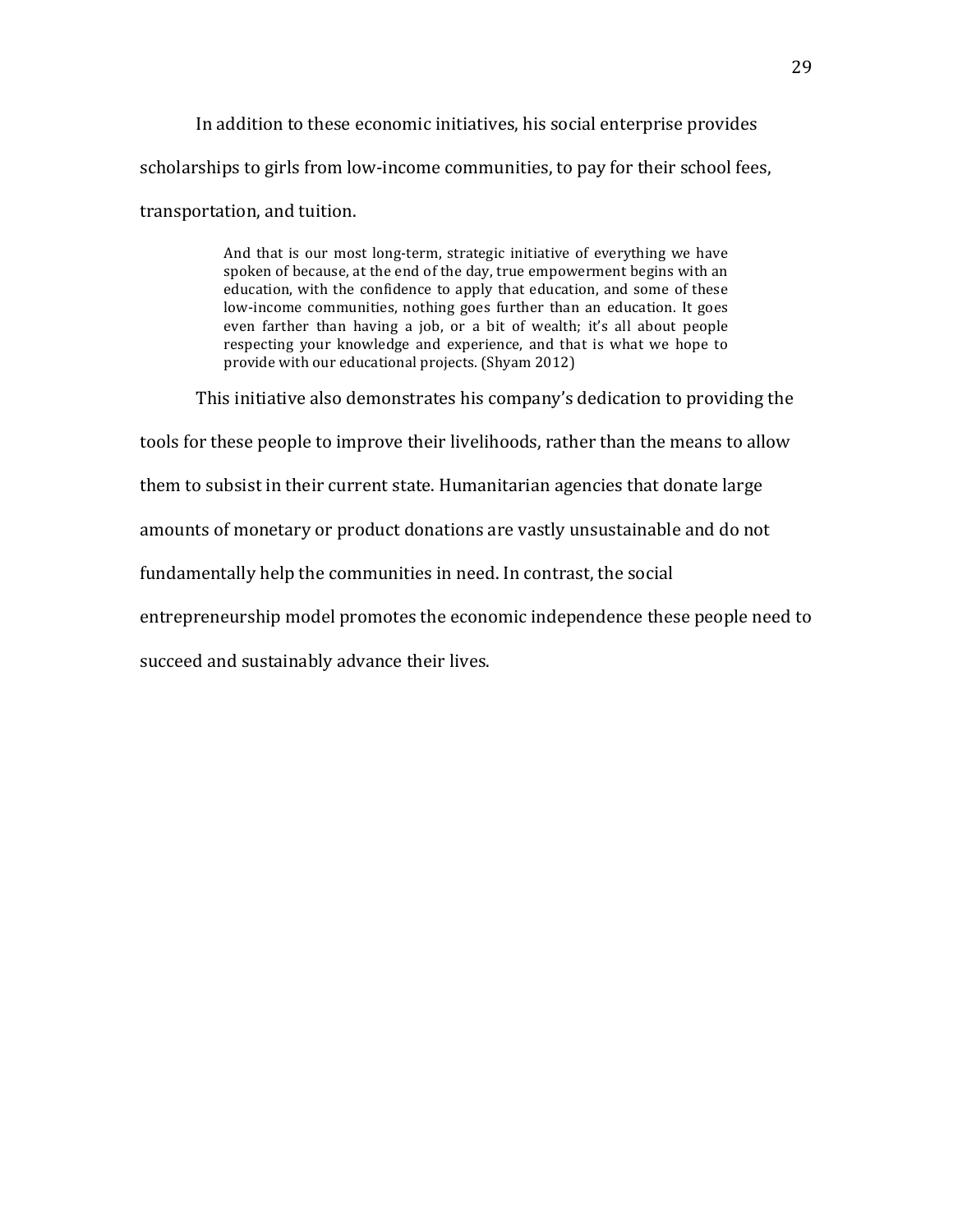### **Chapter 5 The New Model**

*Expect problems and eat them for breakfast.* -Alfred A. Montapert

The social enterprise has only recently been placed at the forefront of both business and humanitarian aid development. Consequently, it is only distinguished from a  $501C(3)$ , or traditional not-for-profit organization, in select locations that are currently leading the market in progressive innovations. These places include California, which recently established a "Benefit Corporation," defined as a for-profit corporation that also has a social mission and is licensed to use the trade name 'B Corporation'" (Wexler 2009), and also an "L3C," describing "an LLC that is formed as a low-profit, limited liability company." In India, a "social enterprise" is held to unique standards as a "non-profit corporation."

As explained in Chapter 2, the social enterprise has an officially recognized definition in the United Kingdom: "businesses with primarily social objectives whose surpluses are principally reinvested for that purpose in the business or in the community, rather than being driven by the need to maximize profit for shareholders and owners" (Kerlin 2009). In order to facilitate comprehension, the following will present several interviews with social entrepreneurs in practice, followed by an analysis of their practice.

Since there are no universally established stipulations defining this new entity, the social enterprises addressed will adhere to the following six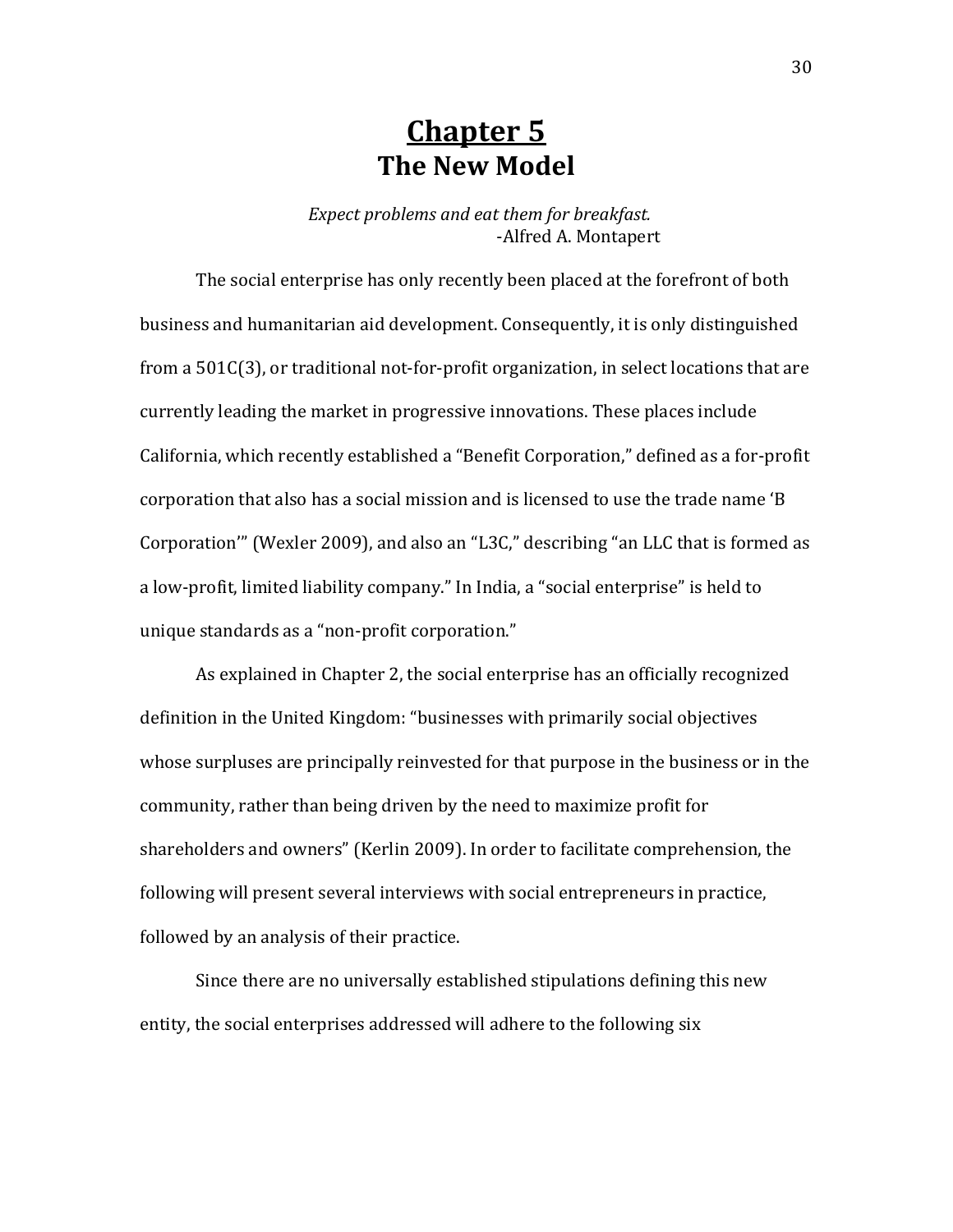requirements that synthesize the international legal and theoretical explanations. The requirements are as follows.

**1)** The for-profit business must efficiently produce a good or service.

**2)** It must use the profits from this business to invest principally in socially minded initiatives directed towards a specific community.

**3)** The company must adopt and then actively pursue a humanitarian mission that aims to resolve a social issue.

**4)** The pursuit of this humanitarian mission must be the fundamental priority of the business.

**5)** It must be willing to forego economic growth in order to increase social development, either directly through employing its own social initiatives, or indirectly through product, monetary, or labor donations.

**6)** It must become an economically independent, self-sustaining organization with the capacity to grow and thus increase its positive impact over time.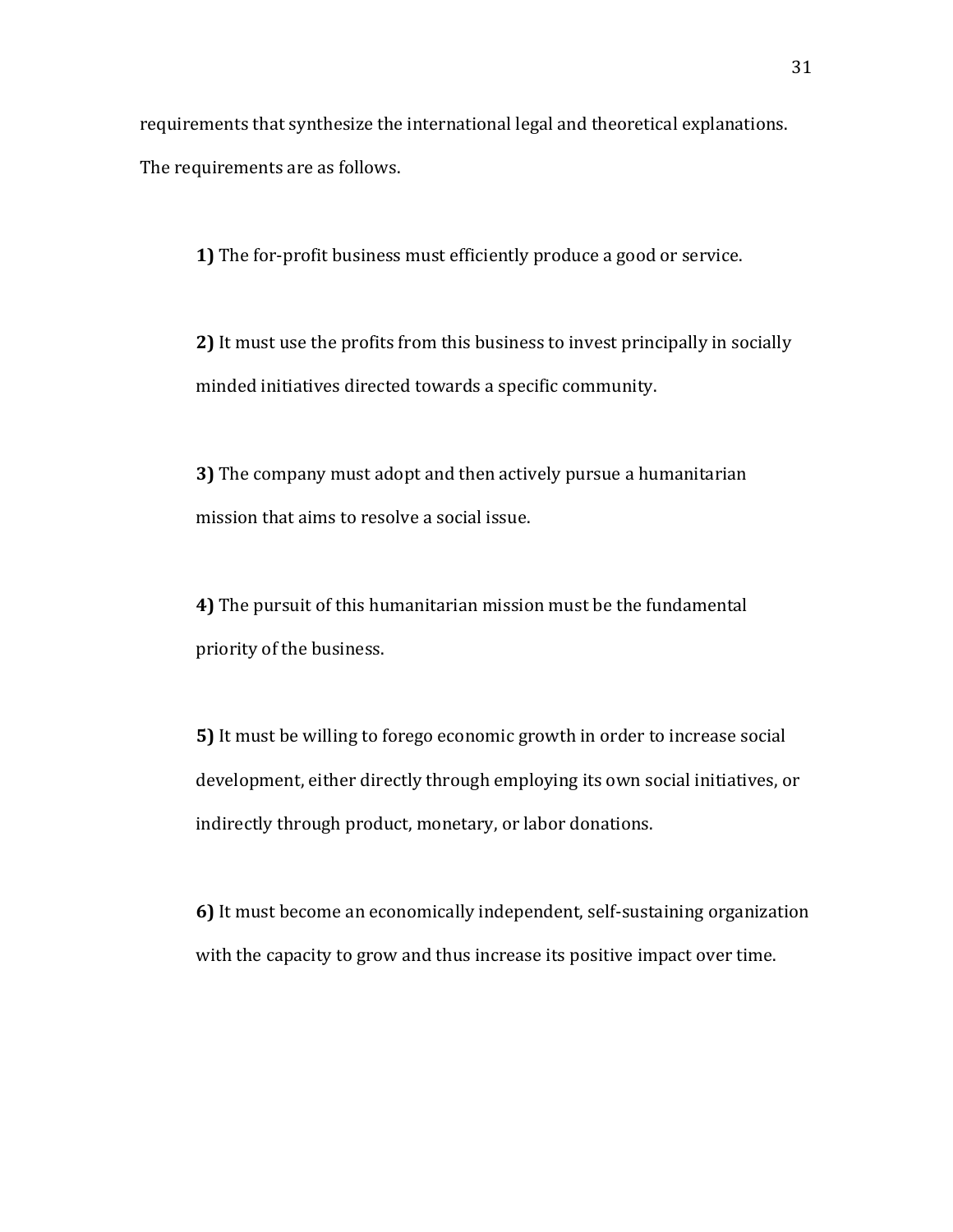#### **Case Study 1: Amba**

The sun decides to take this moment to shoot its first hot rays onto my jacketed back. *Perfect, another reason to sweat*. I am uncharacteristically nervous to meet this woman, and have already begun to feel the prickle of an anxious perspiration spreading across my forehead. I force my wooden chair a few inches across the uneven cement, taking advantage of the small sliver of shade hovering below the large table umbrella.

Just then, a tall woman dressed in shades of blue approaches my table. "Maya?" she inquires. I stand, quickly extend my hand towards hers and spread my mouth into a nervous grin. "Hello, Hema Shroff Patel. Thank you so much for meeting with me. It is so nice to meet you." She responds with a comfortable smile, gracefully, noiselessly pulls out the wooden chair next to mine, and places her thin body upon it. She immediately inquires about my status as a student at Pomona, my major, my background, my hometown... "Ahhh," she nods approvingly to my answers. "I am from Michigan. I attended Kalamazoo College and wrote my thesis on a similar concept: small businesses." I detect the slight singsong of an Indian accent when she first begins to speak, but it quickly disappears as she continues.

After a few minutes, her index fingers rise to the sides of her gold-rimmed sunglasses, and delicately lift the frame into her neatly curling brown hair. The sun catches on the round diamonds in her ears, and they sparkle along with her gleaming shades. "Let's begin," she says, her pretty brown face cool and confident in the intense sunlight. "Yes, ohkay... One... One sec," her presence has caused me to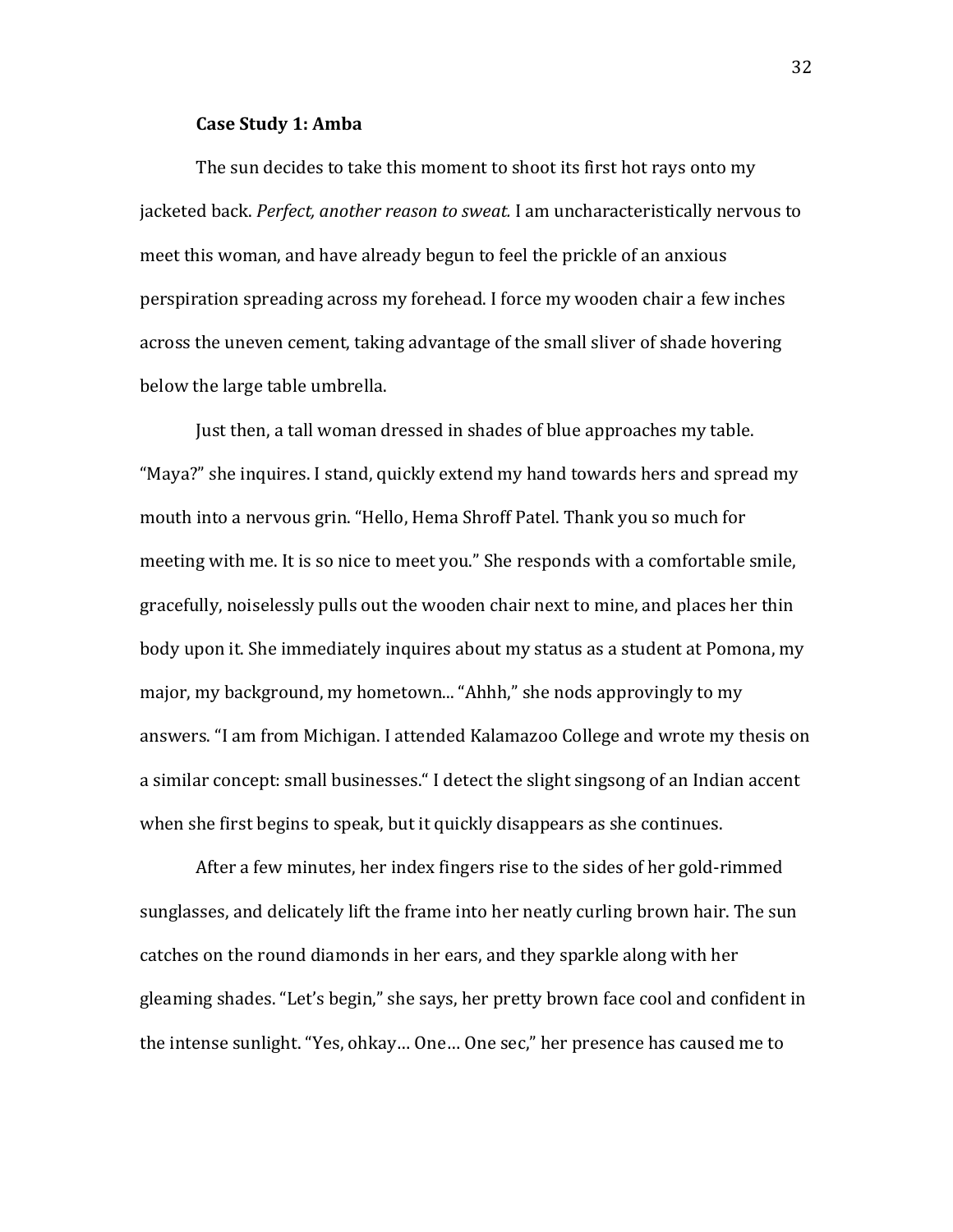lose the questions I had imprinted in my mind, and I clumsily shuffle through my papers to find them.

I interviewed Hema for almost an hour. She described the founding of Amba, when she began as a small business thirteen years ago, and then developed into a social enterprise over time. Her company sells only handmade, environmentally friendly products to an international market. In reference to humanitarian work, Hema is currently on the board of WomenWeave Charitable Foundation, a charity that aims to provide economic independence and sustainable means of income in the impoverished communities where they employ their initiatives. She has contributed to charities long before she thought of starting her own socially conscious organization.

Unlike most other places, India acknowledges the social enterprise model as its own distinct entity, a "nonprofit corporation" of sorts.

> I turned Amba into a social entrepreneurship or a social enterprise probably five years ago. I set the small business up, you know, you take the time to break even, and then make a little money, and then eventually, it just made a lot of sense for the love of the fabric and the love of the different projects, to turn the business into a social enterprise and give back to specific programs. (Hema 2012)

Legally, Amba is officially recognized as a social enterprise. Her company is an example of the first of two "types" of social entrepreneurship defined in Chapter 2: a social enterprise that functions independently, generating revenue as a forprofit business in order to fund its endeavors geared towards resolving some social issue and also increasing social development. I asked Hema to define the ultimate goal of her company, and initially, she said, "The goal is to make sure, each year, [the weavers] keep learning, expanding, they're self-sustaining. They should have other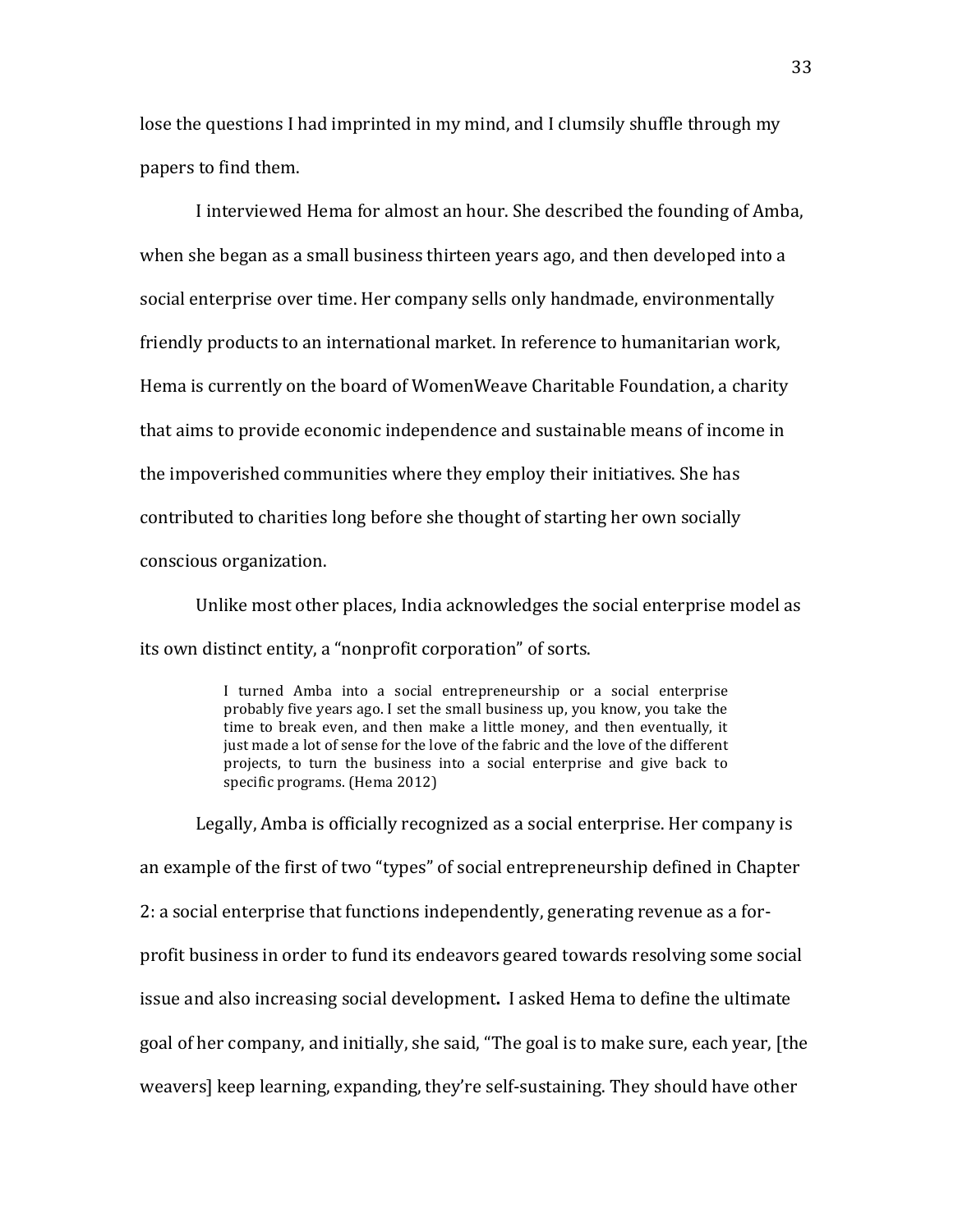labels they work with besides Amba—Amba will help them find those labels." She

continued, explaining the nature of her contributions as a social enterprise.

Fundamentally, the individual initiatives she executes all promote the wellbeing and

autonomy of her community.

When you're working in weaving communities, certain pockets of weaving have lots of funding, and certain pockets don't. So the projects would always be aimed at benefitting those who have had less fortunate backgrounds; giving them skills, giving them finance, and so part of it is upgrading skills. It's constant, ongoing, it's not even a tangible finance, but it's definitely part of the whole social enterprise model in that you're always upgrading their skill sets. (Hema 2012)

In order to pursue this, she funds projects to facilitate the economic

independence and self-sustainability of her locals, providing training as well as

monetary and product contributions to her business partners, high potential

weavers, and otherwise unskilled members of the community who aree in need of a

sustainable means of income.

Everyone that is part of the giveback program directly works with Amba. So I've done—Amba's done funding for a weaver's workshop. One of the key weavers I've worked with in the past was building a new workshop so Amba helped fund the building of that. One year, I worked up in the foothills of the Himalayas and they had very poor lighting in their reading unit so Amba did the solar lights for all twelve units that year and they have solar lighting now and they can weave past 5pm, which is fantastic—they make more money. The natural dye unit I work with needed a new women's toilet built, so Amba built a women's toilet one year. (Hema 2012)

Without Amba, the previously impoverished weavers she employs and trains

would not have had a means of income, and would have been trapped in poverty.

Unlike traditional models, social enterprises facilitate the economic independence,

self-sustainability, and collaboration of their communities of impact. For example,

Amba funded a Young Weavers Entrepreneurship Program by employing a graduate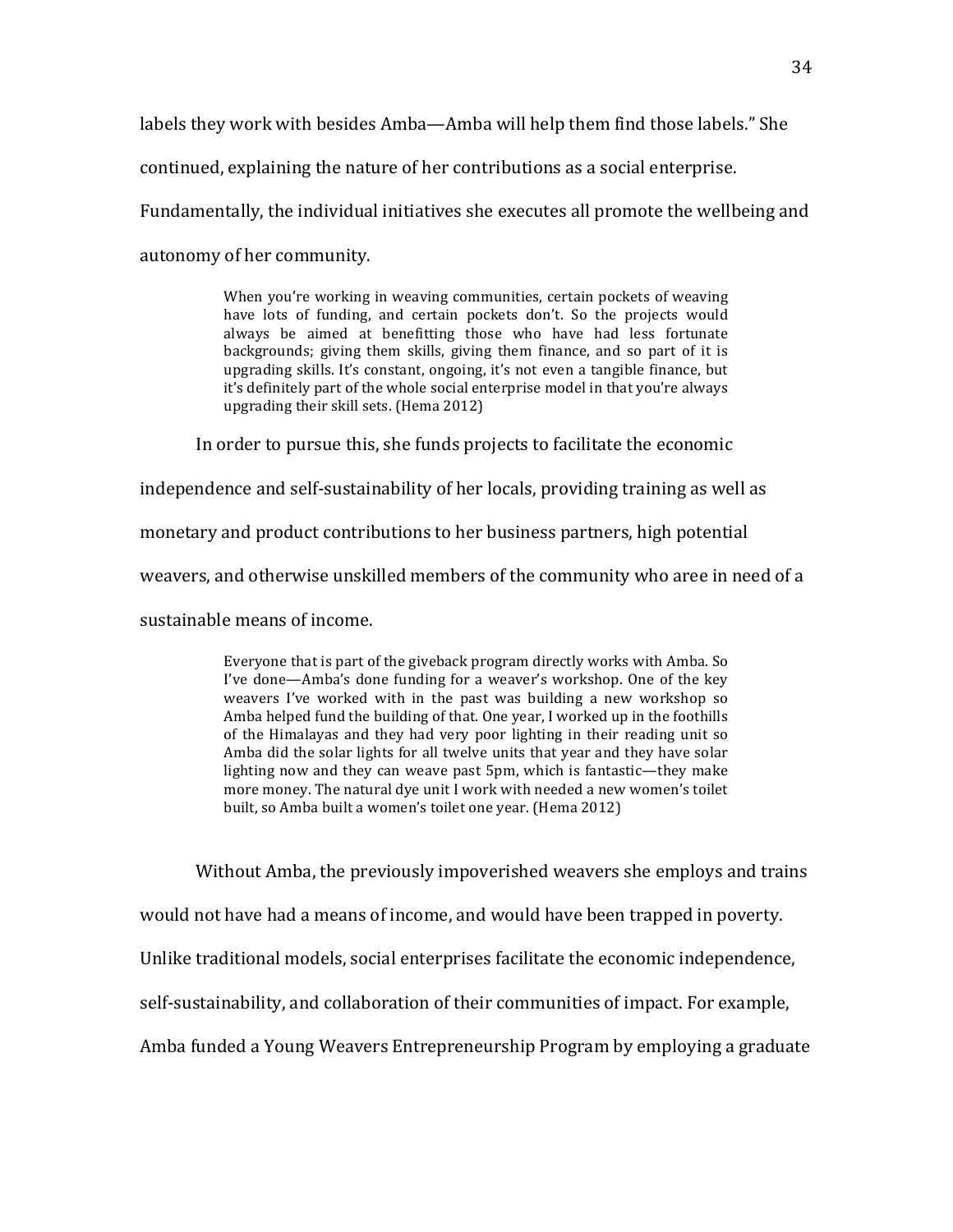from the Young Weavers Program. Mrs. Patel explained how her program taught him the necessary skills to open up a business of his own.

> So, for example, the young weaver: his finances may have been absorbed in that he made mistakes, but it also taught him to work with a small label. It also taught him better communication skills. We also worked on all of his accounting skills. I worked out a weekly accounts chart, and he had to give me a weekly loom production chart with pieces produced and costings and breakdowns and all of that, so that upgraded his skills in finance. The solar lighting—the group up in the foothills, in the Himalayas, they got solar lights, so that was tangible, and that was financed. (Hema 2012)

She said, "He helped weave and design products for Amba, making many, many mistakes in which we could only really sell about fifty percent of the products because he was new—but that was the point of it. Amba absorbed all the waste costs" (Hema 2012). These initiatives constantly incur economic costs, but the distinguishing factor of the social enterprise is that it is willing to forego most or all of its revenue in order to increase social development.

Not only does Amba provide a means of stable income to rural Indians, it has the capacity and resources to expand, thus increasing its positive social impact. Firstly, it is economically sustainable. Like most other social enterprises, it produces a commodity that is unique and distinguished due to its humanitarian contribution. Therefore, customers are willing to pay a higher price for the socially conscious good, easing the economic expense of funding its initiatives. It also teaches entrepreneurship courses, which will allow others to open social enterprises like Amba, and perpetuate the expansion of these socially conscious, collaborative businesses.!

The company is a prime example of a successful, impactful social entrepreneurship. Mrs. Patel owns a for-profit organization, but the company is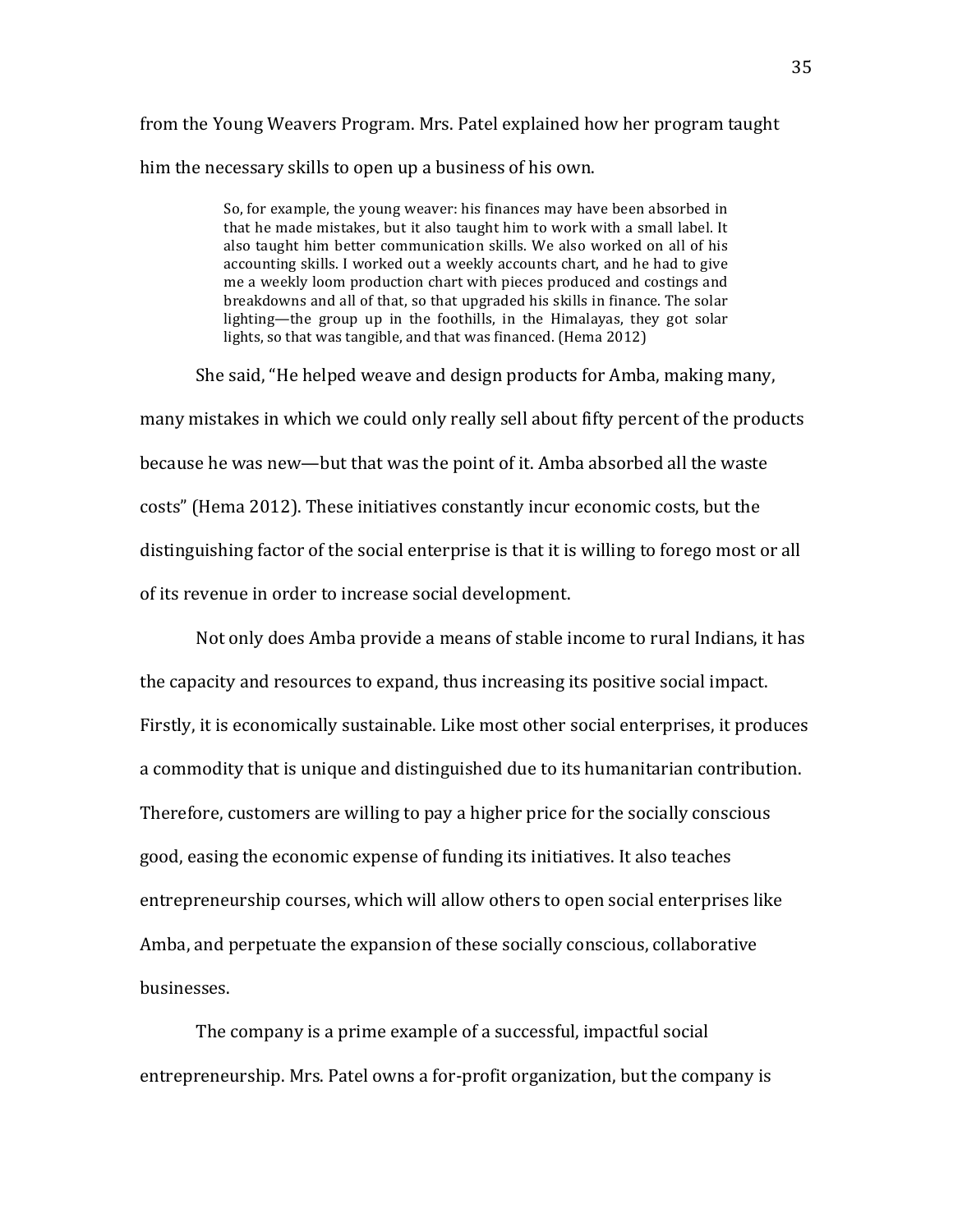willing to forgo some of that profit in order to increase the social value output of her company. By functioning as both a competitive, efficient business that actively pursues social development by continuously funding its initiatives, this model truly does represent the ideal business for humanity and the economy.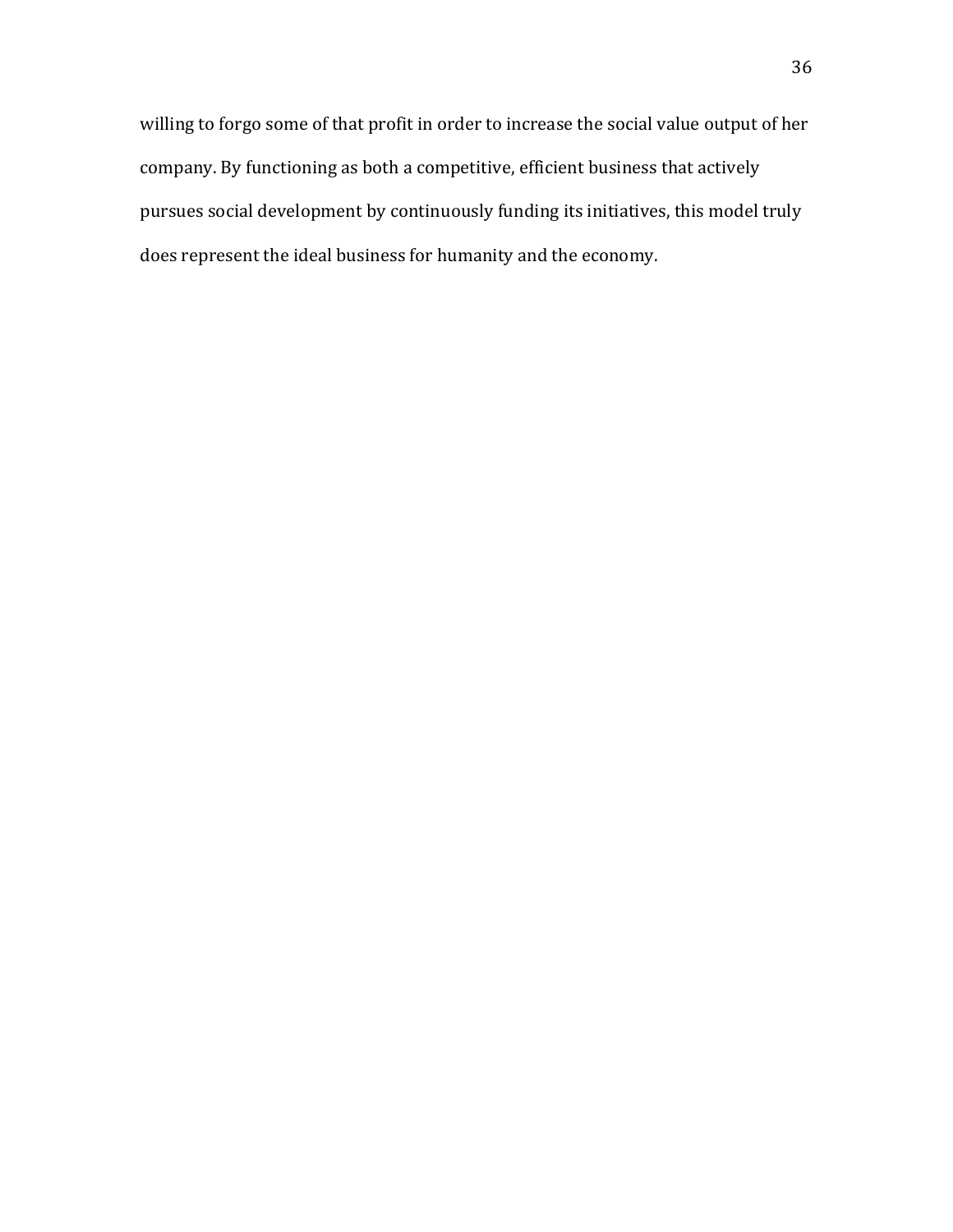#### **Case'Study'2:'Telapaka**

"I think a lot of people working in NGOs or aid organizations..." Alice Grainger, the Dive Officer during my time at ReefDoctor, said to me in her strong English accent. "They tend to be very passionate about the cause. It can be very disheartening because you observe all sorts of problems when you're working for one."

Alice has worked with many volunteer organizations over the years, subsequently acquiring a very thorough understanding of their design and utility. She has worked with ReefDoctor, Gili Eco Trust in Ondonesia, Zero Emissions Research and Initiatives (ZERI) in Switzerland, and USAID in Egypt, to name a few. She spent an hour providing anecdotes about her experiences. I was particularly interested in her work with a nongovernmental organization as it successfully executed an economically empowering program.

"I worked at an NGO in the north of Bali called Telapak. Very, very small. Very, very grassroots. They do projects tailored—highly tailored to the community. So they go in and do three to six month consultations before they even begin to decide or design a project." She continued explaining the organization with which she had worked.

Members of Telapak spent months in north Bali developing a socioenvironmental project to stop cyanide fishing and also to provide an alternative and sustainable means of income to the local fishermen. "The people would fish with cyanide to keep [the fish] alive, and sell them in the ornamental fishing market aquarium trade. But the surrounding reefs had been completely devastated." She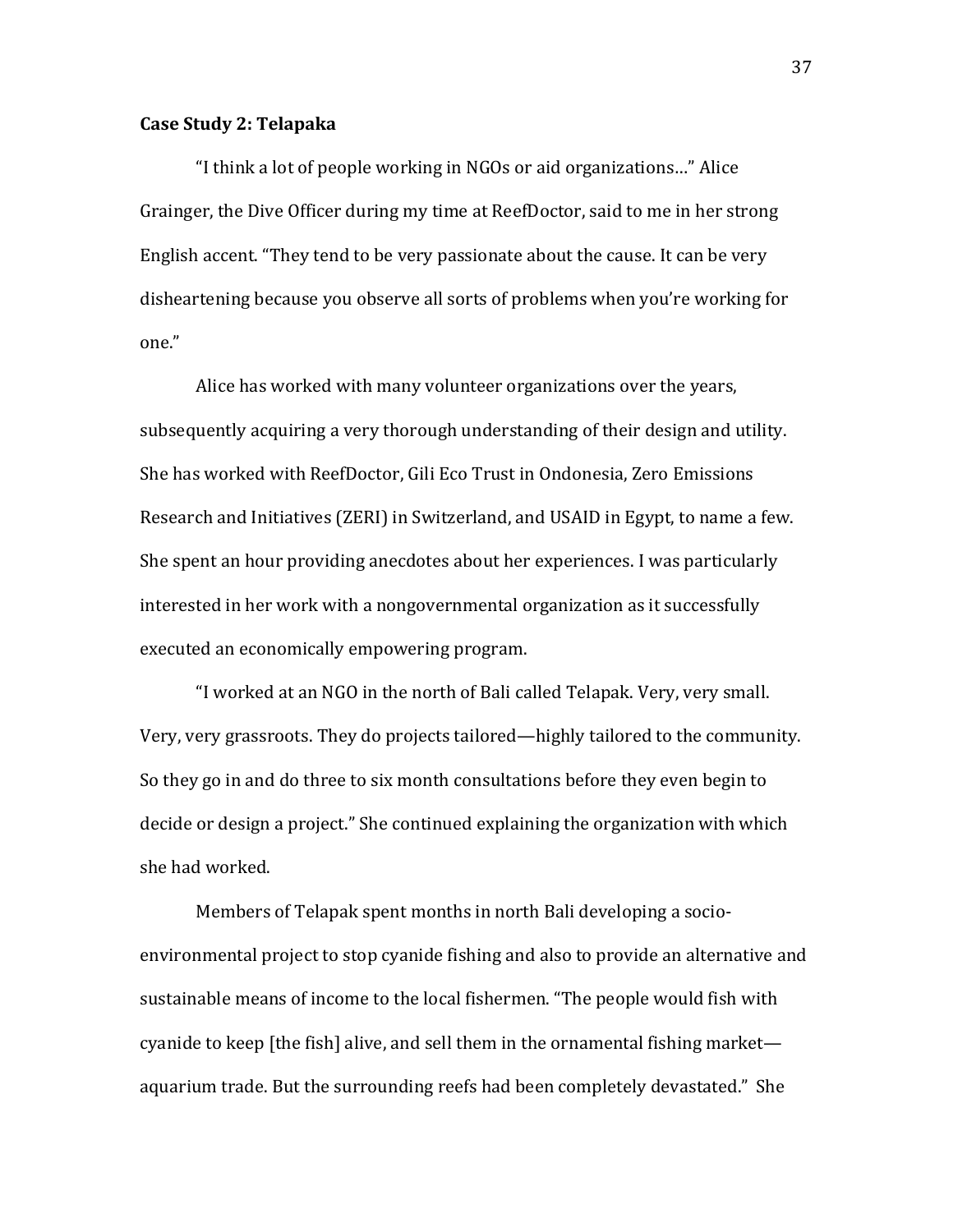explained how Telapak finally came up with a plan to grow coral, catch juvenile fish, and raise them in an aquarium. Thirty percent of the fish and all of the coral they raised went back into regenerating the reef, and seventy percent of it went to the aquarium trade. "As a result of this, the reefs were recovering really, really well and the community was doing really well economically."

Alice's example demonstrates the benefits of developing a close relationship with the community of intended impact. If Telapak had not taken the time to learn the culture and tailor the program to best fit the locals' needs, the initiative could have just as easily failed. If Telapak had attempted to outright stop the people from fishing, or had not pre-established the ratio of fish used to sell and fish used to regenerate and to economically sustain the community, the initiative could not have been survived.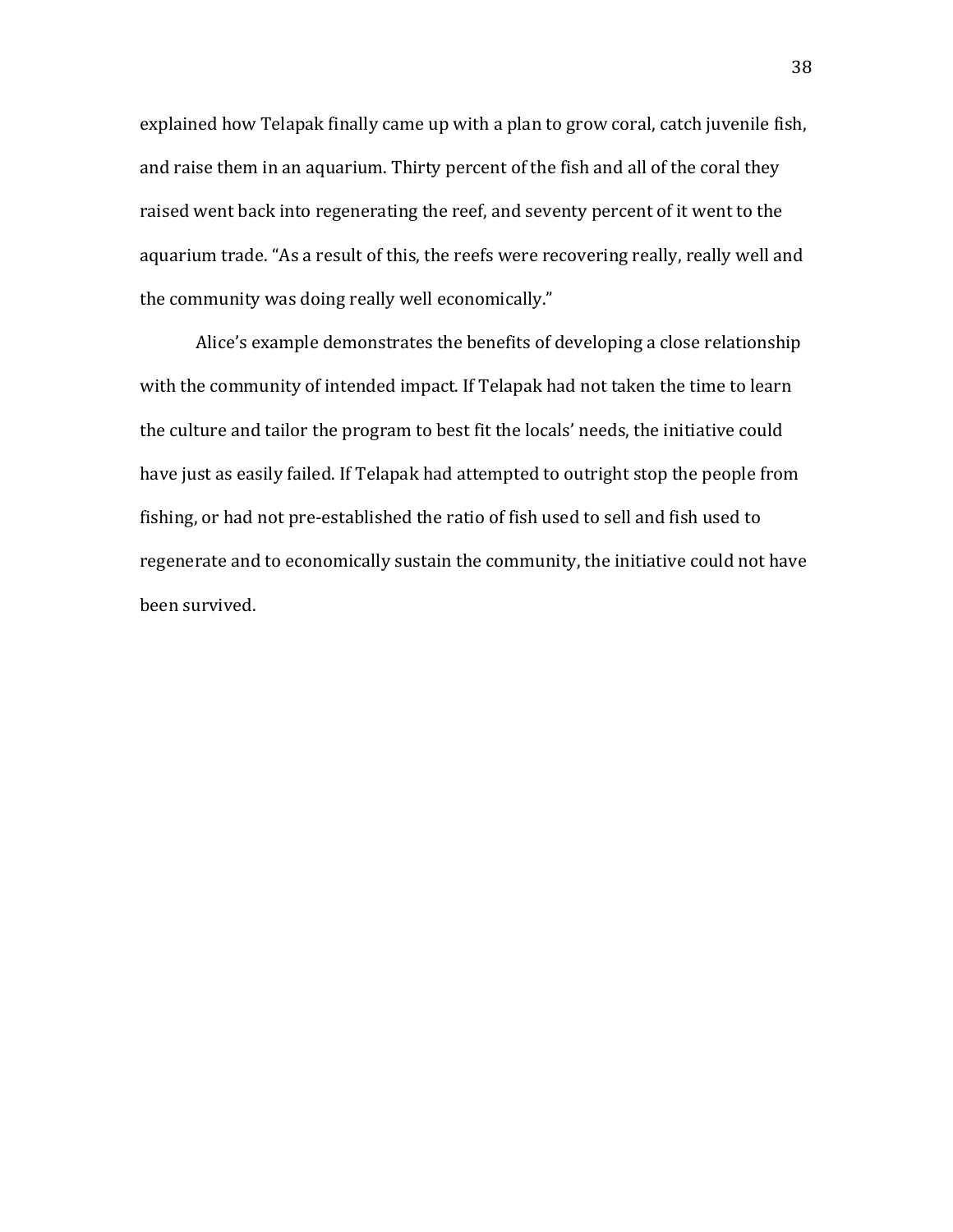#### Case Study 3: ReefDoctor Independent Project

The only project that proved successful in its implementation and sustainability was developed and established independently by a long term European volunteer named Emma. I was intrigued by this reserved, red-haired woman who spoke fluent Malagasy. She lived with the locals in the village, and had an intimate understanding of the people and their culture, unlike any other nonnative I had observed. Once, I overheard her speaking about the previous night's events. She casually stated how she had invited the Vezo children over for food and games, and they all ended up staying the night at her little house. I would often discreetly listen to her describe their meals together, the community gossip, and life in general as an accepted member of the Vezo people.

It had taken her years to gain the respect and trust of the tribespeople, and she did not waste her time interacting with the transient volunteers who could not and did not understand her work or the evolving indigenous culture of the region. Fortunately though, she noticed my genuine interest in the locals, and granted me a short interview. Though it was brief, I was able to extract key components of her initiative that I believed had contributed to its success. The people trusted her, and she planned initiatives only after deeply understanding their culture and traditions.

Emma successfully negotiated with the Vezo tribespeople, and by actively communicating with them and respecting their culture, was able to implement a policy that both preserved a Vezo tradition, and helped to conserve an endangered sea turtle population. In Malagasy culture, children become adults, or *hazamunga*, through a series of cultural practices that includes the consumption of turtle meat.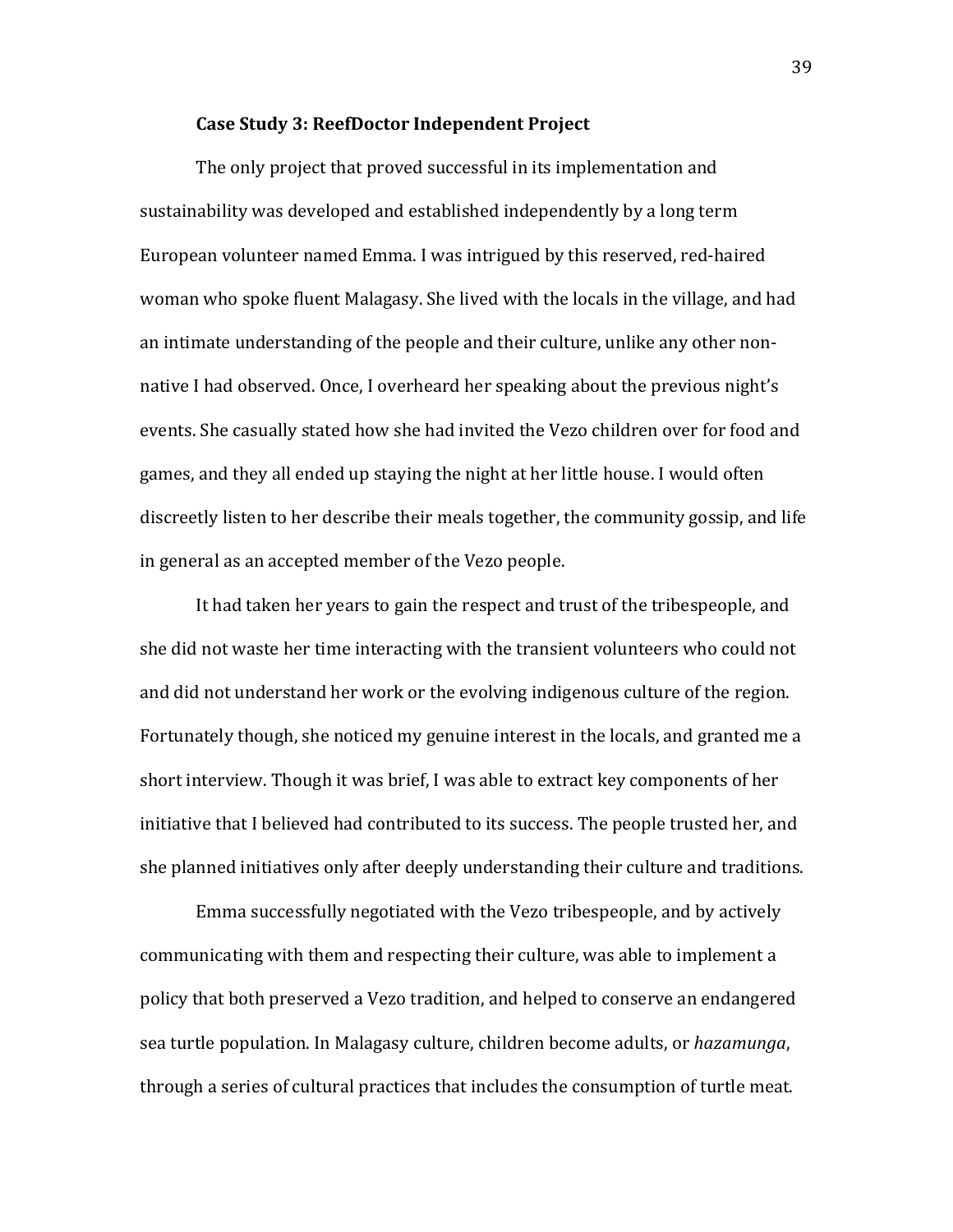The Convention on International Trade in Endangered Species of Wild Fauna and Flora (CITES) protects Madagascar's sea turtle population, as they have become an endangered species.

Though she could have approached the issue as the sea turtle conservation program in Costa Rica had done, she worked with the community to develop a project that respected both sides of the issue. Now, Emma notifies the *hazamunga* when there has been too much hunting, and they limit their catches. Because she took the time to learn the culture and earn the respect of the local community, she is able to act as a liaison, and the people listen to her. No one else in ReefDoctor has accomplished as much while working with the Vezo people.

Clearly, in order to successfully produce change, one must work directly with the community of focus. Social entrepreneurship may be the ideal model for initiating efficient and productive methods of change, but that is not to say individuals on their own accord, regardless of the organization with which they affiliate, are incapable of significantly impacting society. The success of these organizations is dictated by the projects they deploy and their methods of action. The social enterprise model encourages and facilitates the methods that seem to correlate with success, such as bottom-up management, constant and sustained communication between the organization and the community of impact, and a social mission that aims to permanently decrease poverty. However, each triumph, independent of its model, represents these factors.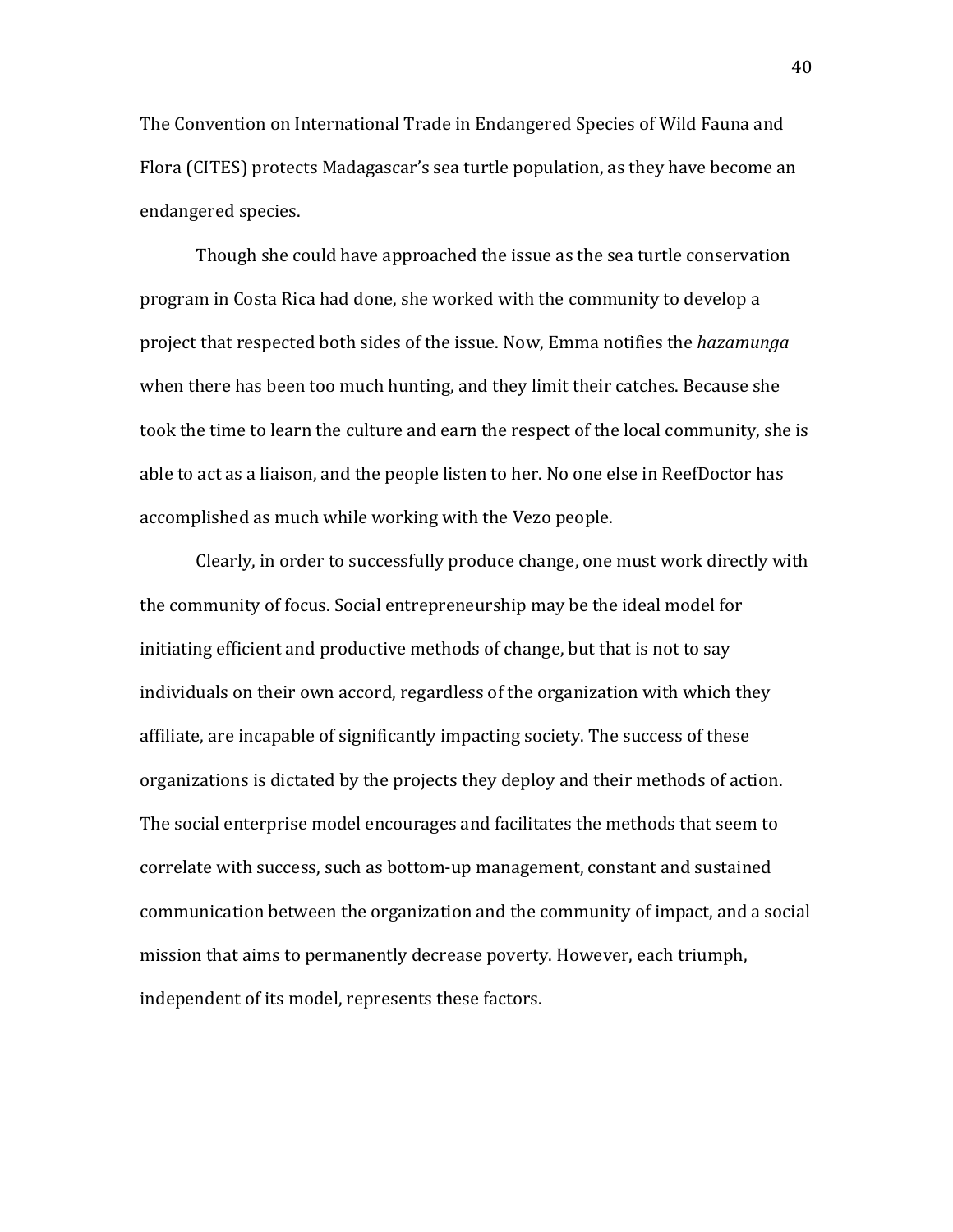### **Chapter 6 A'View'From'the'Other'Side**

During our interview, Gregory Hoffman, a Claremont McKenna sophomore, presented a dark side of social entrepreneurship that I have never before considered. He recently established his own legally recognized social enterprise, Raffle for Good, and had studied all aspects of its potential in the United States market. His company is an online fundraising platform that facilitates donating, as "there is no real ways of for profits, non profits, and users to interact" (Gregory 2012), and his knowledge of the potential issues seemed to come from his time spent on the web. Towards the end of our interview, he decided to play devil's advocate.

> [Social enterprises] don't have the same transparency to make sure your money is getting used. You can go to any nonprofit's webpage or call them, and ask them to see their annual report, and they'll give it to you. You can see how much money is being spent on the cause, how much is going to administrative fees, etc. There isn't very much waste in nonprofits, all things considered. All things considered, there is a certain threshold of money that has to get through to the cause. It's... What? Sixty percent? With the social enterprise, there's no transparency. (Gregory 2012).

Gregory presented a legitimate concern, at least in the western market. Since it is not legally recognized as a for-profit business in any state other than California, they are not held to the same standards, and thus have the freedom to manipulate their funding and revenue. Furthermore, the social entrepreneur has the freedom to design and execute his or her own social initiatives with the revenue generated from their for-profit business. These organizations practice in good faith; there is no quantifiable amount of revenue that must be contributed to the pursuit of their social cause. As a competitive organization participating in the marketplace, the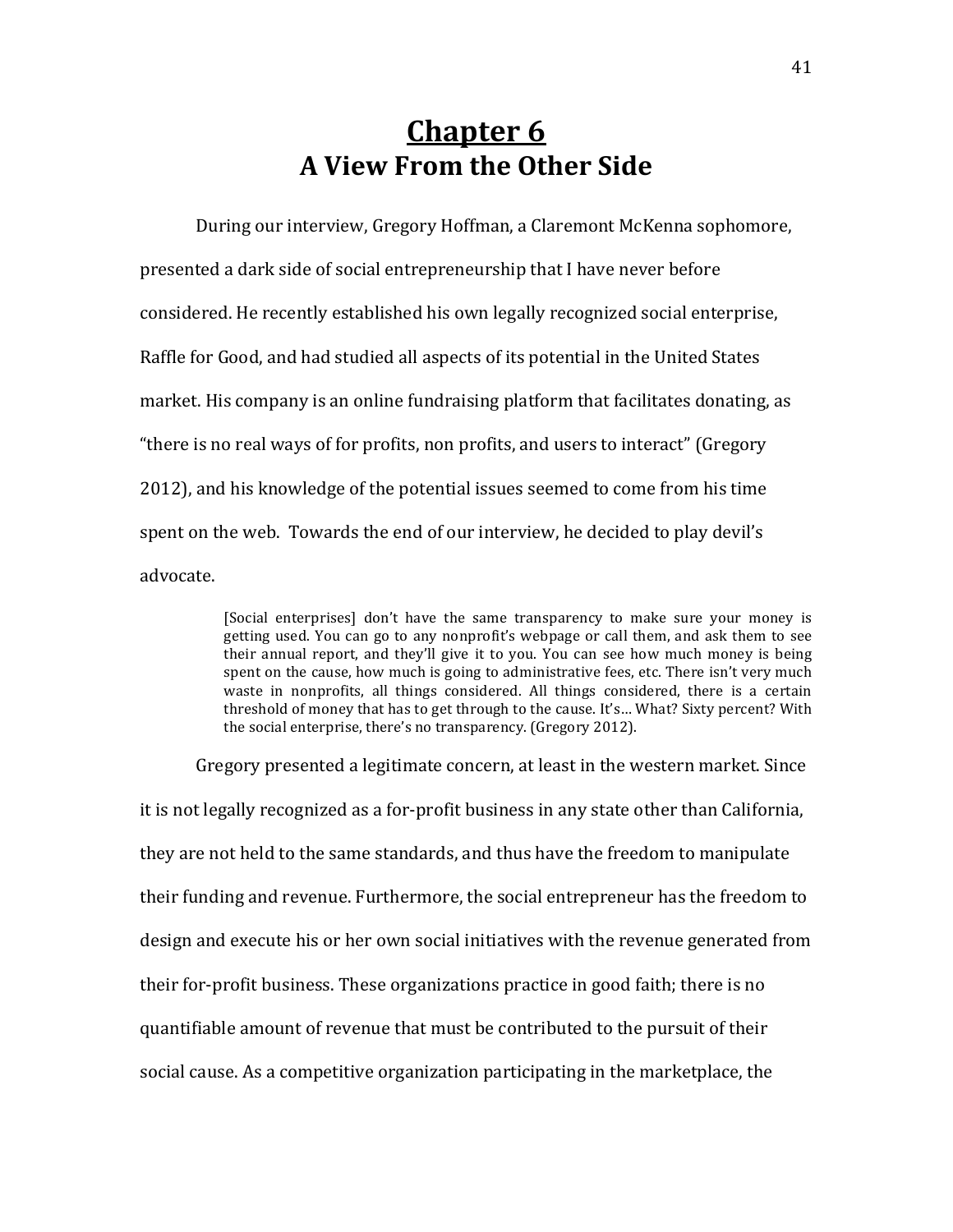company will frequently have to invest its revenue in the business itself, whether it be for building renovations, research and development, or new equipment. Therefore, mandating they invest 100-perent of revenue into pursuing their cause would not promote economic sustainable; it is not viable. It is impossible to foresee exactly what ratio these organizations will need to contribute to sustaining themselves economically, or contributing to social development, without knowing the immediate factors.

Without an entity monitoring their expenditures, these social enterprises are able to spend how much they want on whatever they want. They must be monitored like other humanitarian organizations in order to ensure the social entrepreneurs do not pay themselves astronomical salaries, or frivolously spend its company's earnings. Traditional models, specifically nonprofit organizations, are required to present their spending to the Internal Revenue Service and agencies regulated by individual states.

Initially, in order to prevent the potential for misuse, it is essential to incorporate social entrepreneurship into legal system as an officially recognized institution, distinct from the pre-existing not-for-profit and for-profit models. That way, they will be held legally accountable, and a reasonable ratio of spending can be enforced. Secondly, a government agency must be established, and it must monitor the monthly expenditures of nationally based social enterprises. Social entrepreneurship is currently at the forefront of international development models. It is necessary to acknowledge their potential, both negative and positive.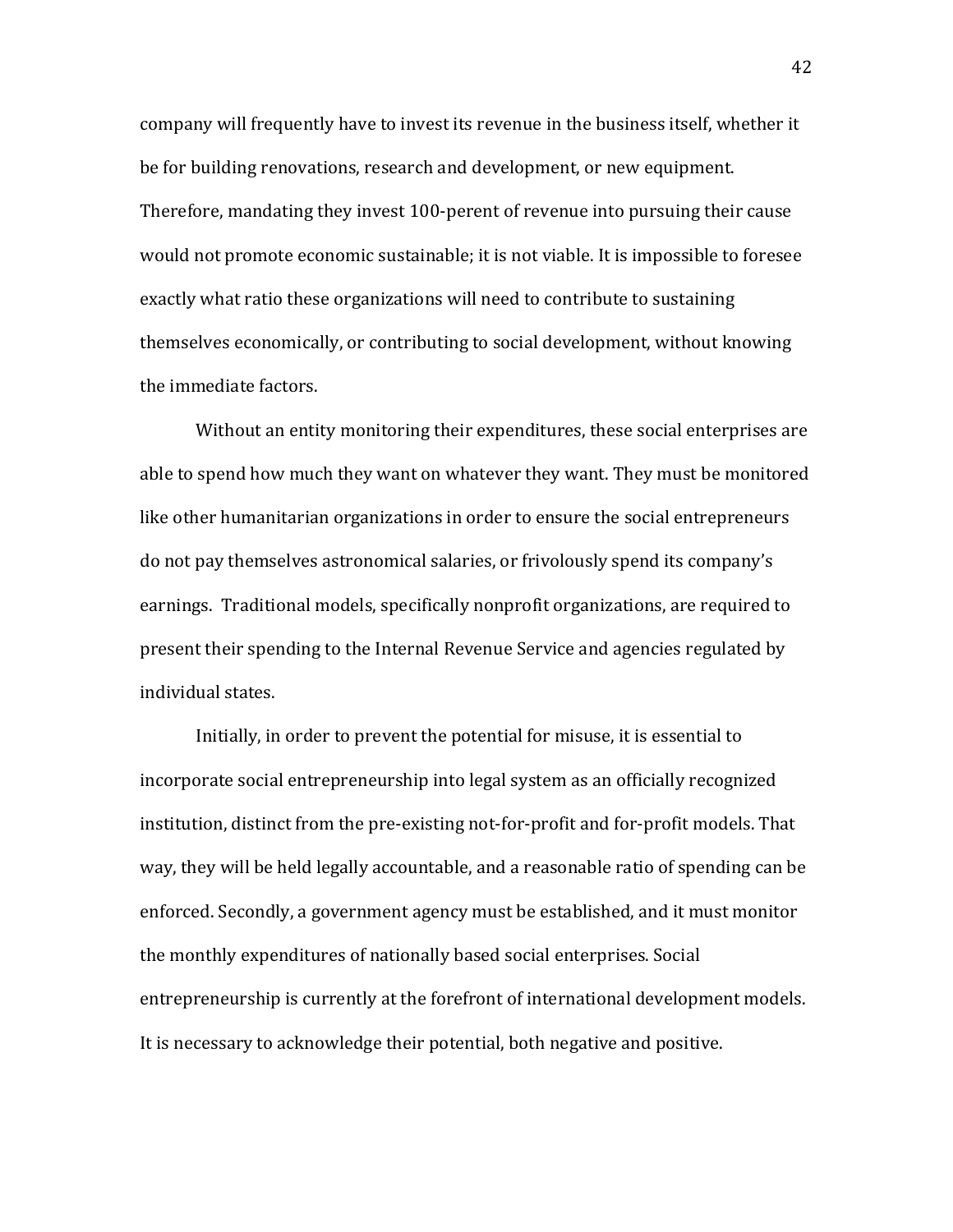### **Chapter 7: Conclusion: Part I**

A cobblestone path juts out of the uneven earth, appearing as if the ground itself were purging the foreign rocks from its surface. I have to look down with every step, but when I occasionally glance up, I am guided by the blonde tufts of hair marking Adam from England, my travel partner for the day. The road is thick with the bright reds, blues, yellows, and greens of Malagasy dress, and Adam is a pale outsider amongst the almond-eyed, thick-haired, brown-skinned townsfolk. The cracked cobblestones lead us to a loud, bustling market where I spot a zebu torso that has been split down the center. 'Gasies stand around, some bartering for a cut, some carving out their own bits. A woman stands next to the crowd clutching several squawking chickens by the feet as she casually chats with a nut vendor in the deep, tsi- mis- accent of Malagasy.

A small, dark-skinned, round-faced man catches stride with us, and begins to stare intently. I speak in a loud, extremely nasal English accent to ward him off, assuming he thinks I am a prostitute and that Adam is my customer for the day, as usual between brown-skinned females and white males in the country. My flat words do not deter him and as I continue looking down, I see his wide mouth split into a massive, toothy smile that shimmers white in my peripherals. We continue walking, and he continues smiling until I stop and stare directly at him.

"Hi! You speak English?!" He asks us, his eyes wide and sparkingling. "Yes, we do." Adam responds, attracted to his friendly face and clear English.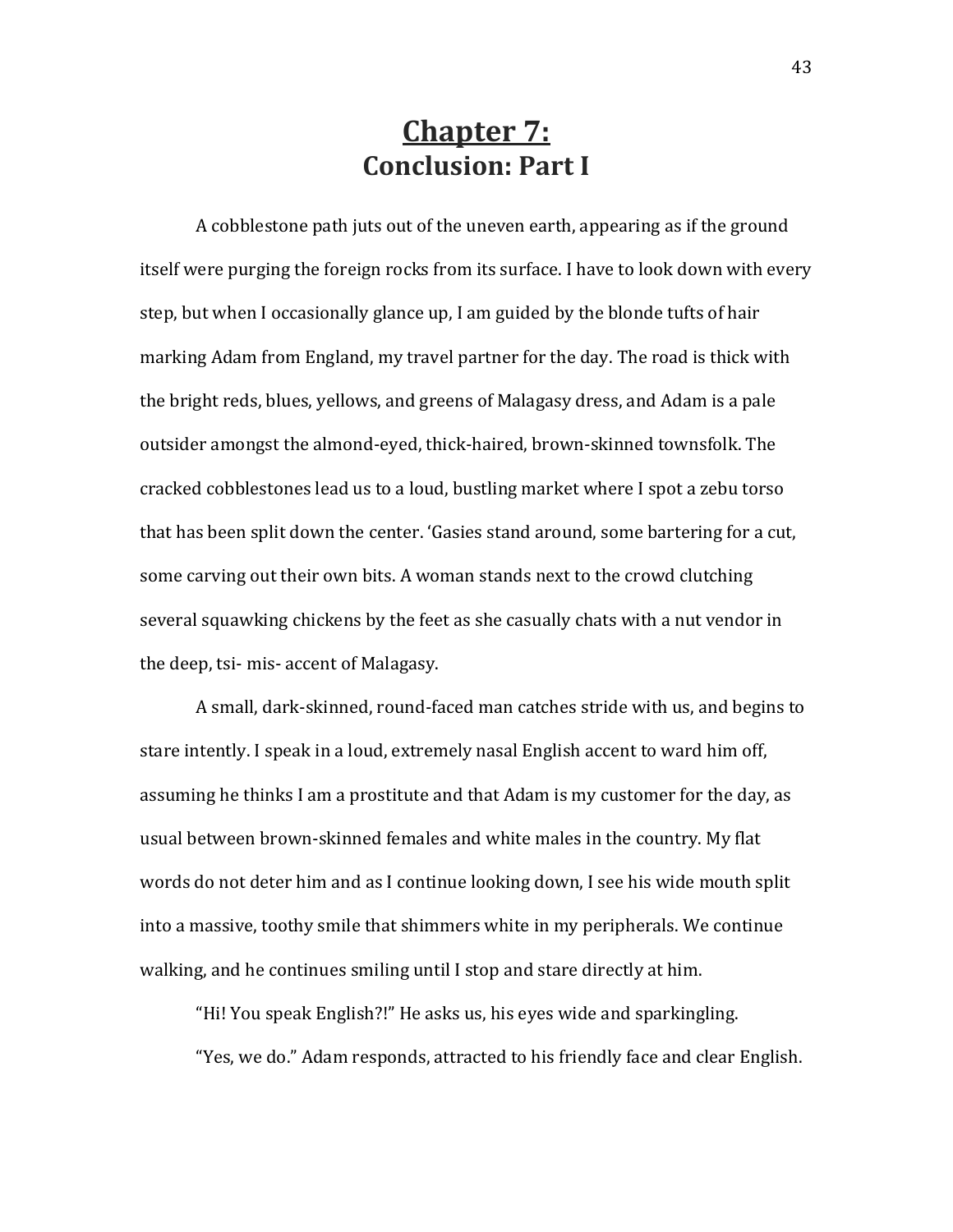"Oh! You come speak at school today? I am visiting teacher from Fianar. I work for three months. It is close. Is this ohkay for you?" They both look at me, and I smile, shrug and nod to the man I would later learn was hired by an American nonprofit to teach English to all Ambositra youths. "Yes! Come with me to school! It is this way! What is difference between American and English? Are you married? Do you have children?" The little man buzzes with excitement as we answer his stream of inquiries.

After a few minutes of questioning, he looks up at the sky to find the time. "Ohkay, Ohkay. I must go now! You will come too! To school! It is so close!" Without a moment of hesitation, the man slips between a vendor's wall of sheets, sticks his hand back through, and motions for us to follow.

"Do you trust him?" Adam asks.

"There's no reason not to." There was, of course, but we would risk it.

We hopscotch over rows and rows of leather boots that have somehow been smuggled into the country and are being sold for \$5,000 Ariary, or about \$2.50 USD. I see lines of bright orange carrots and brilliantly green, red, and purple vegetables next to heaping piles of electronics, trinkets, fried vegetables, fried fish, fried dough, and handmade souvenirs. There are orange clay houses just outside of the market, and chunks of broken glass have been glued to the tops of their fences for protection. I notice the green shards as they glitter in the lukewarm afternoon rays.

We finally come to the end of the market madness. He leads us up through a decrepit church, along a dirt path, and behind a massive stone building to some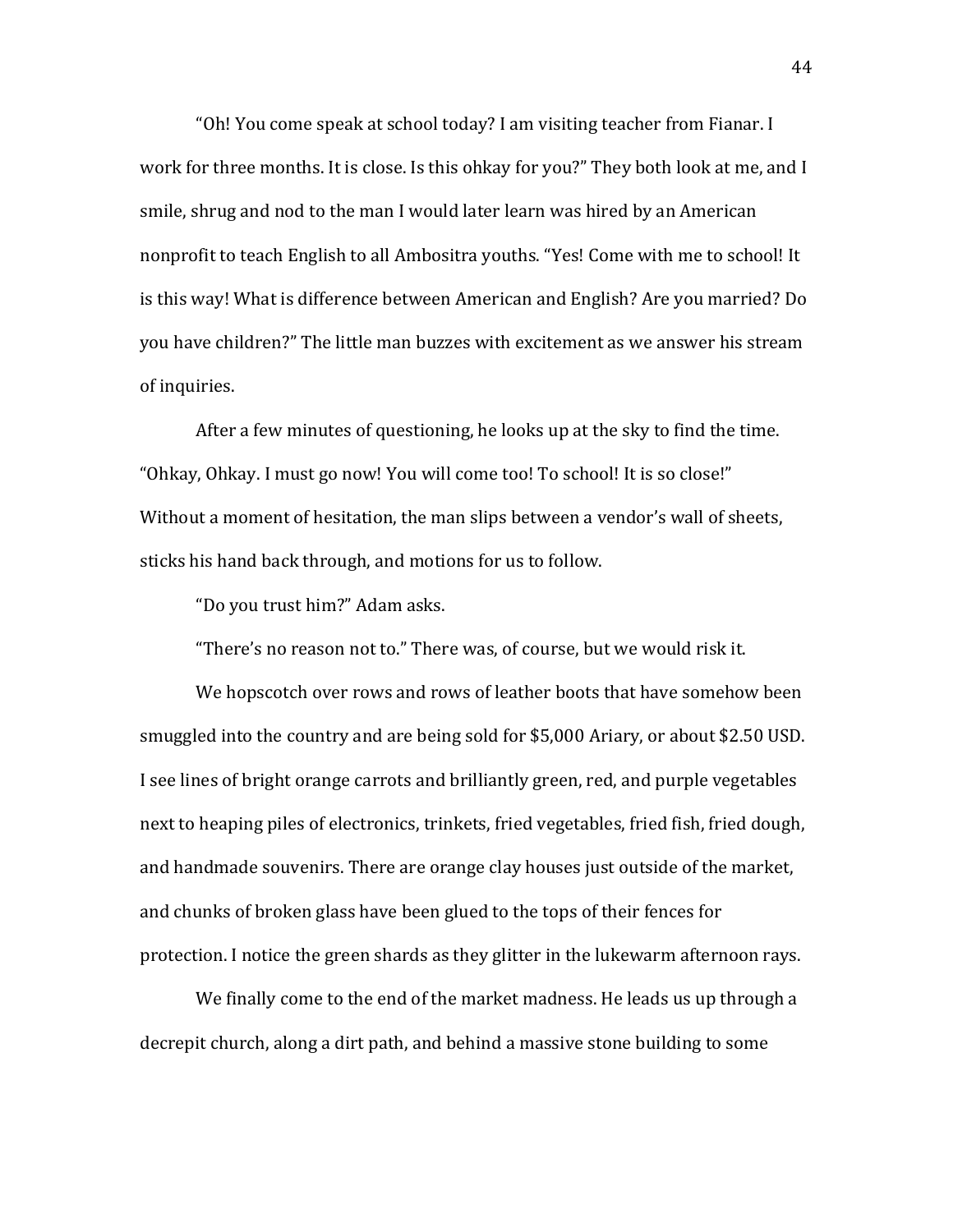crumbling walls of bricks with half a ceiling. "Here!" The teacher looks back at us and smiles.

I look at Adam, he shrugs, and we continue into one of these quasiclassrooms. Inside is filled with second- and third-hand desks, some with arms, some missing legs, some dark with dirt. "Salama!" He greets his classroom, introducing us in Malagasy. The students range from elementary age up to at least thirty. Teacher looks to Adam first, who finishes his introduction in English. Adam looks to me, and I start with *nice to meet you* in Malagasy, "Fali mah-hah-lala nao." A few respond, " Fali mah-hah-lala nao koo-ah."

"Ah-nar-ah koo dia Maya."

"Salama, Maya," they smile.

"Now, it is time to show them your English," the teacher interrupts. One at a time, the students stand and tell us about themselves. Some have been attending the English classes for days, but none longer than a month. Most live close, but some travel far to learn. All of them are pursuing big dreams of professional careers. I am surprised by their full sentences, clear speech, proper grammar, and ability to take notes in English, only after a month of class; they students are so intelligent and driven. So how is it fair that they are stuck here?

When they finished their stories, the teacher looked at us. "Tell us, where is success? How do we learn English fast, and how to find the best job?" Adam and I looked at each other, both lacking the secret that Teacher thought we, as Americans, must have. "Tell them what to do to be the best."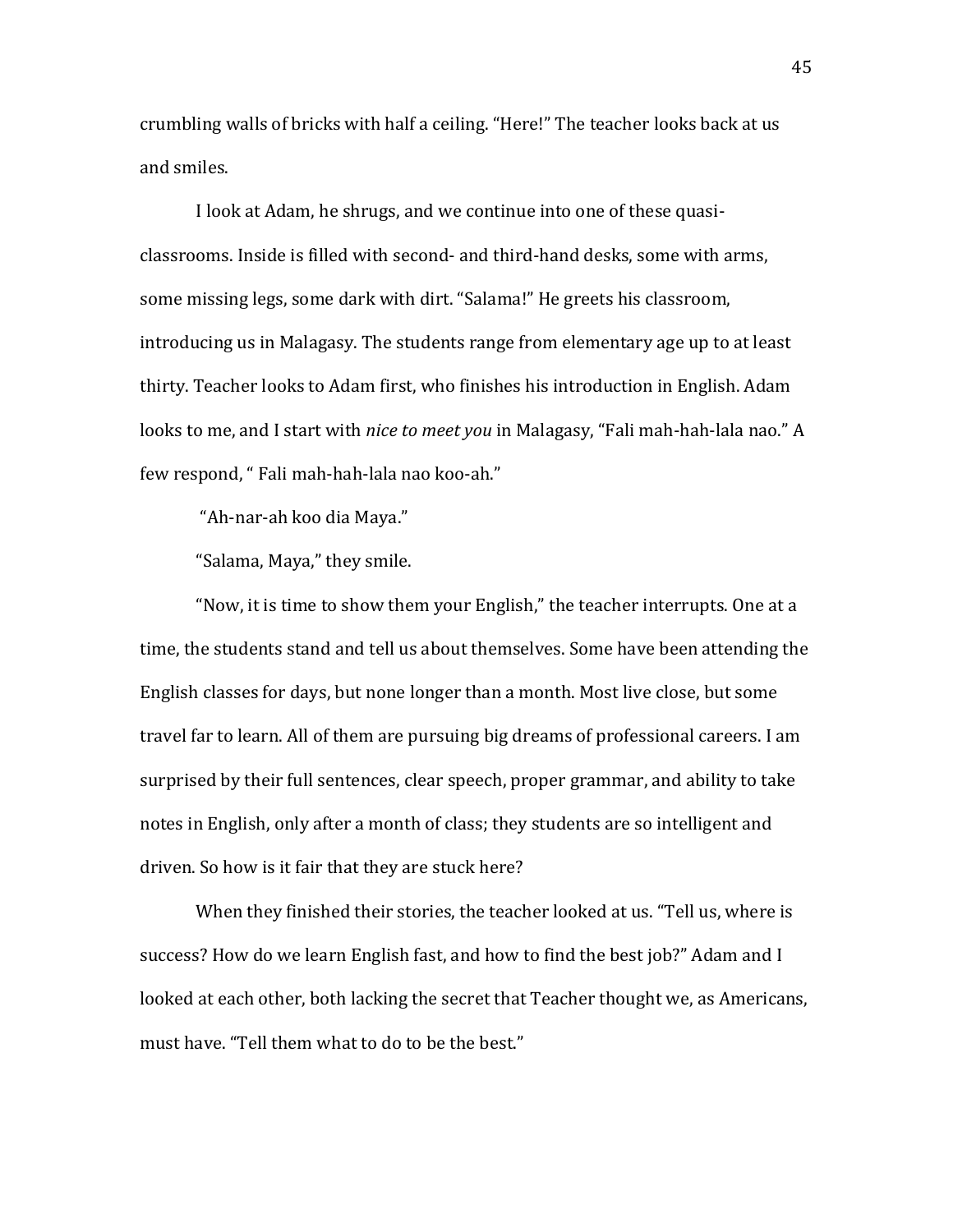"I- I'm... I'm not sure what you must do. Well, yes. You must work your hardest every day, and listen to your teacher, who knows best. Never stop learning... Stay in school..." Adam racked his brain for more cliché life instructions.

I pause before I continue, realizing the potential impact of my words. What wisdom could I bring to these students? What secret did I hold? Which of my words would guide them to Teacher's idea of *success*? The room is still; the girls stare intently at me and the boys at Adam. Nothing comes, and finally, a young girl stands up and raises her hand high. I nod toward her and smile. She presents her question in remarkably clear English.

"How do we get a husband?"

What did I know about acquiring a partner? I did not even have a boyfriend. But this was not a moment for doubt. I raise my index finger, and think hard. These girls are in need of advice that they can keep forever. They want the secrets I hold from America. I must know what they are.

I stand for a long time until finally, something comes. "If you are smart, and work hard until you get the best job, the boys will come to you. Never stop, never ever stop trying your hardest in school and at work. Listen to your elders, do your homework, and come to school." Teacher smiles at me. Is he being polite or did I just discover and release the secret that they have been missing? The girl sits down and begins fervently taking notes. Maybe I did. Maybe we did. Adam chuckles and we exchange glances, preparing to leave.

"Misocha!" Thank you, Teacher bows his head to us.

"Vay-loo-mah!" *Goodbye*, and we are off.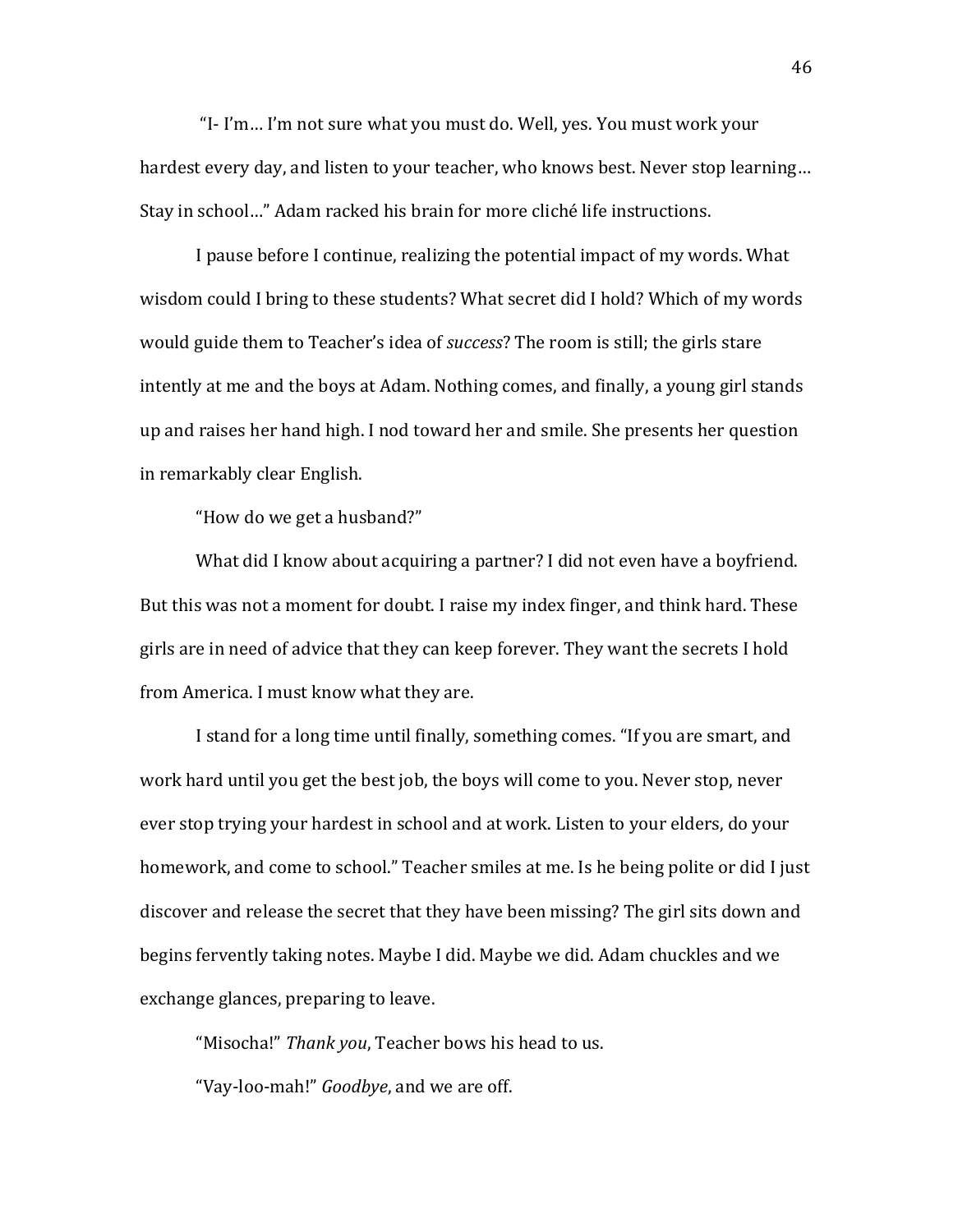Later that day, we ran into the family of one of the boys from class. The father is ecstatic as he learns of our origin, and beams throughout the duration of our conversation. After the typical drilling of questions about America, the group begins to share about themselves. The father studied medicine in the U.S., and decided to return to Madagascar, unlike the other students from Africa. He accepted the burden of chronic poverty, and decided that it was more important to help his home where he was needed most, sacrificing proper pay and sufficient medical resources. He pauses to reflect on his decisions, and the brother takes this opportunity to interject.

"I want to be a pilot."

And I soon learn that the student's sister wants to manage hotels. The young man from school finishes the conversation, "I want to decide tribunals." After some time, we decipher this into "judge."

I realized then that my previous perception of these people was vastly incorrect. They were not trapped in the confines of this utter poverty due to any regional incompetence, or some inability to adapt or evolve as portrayed through some American media. I was surprised, and deeply moved to learn of their great aspirations. These people were just as intelligent as the students I knew in America, and just as capable of fulfilling their dreams. It was clear that the only component hindering their ability to succeed was their lack of resources.

The English and Economics courses provided by the nonprofits granted them with the skills that would prove useful in an advanced society. Unfortunately though, theirs was not up to those standards. Before they were able to utilize their intellect, they would need a developed infrastructure as a means to foster their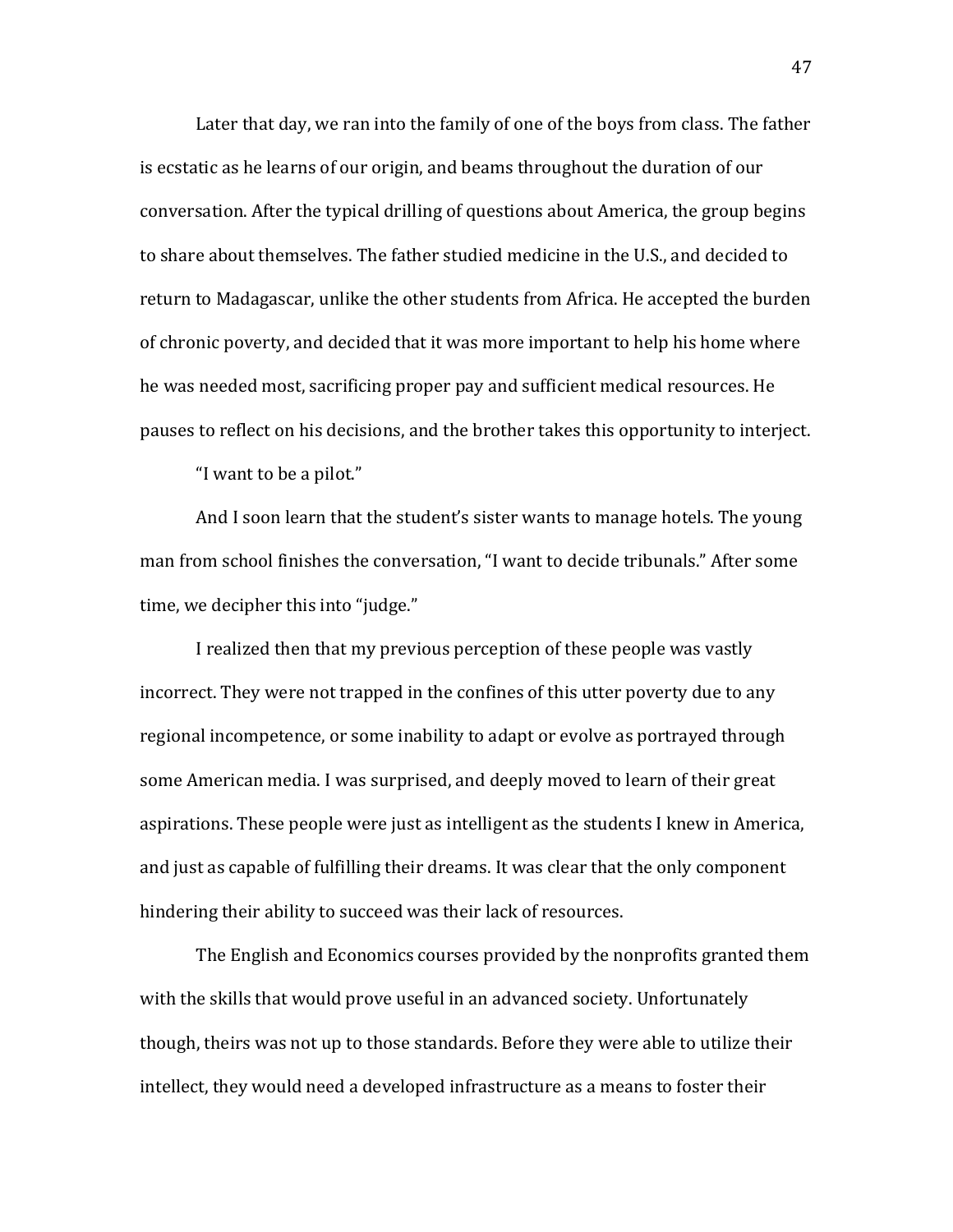abilities. They were limited by a poverty that prevented them from further academic advancement, and from attaining employment that met the demands of their advancing skill sets. This place required a means; they needed a way to become financially independent and a way to help develop their communities into ones that provided the resources they needed to succeed—to fulfill their dreams. It appeared then that they needed social entrepreneurship.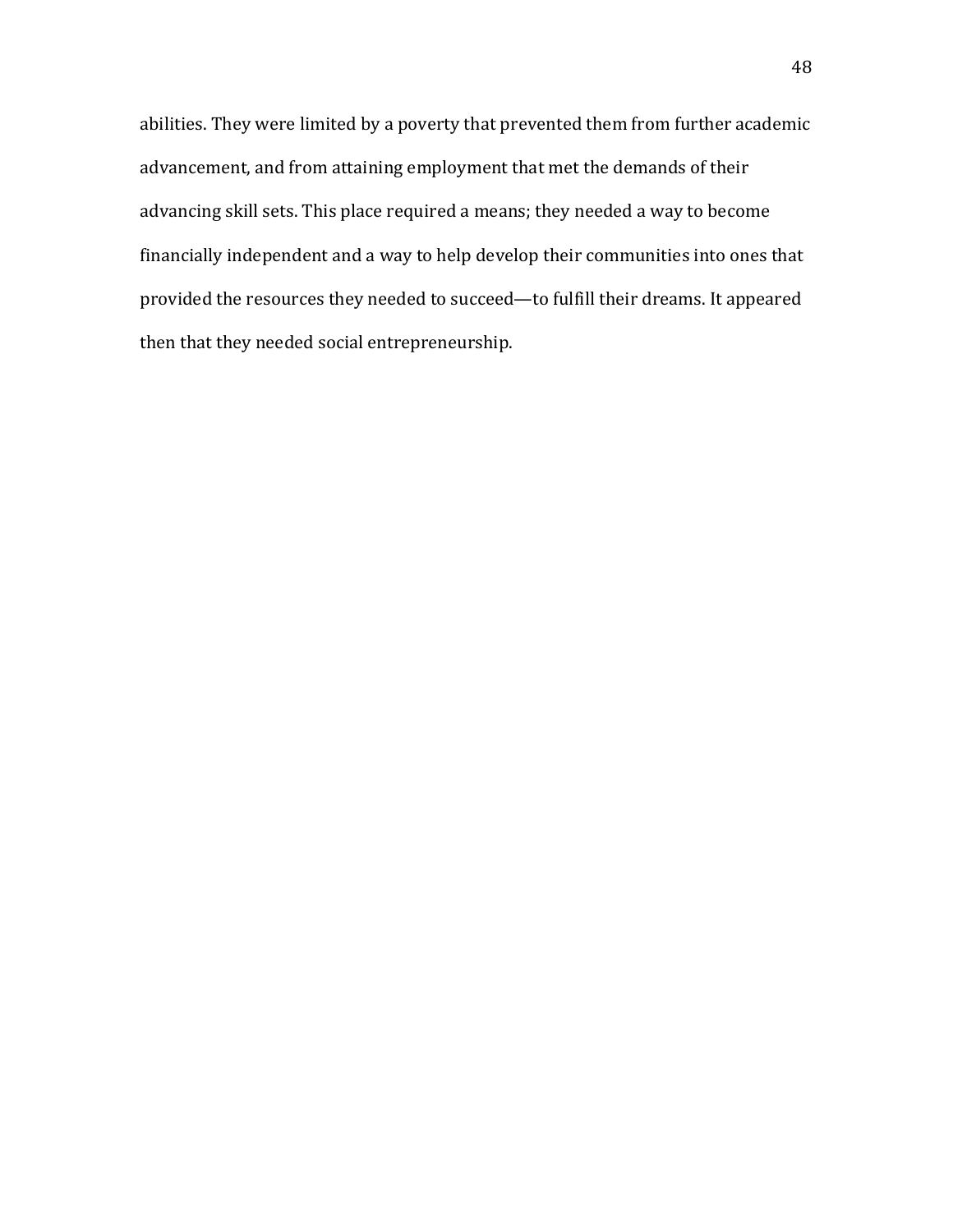#### **Chapter 8: Conclusion: Part II**

*People like you and me, Maya, we've had every opportunity since we've been born in* the U.S. to get educated, to get jobs, to meet people, to travel, but there are equally if not more talented people all across the world who nobody puts much effort into thinking about. These are the people we hope to bring opportunity to. We know we're *bringing them jobs, we're bringing them engagement, we're bringing them hope, and* I'm going to go overboard when I'm saying this but I feel like we've been giving them *light. These are people who exist who need the attention and need the involvement,* and we're able to shine a light on them and let them step on the stage and really take advantage of their talent and that brings them the strength and the empowerment *that we speak about—that they deserve.* 

-Shyam Krishna Iyer, in reference to his social enterprise

The problem is poverty. The solution is social entrepreneurship. Neither for-

profit nor non-profit models have resolved the factors that fundamentally

perpetuate poverty. America has grown tired and resentful of the corporate model

that seeks to maximize economic profit at all costs. A new model presents itself with

all of the same capabilities; the only distinguishing factor is that the social

enterprise model conducts business with a conscience. Social entrepreneurship *is* 

the ideal business for humanity and the economy.

The social enterprise model functions as efficiently as a traditional business.

In addition, it promotes sustainable and significant changes in the communities where it is employed as a means to resolve social issues. The examples I have observed and the interviews I have conducted demonstrate the competence of social entrepreneurship and expose the inefficiencies and socially destructive components of both traditional for-profit and non-profit models.

Clearly, it is not essential to become a social entrepreneur in order to generate major change, but it is imperative to adhere to the qualities that are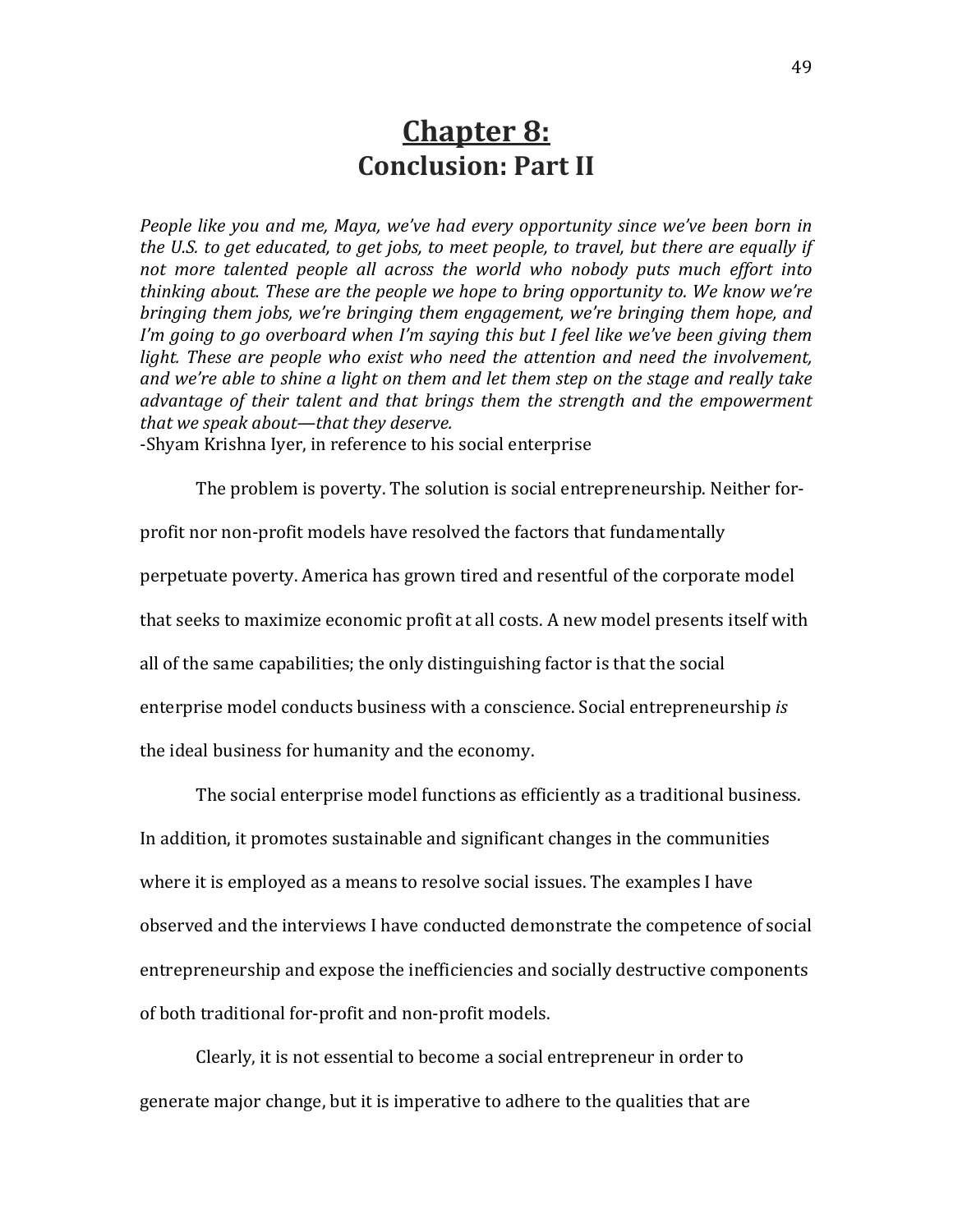inherent to the social entrepreneur. Firstly, in order to execute a successful social initiative, it is essential to collaborate and communicate with the community one attempts to influence. Social endeavors are successful when the initiatives and members understand, respect, and adapt to the culture and needs of the community they wish to assist. Secondly, it seemed that smaller, more intimate endeavors were more successful.

The social entrepreneurs that I interviewed all seemed to have distinct qualities in common. Firstly, they did not fall into social entrepreneurship by chance or with the primary motive to establish a highly lucrative business. Hema Shroff Patel had been involved in charity work long before she established her social enterprise. Shyam Krishna Iyer said that he always knew wanted to help people through some business-motivated initiative. I also interviewed Ravi Reddy, cofounder of Apps for Action, Sean Yen, co-founder of Serengetee, and Shreya Kanoi, founder of Living Free in West Bengal, India. They along with fellow social entrepreneur Greg Hoffman all willingly invested in these companies, knowing that they would be foregoing profit in order to maximize social development. It seemed that every participant of the social entrepreneurship movement shared a fundamental understanding of social responsibility. They all shared a desire to help others and were willing to make sacrifices in order to contribute to the betterment of society.

Within the social enterprise model, as well as the for-profit business and the nonprofit industry, the success of its endeavors is directly dependent on its familiarity with and respect for the community impacted by the initiative. The

50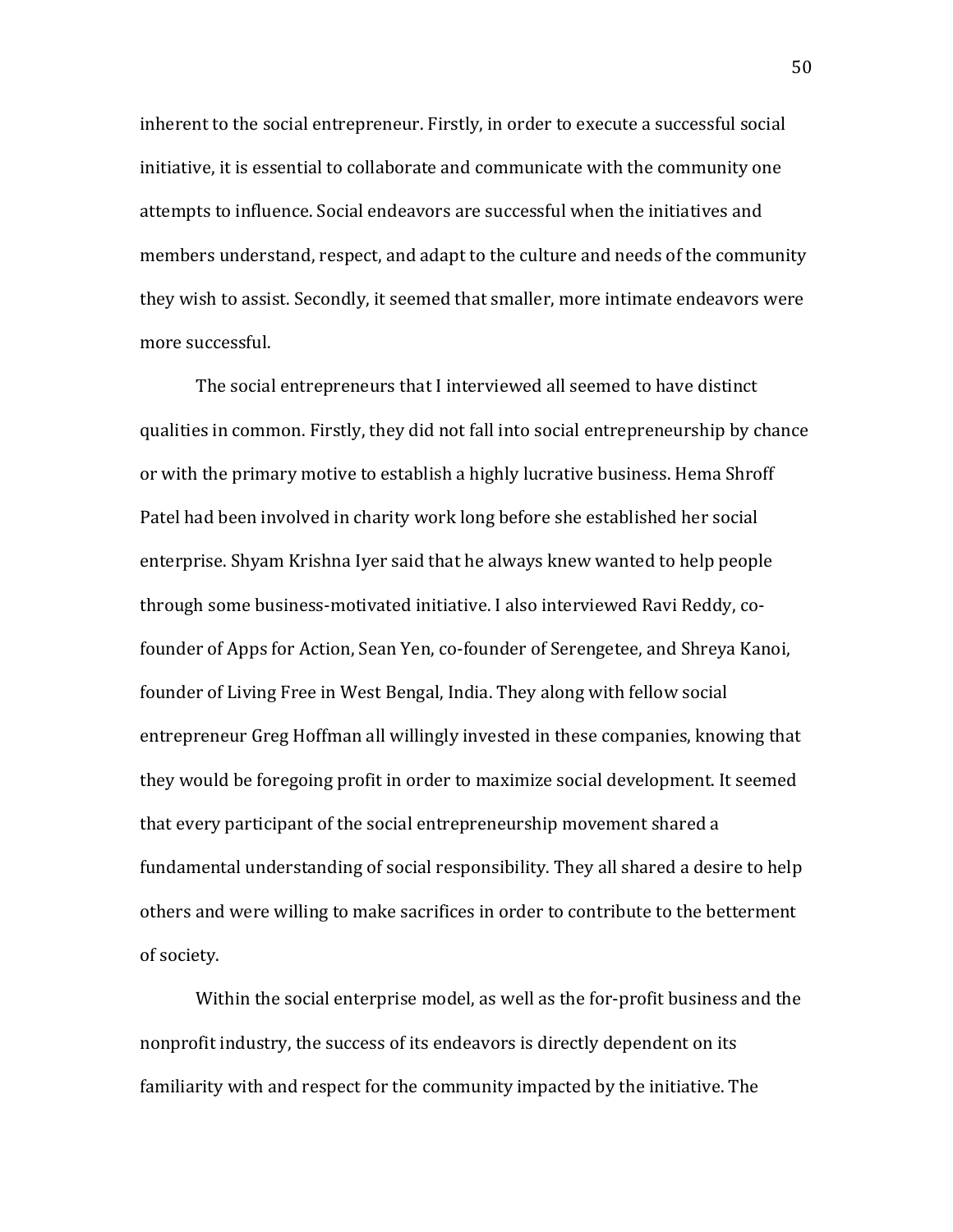fundamental issue is poverty, and social entrepreneurship clearly represents the most viable solution.

We all have the potential to make change, and we are all living in a time when the resources to make this change are becoming available to everyone. I was inspired by the compassion and selflessness of everyone I met through this experience, and have acquired a new hopefulness for humanity. It is not impossible to end poverty over time. Social entrepreneurship provides the means. Let us start today.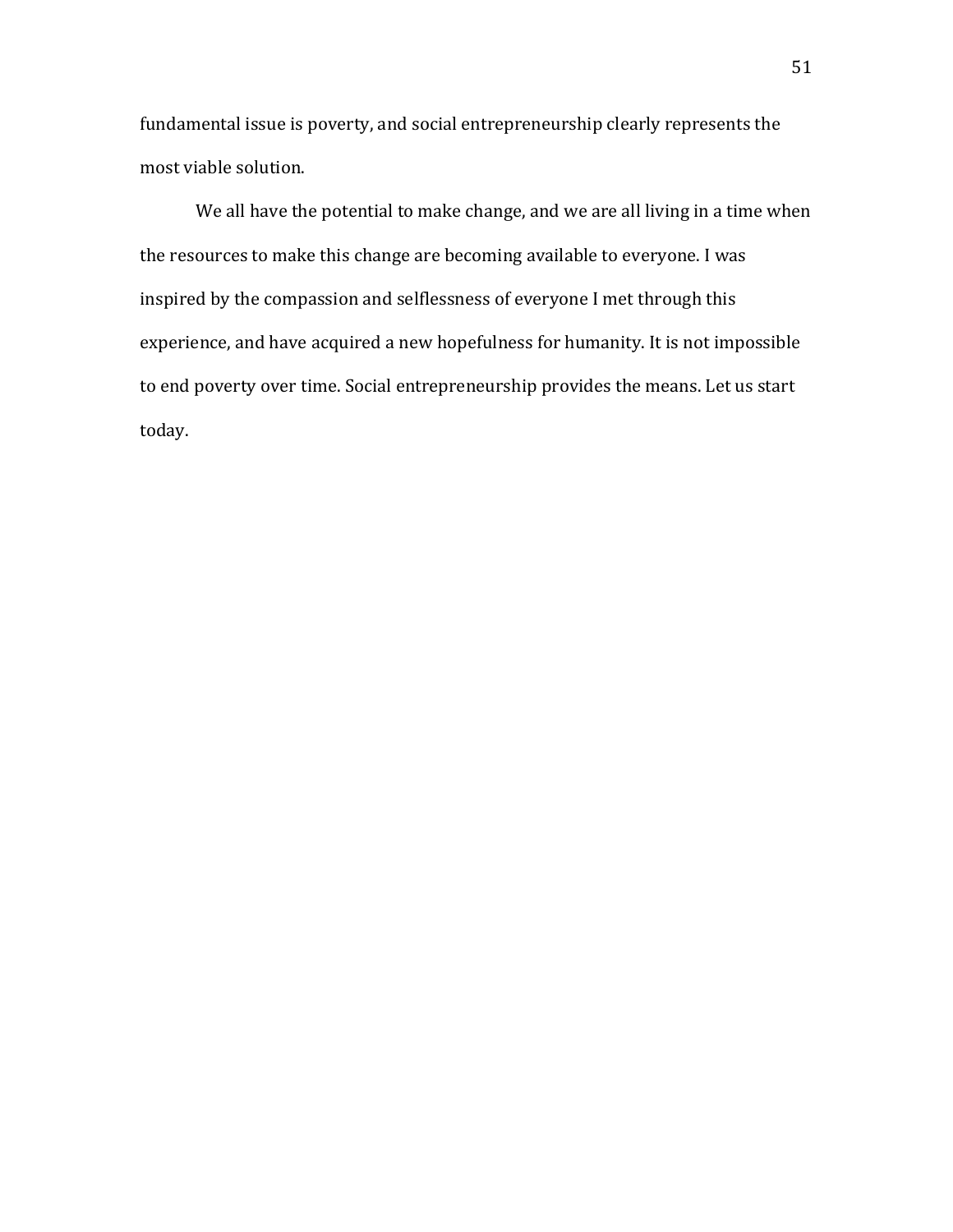### **Bibliography**

Aghari, Farshad. "LAND DISPOSSESSION AND GLOBAL CRISIS: INTRODUCTION TO THE SPECIAL SECTION ON LAND RIGHTS IN THE WORLD-SYSTEM." *JWSR.* N.p., 10 Jun 2012. Web. 9 Jun 2012.

<http://jwsr.ucr.edu/archive/vol18/Introduction-vol18n1.pdf>.

Alvord, Sarah, David Brown, and Christine Letts. "Social Entrepreneurship and Societal Transformation An Exploratory Study." *Journal of Applied Behavioral Science.* 40.3 (2004): 260-282. Print.

Anheir, Helmut, et al. *The Nonprofit Sector in the Developing World*. 1st ed. Manchester: Manchester University Press, 1998. 1-293. Print.

- Bornstein, David and Davis, Susan. *Social Entrepreneurship What Everyone Needs to Know.* 1<sup>st</sup> ed. New York: Oxford University Press, 2010. 1-47. Print.
- Brereton, Georgina. "International Humanitarian Response Data and Guides." *Global Humanitarian Assistance. N.p., 5 Oct 2011. Web. 7 Jun 2012.* <http://www.globalhumanitarianassistance.org/category/blog?workstream \_category=data-guides>.
- Chossudovsky, Michel. "The Globalization of Poverty and the New World Order." *Somalia: The Real Causes of Famine.* 1st ed. (2003): 1-9. Print.
- CNA. "Nonprofit Statistics." *Center for Nonprofit Management*. N.p., 11 2012. Web. 11 Dec 2012. <http://www.cnmdallas.org/nonprofitstatistics.asp&xgt;.
- Cyr, Christina. E-mail Interview. 6 Nov 2012.
- De Muro, P et al. *Mozambique, Nigeria, and Zambia Case Studies: Social and Environmental Impact Assessments* (Università degli Studi Roma Tre, Rome, 2007) [online].
- de Waal, Alex. Famine That Kills: Darfur, Sudan. 2<sup>nd</sup> ed. 1. Oxford. Oxford University Press, 2005. 1-85. Print.
- de Waal, Alex. *Famine Crimes: Politics & Disaster Relief Industry in Africa*. 1st ed. 1. London: Villiers Publications, 1997. 1-215. Print.

Dodgson, Mark. "Eploring new combinations in innovation and entrepreneurship: social networks, Schumpeter, and the case of Josiah Wedgewood (1730-1795)." Oxford Journals. Ind Corp Change (2011) 20 (4):. (2011): Print.

Dugger, Celia. *Ending Famine, Simply by Ignoring the Experts*. Africa. The New York Times. 2 Dec 2007.

<http://www.nytimes.com/2007/12/02/world/africa/02malawi.html?page wanted=all>.!

- Emerson, J., & Twersky, F. (Eds.). (1996). *New social entrepreneurs: The success, challenge, and lessons of non-profit enterprise creation.* San Francisco: The Roberts Foundation.
- GHA. "UN Humanitarian Appeal 2011." *Global Humanitarian Assistance*. (2010): n. page. Web. 11 Dec. 2012.

<http://www.globalhumanitarianassistance.org/wpcontent/uploads/2010/12/UN-humanitarian-appeal-2011.pdf>.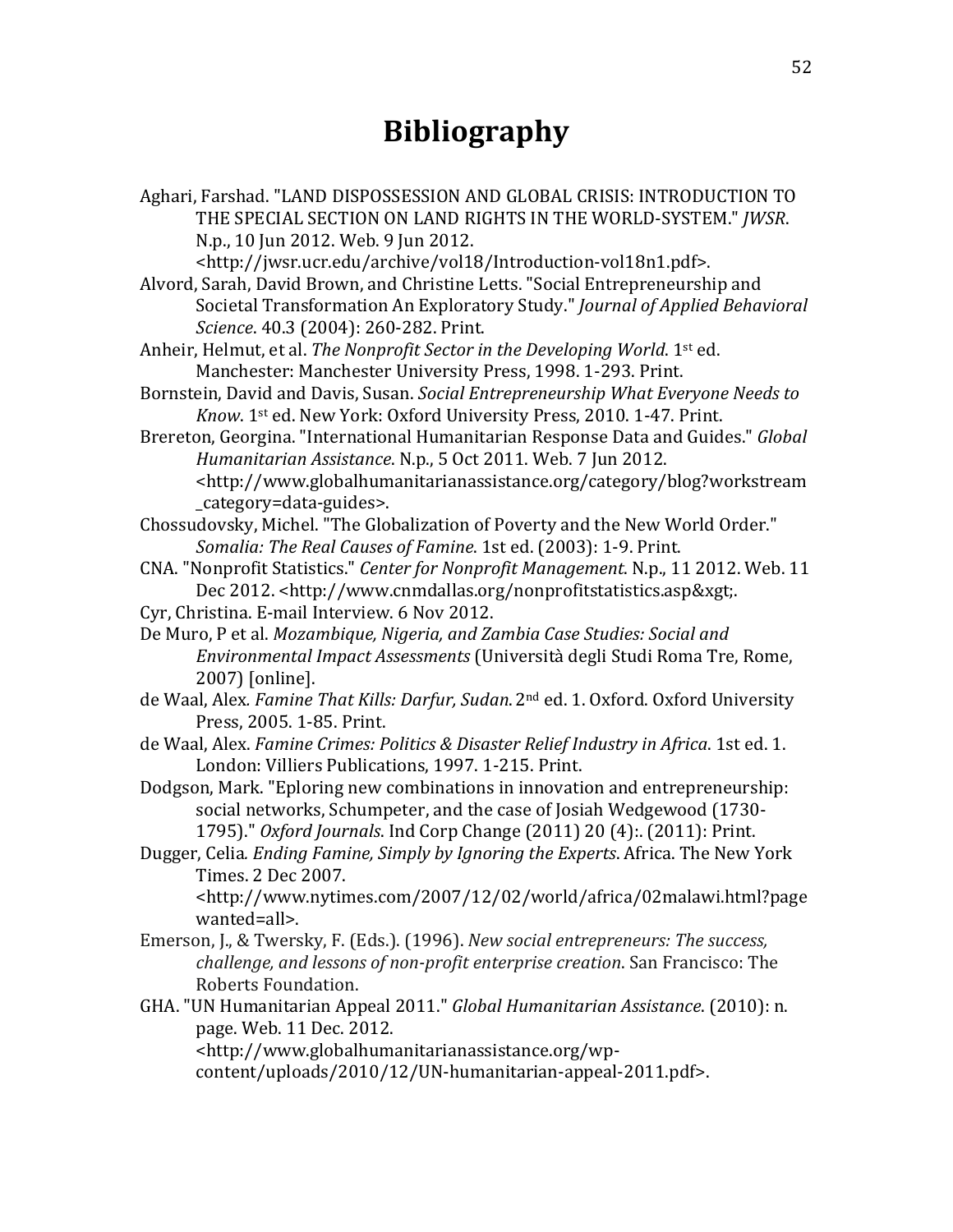Goodpaster, Kenneth and Matthews Jr., John. *Harvard Business Review on Corporate Responsibility*. 1<sup>st</sup> ed. Boston: Harvard Business School Publishing Corporation, 2003. 131-155. Print.

Grainger, Alice. Internet Videoconference Interview. 10 Oct 2012.

Grant Space. "Knowledge Base." *Grant Space a Service of Foundation Center*. Foundation Center, n.d. Web. 11 Dec 2012. <http://grantspace.org/Tools/Knowledge-Base/Funding-

Research/Statistics/Number-of-nonprofits-in-the-U.S>.

- Hage, Jerald and Powers, Charles. *Post-Industrial Lives Roles and Relationships in the* 21<sup>st</sup> Century. 1<sup>st</sup> ed. Newbury Park: Sage Publications, Inc., 1992. 1-179. Print.
- Hamilton, William. *The Transfer of Institutions*. 1<sup>st</sup> ed. London: Duke University Press, 1964. 3-55. Print.
- Heal, Geoffrey. When Principles Pay Corporate Social Responsibility and the Bottom *Line*. 1<sup>st</sup> ed. Chinchester: Columbia University Press, 2008. 1-233. Print.
- Hoffman, Gregory. Personal Interview. 3 Nov 20120.
- Holguin, Jaime. "Disaster Strikes In Red Cross Backyard." *CBS News* 9 2 2009, 1. Web. 11 Dec. 2012. <http://www.cbsnews.com/8301-18563\_162-516700.html>.
- Altieri, Miguel. *Genetic Engineering in Agriculture: the myths, environmental risks,* and alternatives. 2nd ed. 1. Oakland: Food First Books, 2004. 1-71. Print.
- Kanoi, Shreya. Internet Chat Interview. 15 Nov 2012.
- Katzenstein, James, and Barbara Chrispin. "Social Entrepreneurship And A New Model For International Development In The 21st Century." *Journal of Developmental Entrepreneurship.* 16.01 (2011): 87-102. Print.

Fick, David. *Entrepreneurship in Africa A Study of Successes*. 1<sup>st</sup> ed. Westport: Quorum Books, 2002. 24-76. Print.

- Kerlin, Janelle. *Social Enterprise A Global Comparison*. 1<sup>st</sup> ed. Lebanon: Tufts University Press, 2009. 1-128. Print.
- Krishna Iver, Shyam. Internet Chat Interview. 30 Nov 2012.
- McAnany, Emile. *Saving the World A Brief History of Communication for Development and Social Change.* 1<sup>st</sup> ed. University of Illinois, 2012. 9-142. Print.
- McClure, Jason. "Food For Naught." World News (NYC). 23 Mar 2012, 1<sup>st</sup> ed. 1-2. <http://www.thedailybeast.com/newsweek/2010/03/23/food-fornaught.html>. Accessed 24 May, 2012.
- McClure, Jason. "The World Food Programme's Somalia problem is only the latest in a strong of scandals." *Newsweek* [NYC] 24 Mar 2010, 1st ed. 1-2. Print.
- McKie, James. *Social Responsibility and the Business Predicament*. 1<sup>st</sup> ed. Washington, D.C.: The Brookings Institution, 1974. 1-230. Print.
- Minot, Nicholas. *The Transmission of World Food Price Changes to Markets in Sub-Saharan Africa*. International Food Policy Research Institute. 1<sup>st</sup> ed. Jan 2011. 1-32. Print.
- Morris, Michael, Hans Binswanger, Derek Byerlee, and John Staaz. "A Breadbasket for Africa: Farming in the Guinea Savannah Zone." The Solutions Journal. (3):2. 44-49., Apr 2012. Web. 9 Jun 2012.
- Pace, Noemi, Andrew Seal, and Anthony Costello. "Food commodity derivatives: a new cause of malnutrition?." *Lancet*. 371.9625 (2008): 1648-1650. Web. 9 Jun. 2012. <http://www.thelancet.com/journals/lancet/article/PIIS0140-